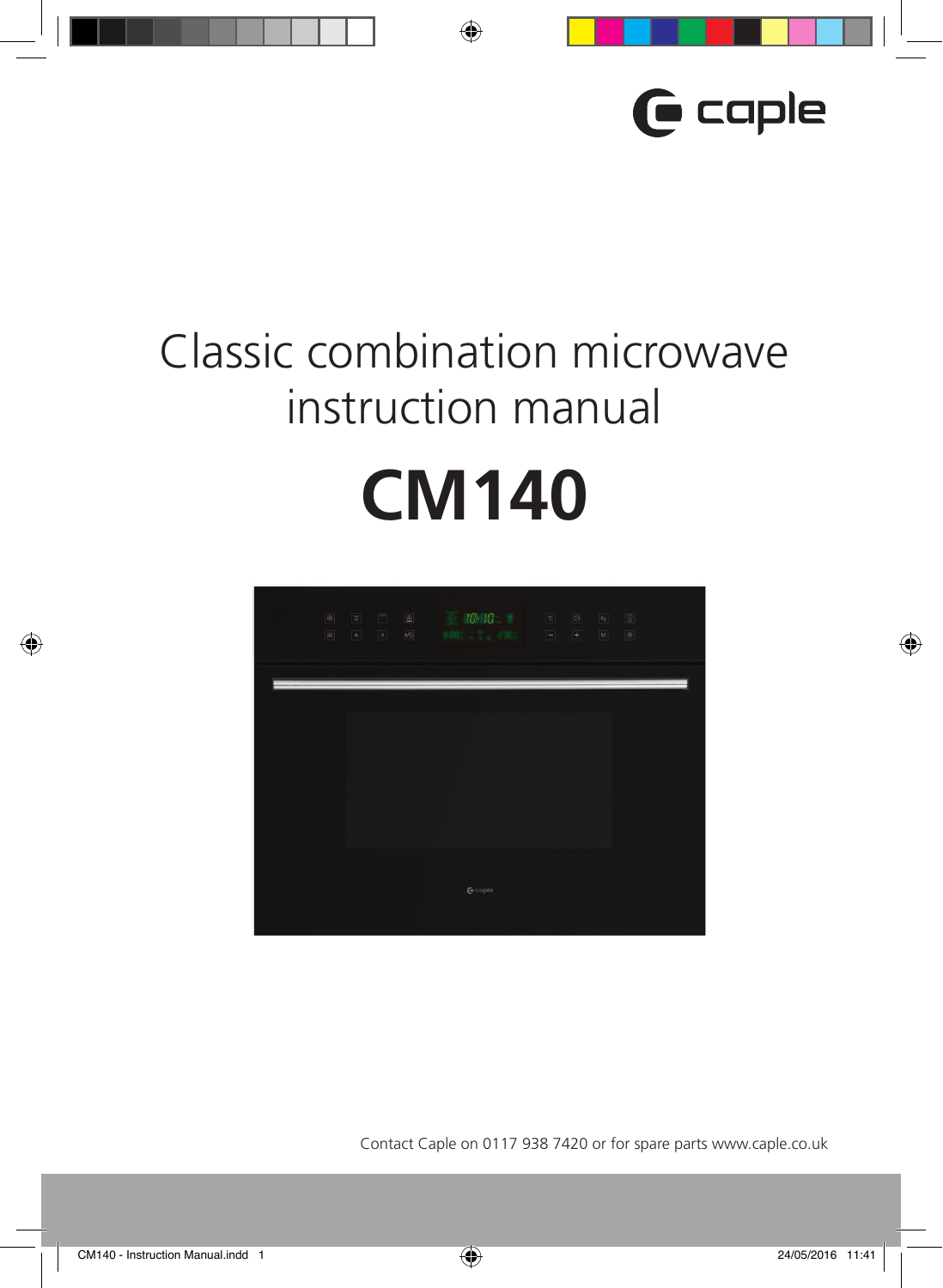# $G$  caple

## **CONTENTS**

| Safety instructions           | 3  |
|-------------------------------|----|
| Environmental protection      | 13 |
| Oven installation             | 14 |
| Using your oven               | 17 |
| Electronic timer              | 30 |
| Care and maintenance          | 33 |
| Troubleshooting               | 36 |
| Cooking quide                 | 39 |
| Caple Service contact details | 60 |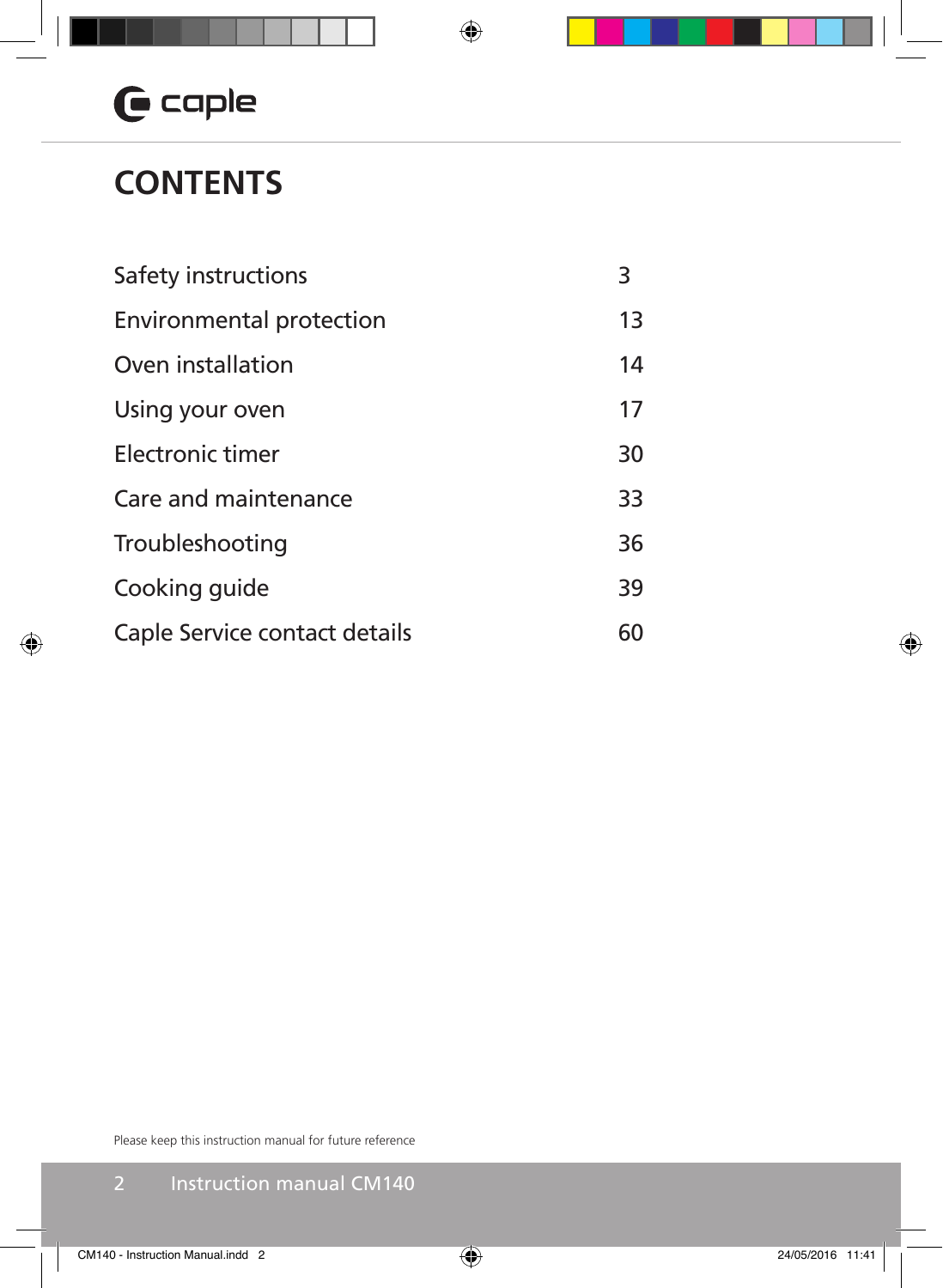## **SAFETY INSTRUCTIONS**

Read these instructions carefully and completely before using your appliance, keep it in a convenient place for reference when necessary.

- This appliance can be used by children aged from 8 years and above.
- Persons with reduced physical, sensory or mental capabilities or lack of experience and knowledge must be supervised and given appropriate instruction concerning the use of the appliance in a safe way and understand the hazards involved.
- Children shall not play with the appliance.
- Cleaning and user maintenance should not be carried out by children without supervision.
- The appliance is not intended to be operated by means of an external timer or separate remote control system.

# **WARNING:**

- The appliance and its accessible parts become hot during use. Care should be taken to avoid touching heating elements.
- Children less than 8 years of age should be kept away unless continuously supervised.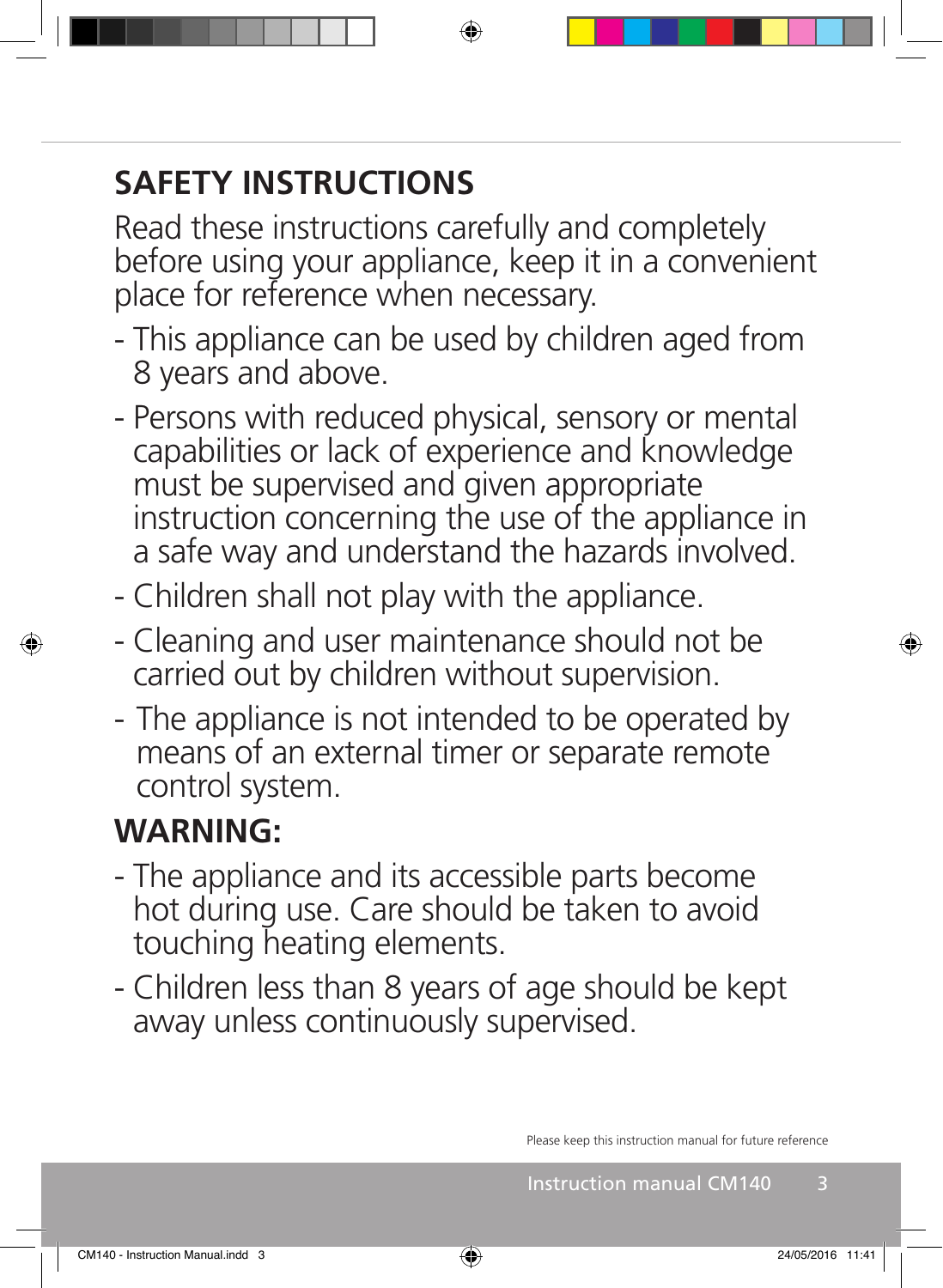## **WARNING:**

- During use, handles can get hot.
- Do not use harsh abrasive cleaners or sharp metal scrapers to clean the oven door glass or any other surface of the appliance as it can scratch the surface which may result in the glass shattering or permanent damage to the surface.
- Do not use steam cleaners for cleaning the appliance.
- Ensure the appliance is switched off before replacing the lamp to avoid the possibility of electric shock.

# **CAUTION:**

- Your appliance is produced in accordance with all applicable local and international standards and regulations.
- Maintenance and repair work must be made only by authorised Caple service technicians. Installation and repair work that is carried out by unauthorised technicians may endanger you.
- It is dangerous to alter or modify the specifications of the appliance in any way.
- Prior to installation, ensure that the local distribution conditions (electricity voltage and frequency) and the requirements of the appliance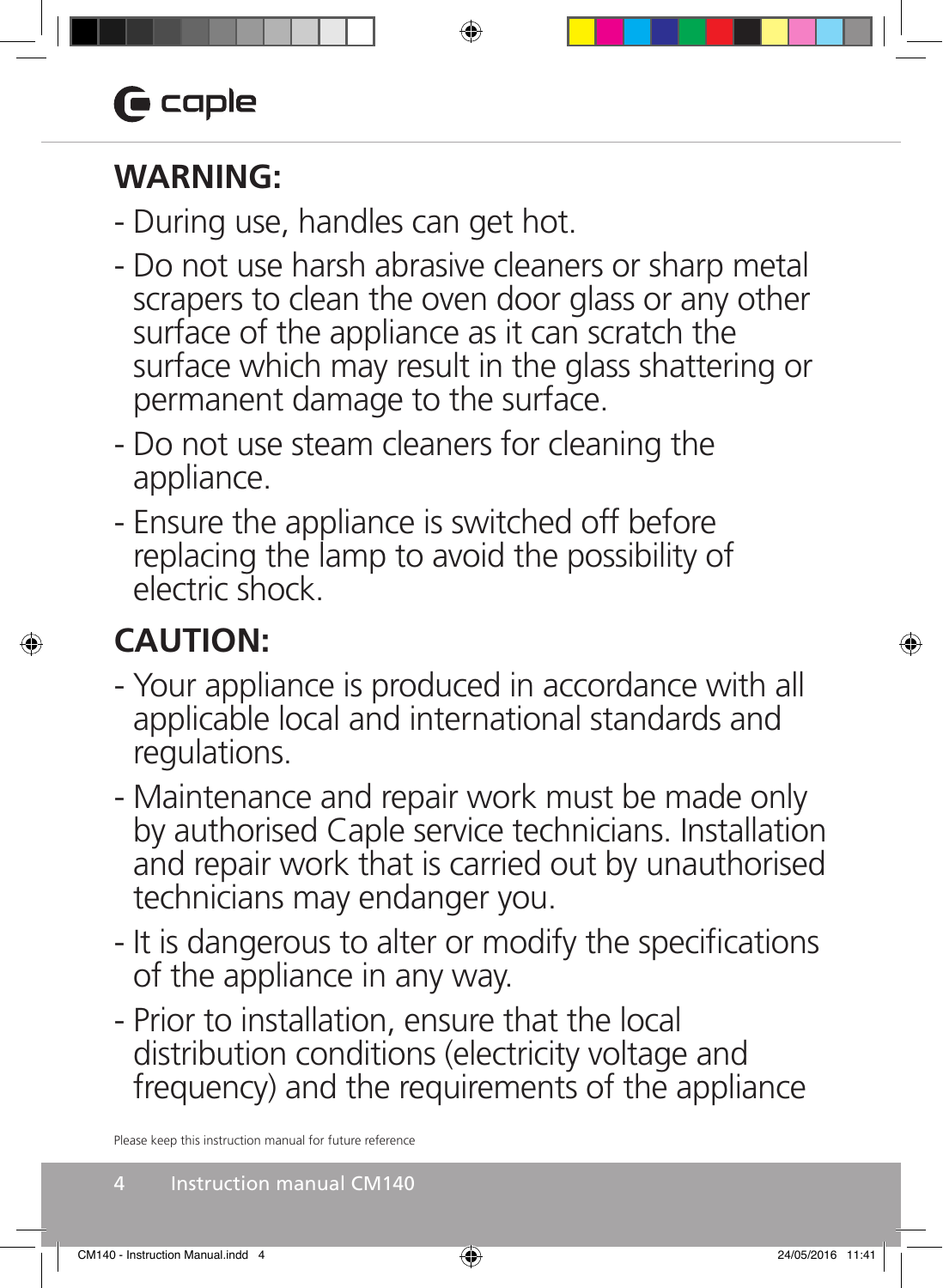are compatible. The requirements for this appliance are stated on the rating label.

- This appliance is designed only for cooking food and is intended for indoor use.
- This product is not designed for commercial use, it is a household appliance only. It is not intended to be used in:
	- Staff kitchen areas in shops, offices and other working environments.
	- Bed and breakfast type environments
	- By clients in hotels, motels and other residential type environments
- Do not try to lift or move the appliance by pulling the door handle.
- All possible security measures have been taken to ensure your safety. Since the glass may break, you should be careful while cleaning to avoid scratching.
- Avoid hitting or knocking on the glass with accessories.
- Ensure that the supply cord is not wedged during the installation. If the supply cord is damaged, it must be replaced by a Caple service technician or similarly qualified persons in order to prevent a hazard.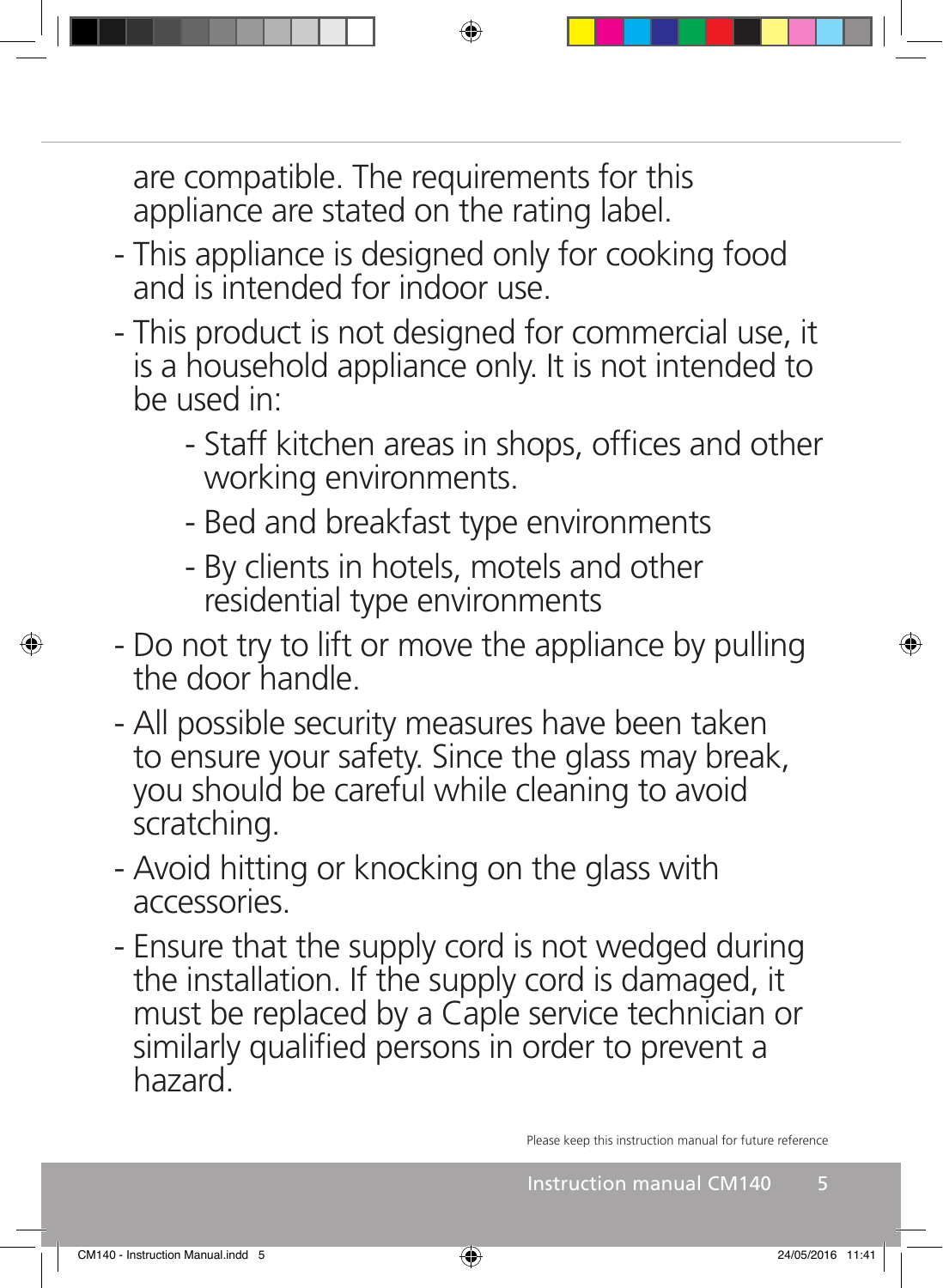# $\bigcap$  caple

- While the door is open, do not let children climb on the door or sit on it.

## **INSTALLATION WARNINGS**

- Do not operate the appliance before it is fully installed.
- The appliance must be installed by an authorised technician.
- Caple is not responsible for any damage that may be caused by defective placement and installation by unauthorised persons.
- When unpacking the appliance, make sure that it is not damaged during transportation. In the case of any defect; do not use the appliance and contact your retailer or Caple Service immediately.
- Materials used for packaging (nylon, staplers, styrofoam etc) may cause harmful effects to children they should be disposed of immediately.
- Protect your appliance against atmospheric effects. Do not expose it to effects such as sun, rain, snow etc.
- The surrounding materials of the appliance (i.e. kitchen cabinet or furniture) must be able to withstand a minimum temperature of 90°C. The microwave oven is intended for food and beverages. Drying clothing, sponges, damp cloths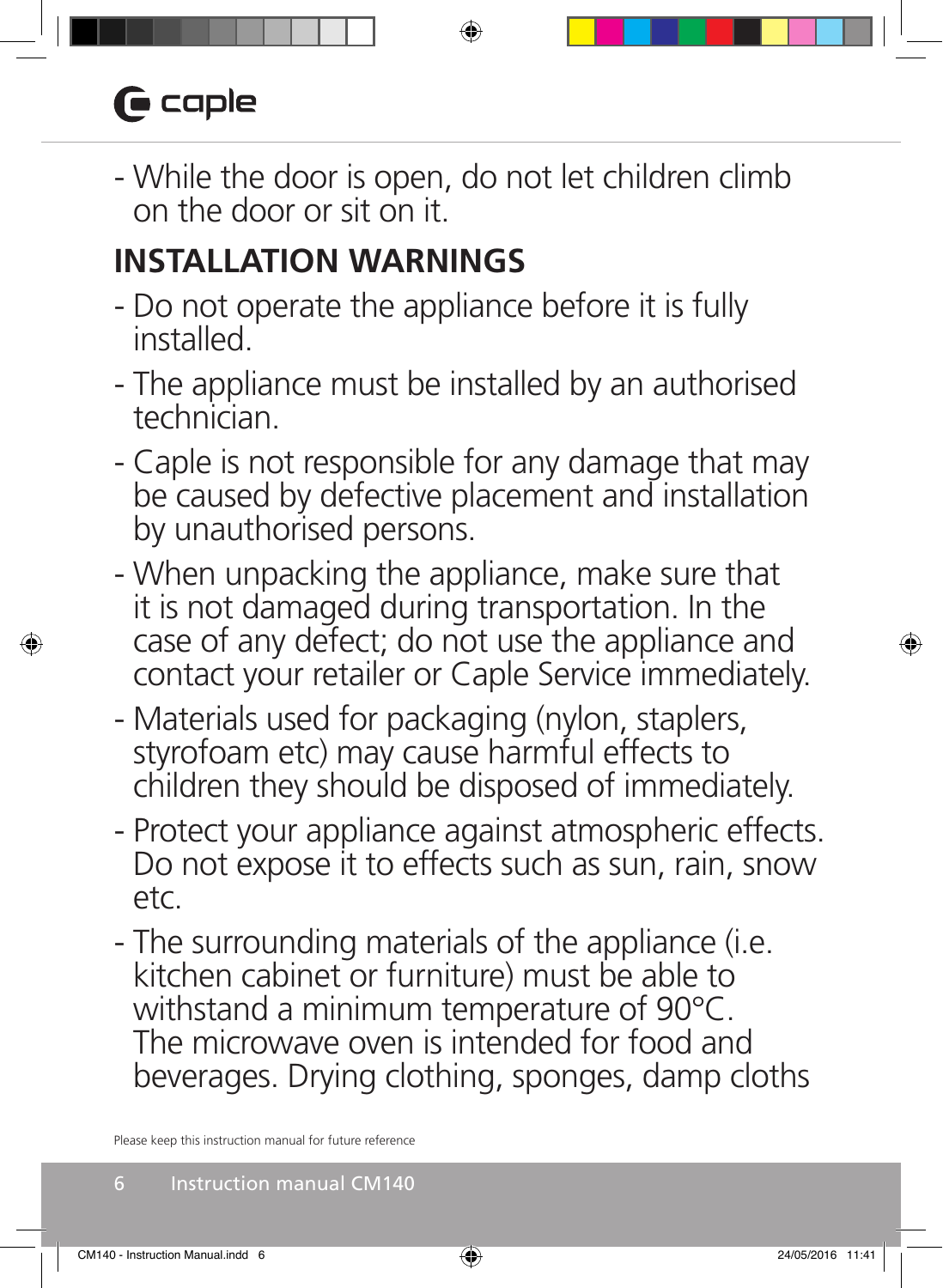and similar items may lead to risk of injury, ignition or fire.

## **WARNING**

- Combustible items stored in the cooking compartment may catch fire. Never store combustible items in the cooking compartment. Never open the appliance door if there is smoke inside. Switch the appliance off and unplug it at the mains or switch off the circuit breaker in the fuse box.
- When heating plastic or paper containers keep a close eye on it to ensure it does not set alight.
- The surface of the appliance may become damaged if it is not cleaned properly causing energy to escape.
- Clean the appliance on a regular basis, and remove any food residue immediately.
- Always keep the cooking compartment, door seal, door and door stop clean.

## **WARNING**

- If the door or door seals are damaged, the microwave must not be operated until it is repaired by a Caple approved engineer.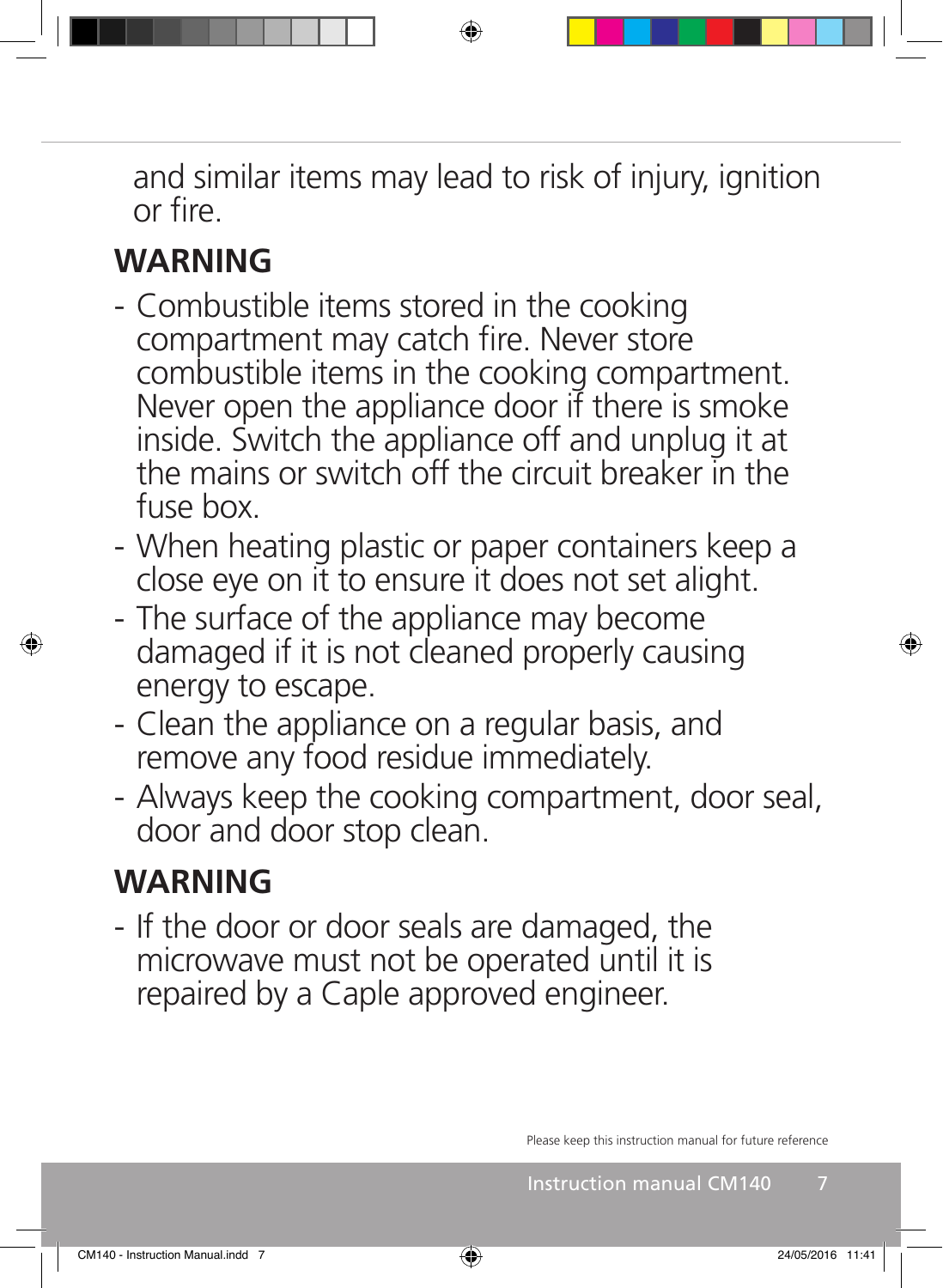# $\bigoplus$  caple

## **WARNING**

- It is hazardous for anyone other than Caple approved engineers to carry out any service or repair that involves the removal of a cover which gives protection against exposure to the microwave energy.
- Microwave energy may escape if the cooking compartment door or the door seal is damaged.
- Never use the appliance if the cooking compartment door or the door seal is damaged. Contact the after-sales service.
- Microwave energy will escape from appliances that do not have any casing. Never remove the casing.
- For any maintenance or repair work, contact Caple service.

# **RISK OF ELECTRIC SHOCK**

- Incorrect repairs are dangerous. Repairs may only be carried out and damaged power cables replaced by Caple approved engineers. If the appliance is defective, unplug the appliance from the mains or switch off the circuit breaker in the fuse box and contact Caple service.
- The cable insulation on electrical appliances may melt when touching hot parts of the appliance.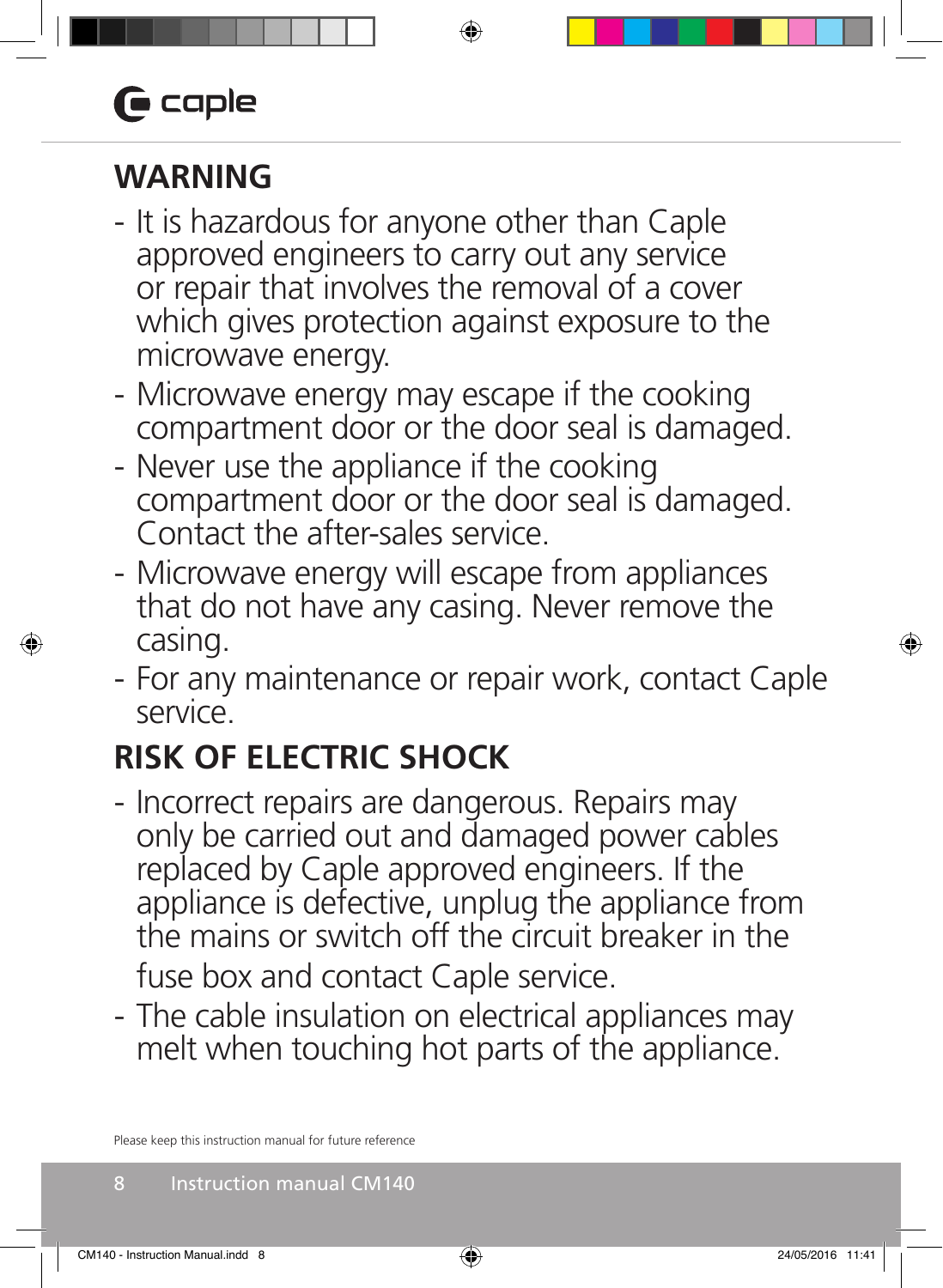- Never bring electrical appliance cables into contact with hot parts of the appliance.
- Penetrating moisture may cause an electric shock. Do not use any high pressure cleaners or steam cleaners.
- A defective appliance may cause an electric shock. Never switch on a defective appliance. Unplug the appliance from the mains or switch off the circuit breaker in the fuse box and contact Caple service.
- The appliance is a high-voltage appliance. Never remove the casing.
- Accessories and ovenware become very hot. Always use oven gloves to remove accessories or ovenware from the cooking compartment.
- Alcoholic vapours may catch fire in the hot cooking compartment. Never prepare food containing large quantities of high alcohol content.
- Open the appliance door with care.

## **RISK OF BURNS**

- Foods with peel or skin may burst or explode during, or even after heating. Never cook eggs in their shells or reheat hard-boiled eggs.
- Never cook shellfish or crustaceans. Always prick the yoke when baking or poaching eggs. The skin of foods that have a peel or skin, such as apples,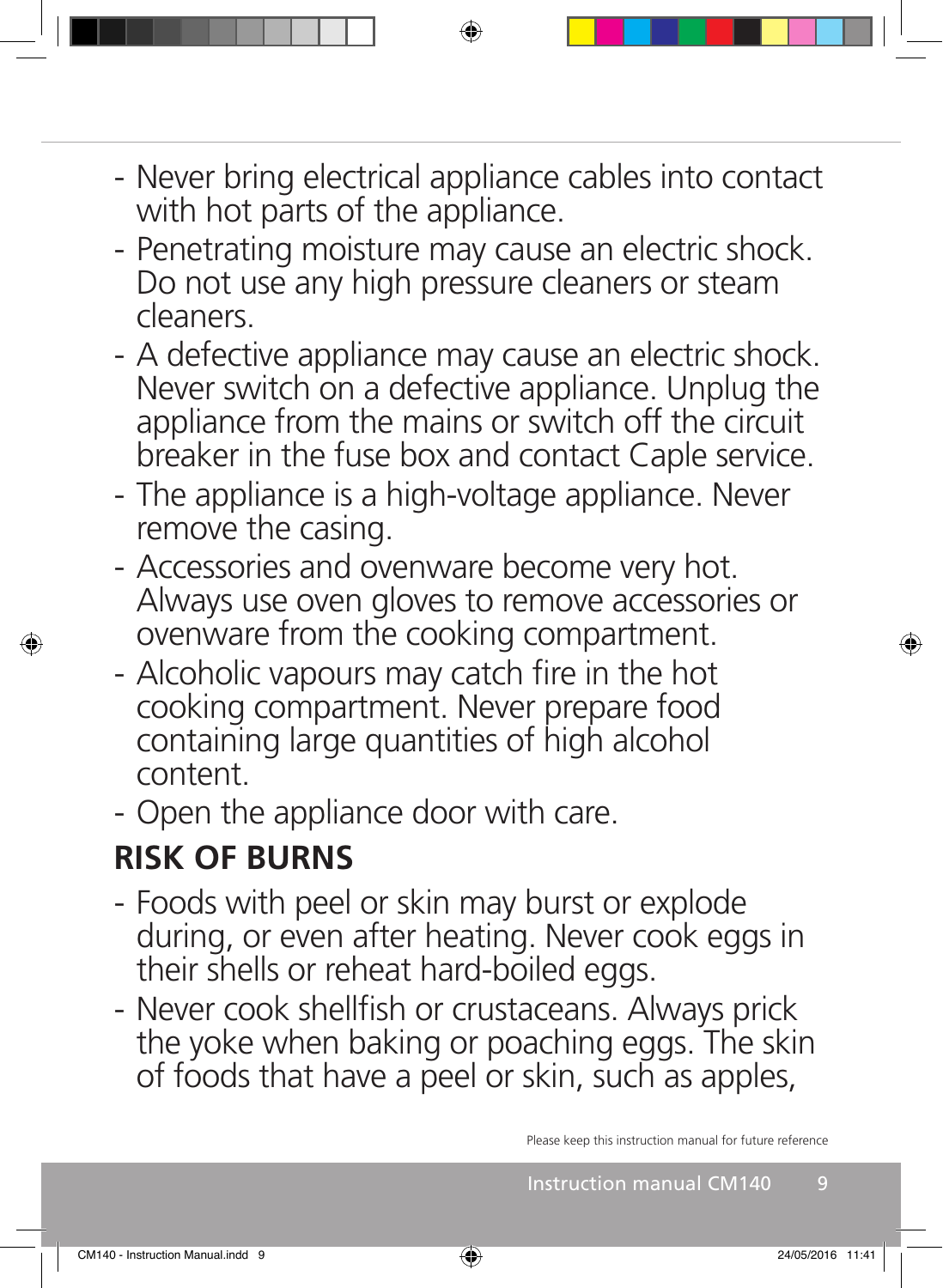tomatoes, potatoes and sausages, may burst. Before heating, prick the peel or skin.

- The contents of feeding bottles and baby food jars should be stirred or shaken and the temperature checked before consumption to avoid burns.
- When you open the appliance door,hot steam may escape. Open the appliance door with care. Keep children at a safe distance.

## **RISK OF SCALDING**

- Microwave heating of beverages can result in delayed eruptive boiling, therefore care must be taken when handling the container. This means that the liquid reaches boiling temperature without the usual steam bubbles rising to the surface. Even if the container only vibrates a little, the hot liquid may suddenly boil over and spatter. When heating, always place a spoon in the container. This will prevent delayed boiling.

## **RISK OF INJURY**

- Unsuitable ovenware may crack. Porcelain or ceramic ovenware can have small perforations in the handles or lids. These perforations conceal a cavity below. Any moisture that penetrates this cavity could cause the ovenware to crack. Only use microwave-safe ovenware.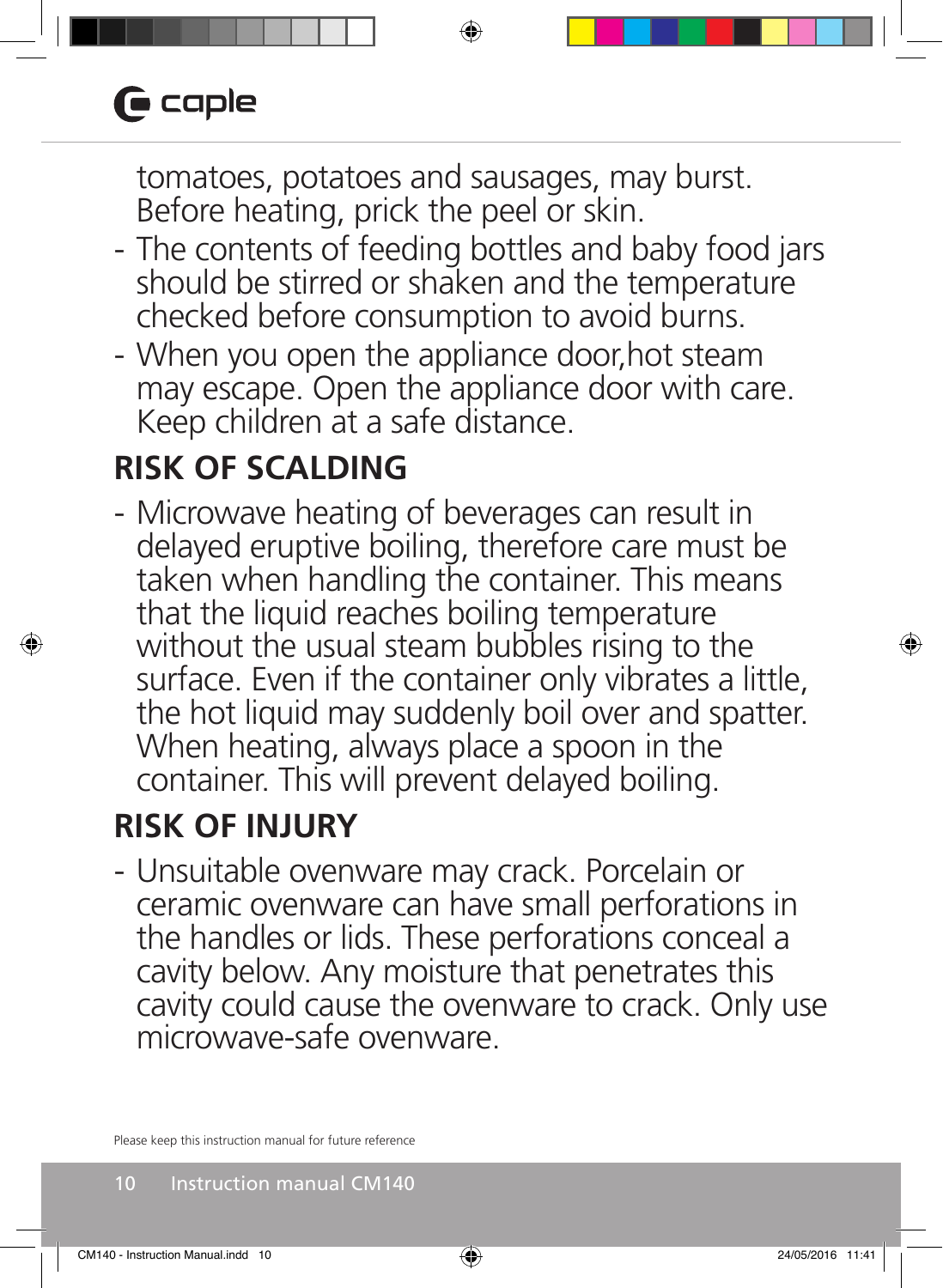- Creation of sparks: Metal e.g. a spoon in a glass must be kept at least 2cm from the oven walls and the inside of the door. Sparks could irreparably damage the glass on the inside of the door.
- Water in the hot cooking compartment: Never pour water into the hot cooking compartment. This will cause steam. The temperature change can cause damage.
- Moist food: Do not store moist food in the closed cooking compartment for long periods. Do not use the appliance to store food. This can lead to corrosion.
- Cooling with the appliance door open: Only leave the cooking compartment to cool with the door closed. Do not trap anything in the appliance door. Even if the door is only slightly ajar, the fronts of adjacent units may be damaged over time.
- Heavily soiled seal: If the seal is very dirty, the appliance door will no longer close properly during operation. The fronts of adjacent units could be damaged. Always keep the seal clean.
- Operating the microwave without food: Operating the appliance without food in the cooking compartment may lead to overloading. Never switch on the appliance unless there is food in the cooking compartment.
- Transporting the appliance: Do not carry or hold the appliance by the door handle. The door

this instruction manual for future reference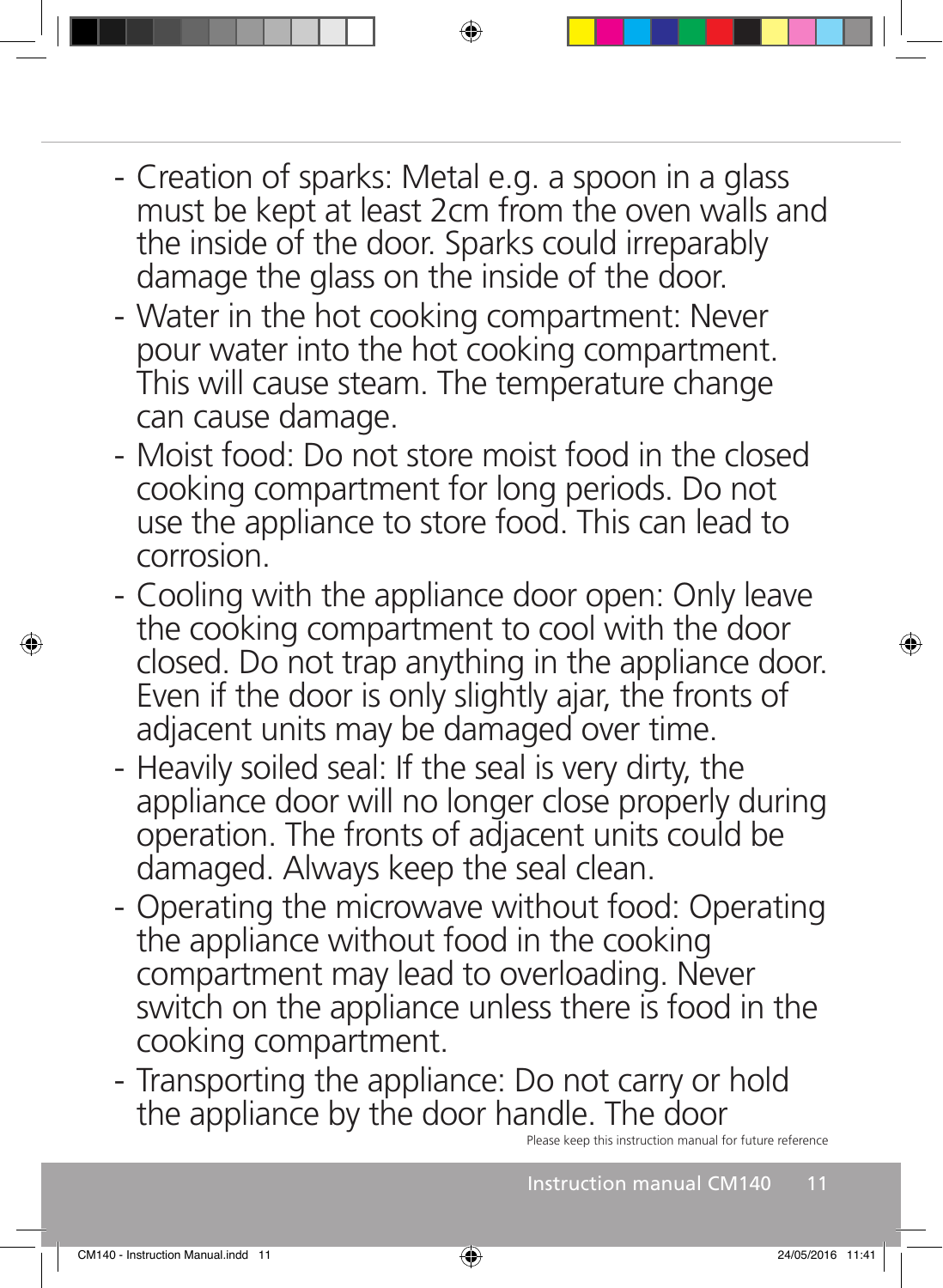handle cannot support the weight of the appliance and could break.

- Liquid that has boiled over must not be allowed to run through the turntable drive into the interior of the appliance. Monitor the cooking process. Choose a shorter cooking time initially, and increase the cooking time as required.
- The oven should be cleaned regularly and any food deposits removed since they may explode, even after microwave heating has ended.
- Failure to maintain the oven in a clean condition could lead to deterioration of the surface that could adversely affect the life of the appliance and possibly result in a hazardous situation.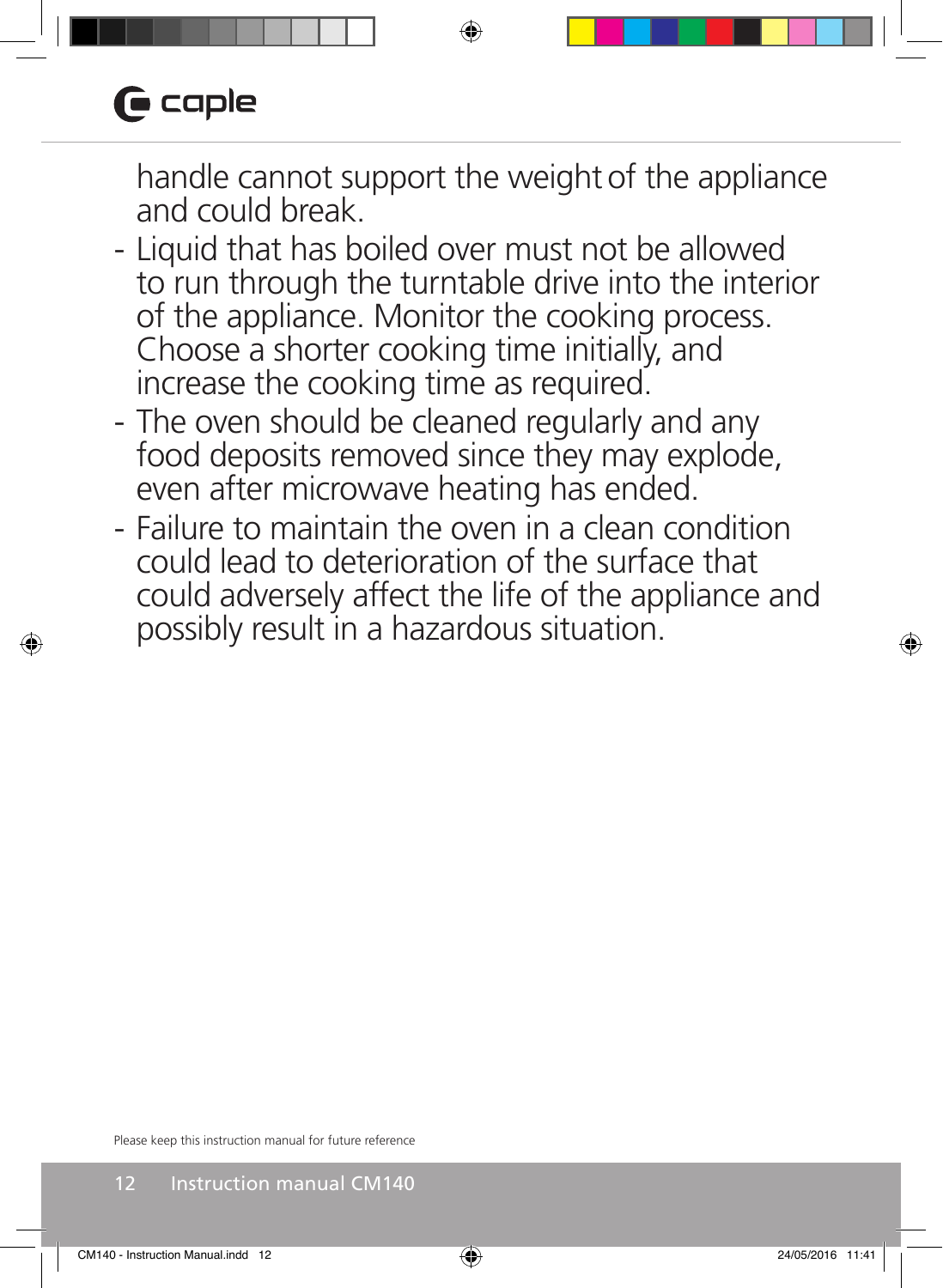

Waste electrical products should not be disposed of with household waste. Please recycle where facilities exist. Check with your Local Authority or retailer for recycling advice. This appliance is marked according to the European directive 2002/96/ EC on Waste Electrical and Electronic Equipment (WEEE). By ensuring this product is disposed of correctly, you will help prevent potential negative consequences for the environment and human health, which could otherwise be caused by inappropriate waste handling of this product. The symbol on the product indicates that this product may not be treated as household waste. Instead it shall be handed over to the applicable collection point for the recycling of electrical and electronic equipment. Disposal must be carried out in accordance with local environmental regulations for waste disposal. For more detailed information about treatment, recovery and recycling of this product, please contact your local council, your household waste disposal service or the retailer where you purchased the product.

## **WARRANTY**

Your new appliance is covered by warranty. The warranty card is enclosed - if it is missing, you must provide the following information to your retailer in order to receive a replacement: date of purchase, model and serial number (placed on the inside of the appliance storage drawer). Registration can also be completed online by visiting www.caple.co.uk.

Ensure you keep your warranty card safe, you may need to show it to Caple Service together with proof of purchase.

If you fail to show your warranty card you will incur all repair charges.

Spare parts are only available from Caple Service and spare parts authorised centres.

## **ATTENTION**

- Before use, remove all plastic films protecting some parts of the appliance (fascia panel, parts in stainless steel, etc)
- Do not use the appliance to heat a room.
- When the appliance is not in use, we recommend you turn it off, isolate it from the electrical supply.

## **CE DECLARATIONS OF CONFORMITY**

This appliance has been designed, constructed and marketed in compliance with safety requirements in force. This appliance has been manufactured to the strictest standards and complies with all applicable legislation.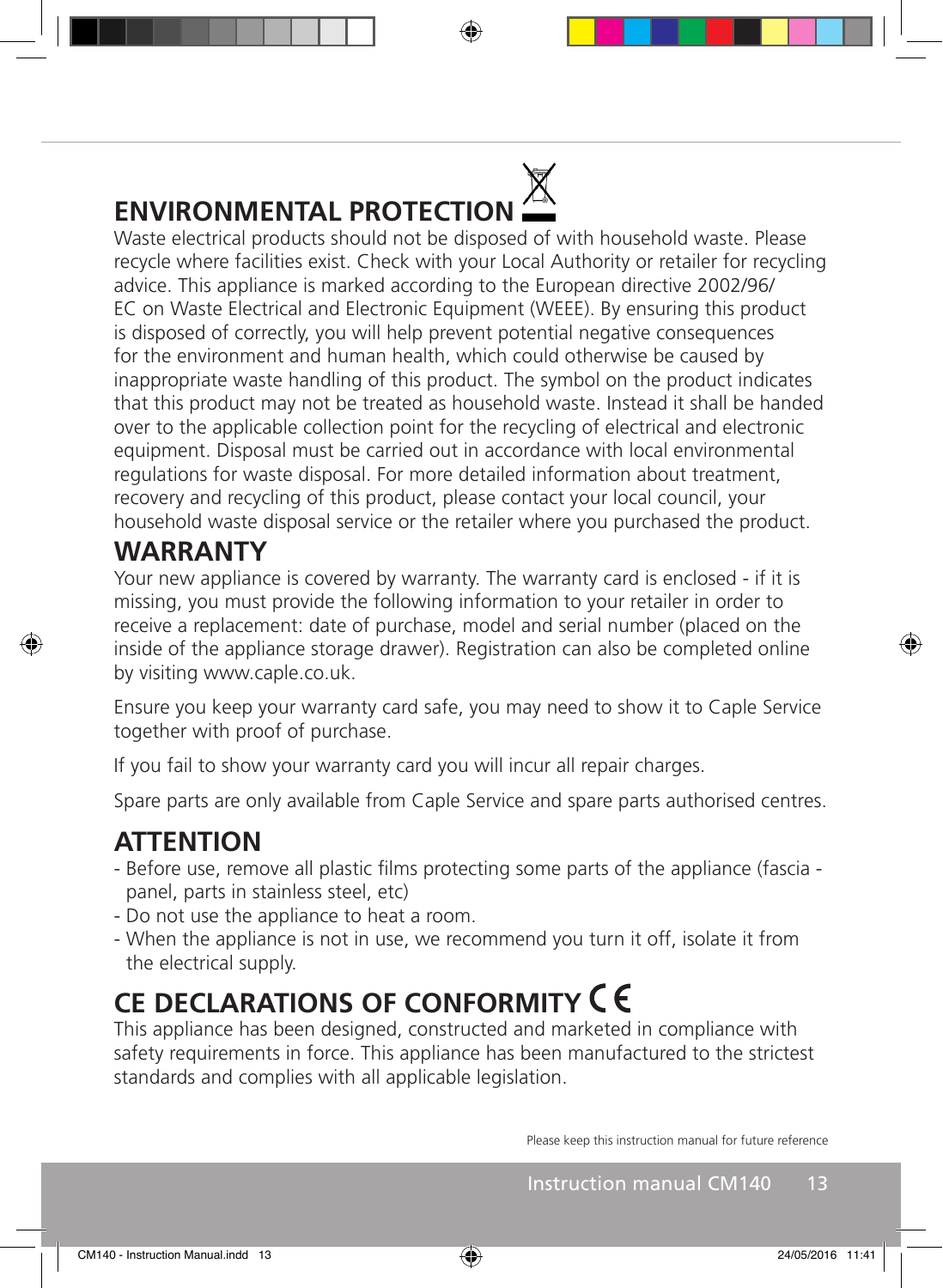# $\mathbf \Theta$  caple

## **INSTALLATION**

## Fitted units

- This appliance is only intended to be fully fitted in a kitchen
- This appliance is not designed to be used as a tabletop appliance or inside a cupboard.
- The fitted cabinet must not have a back wall behind the appliance.
- A gap of at least 45mm must be maintained between the wall and the base or back panel of the unit above.
- The fitted cabinet must have a ventilation opening of 250cm on the front. To achieve this, cut back the base panel or fit a ventilation grille.
- Ventilation slots and intakes must not be covered.
- The safe operation of this appliance can only be guaranteed if it has been installed in accordance with these installation instructions.
- The installer is liable for any damage resulting from incorrect installation.
- The units into which the appliance is fitted must be heat resistant up to  $90^{\circ}$ C.



Note: there should be a gap above the oven.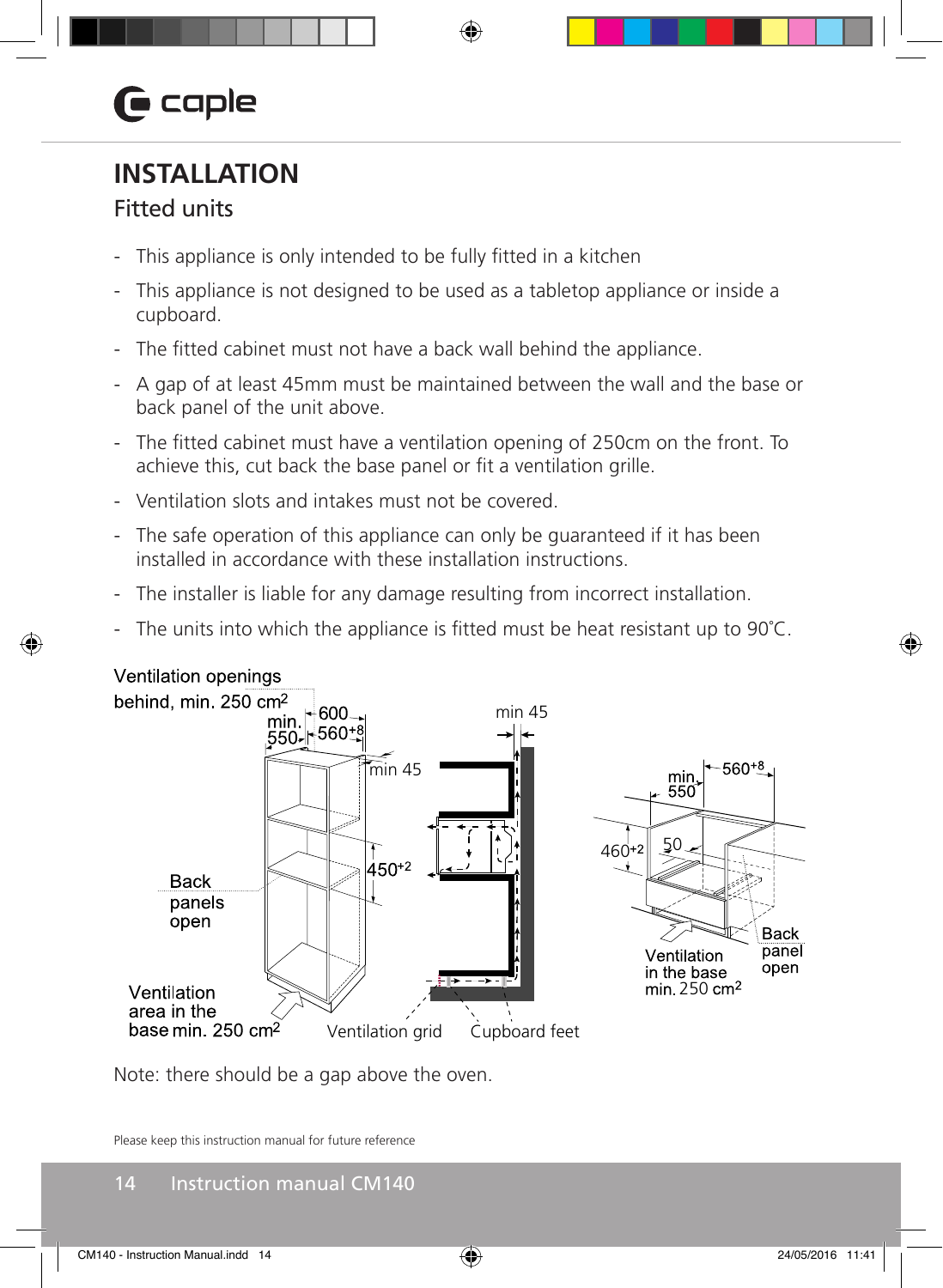- Do not hold or carry the appliance by the door handle. The door handle cannot hold the weight of the appliance and may break off.
- Carefully push the microwave into the box, making sure that it is in the centre.
- Open the door and fasten the microwave with the screws that were supplied.



- Fully insert the appliance and centre it.
- Do not kink the connecting cable.
- Screw the appliance into place.
- The gap between the worktop and the appliance must not be closed by additional battens.

#### Important

- The appliance is designed to be permanently installed with a three-pin power cord and may only be connected by a licensed expert in accordance with the connection diagram.
- Only qualified electricians should replace the power cord
- Do not use multiple plugs, power strips or extensions, overloading causes a risk of fire.
- If the connection is no longer accessible following the installation, an all-pin isolating switch with a contact gap of at least 3mm must be provided.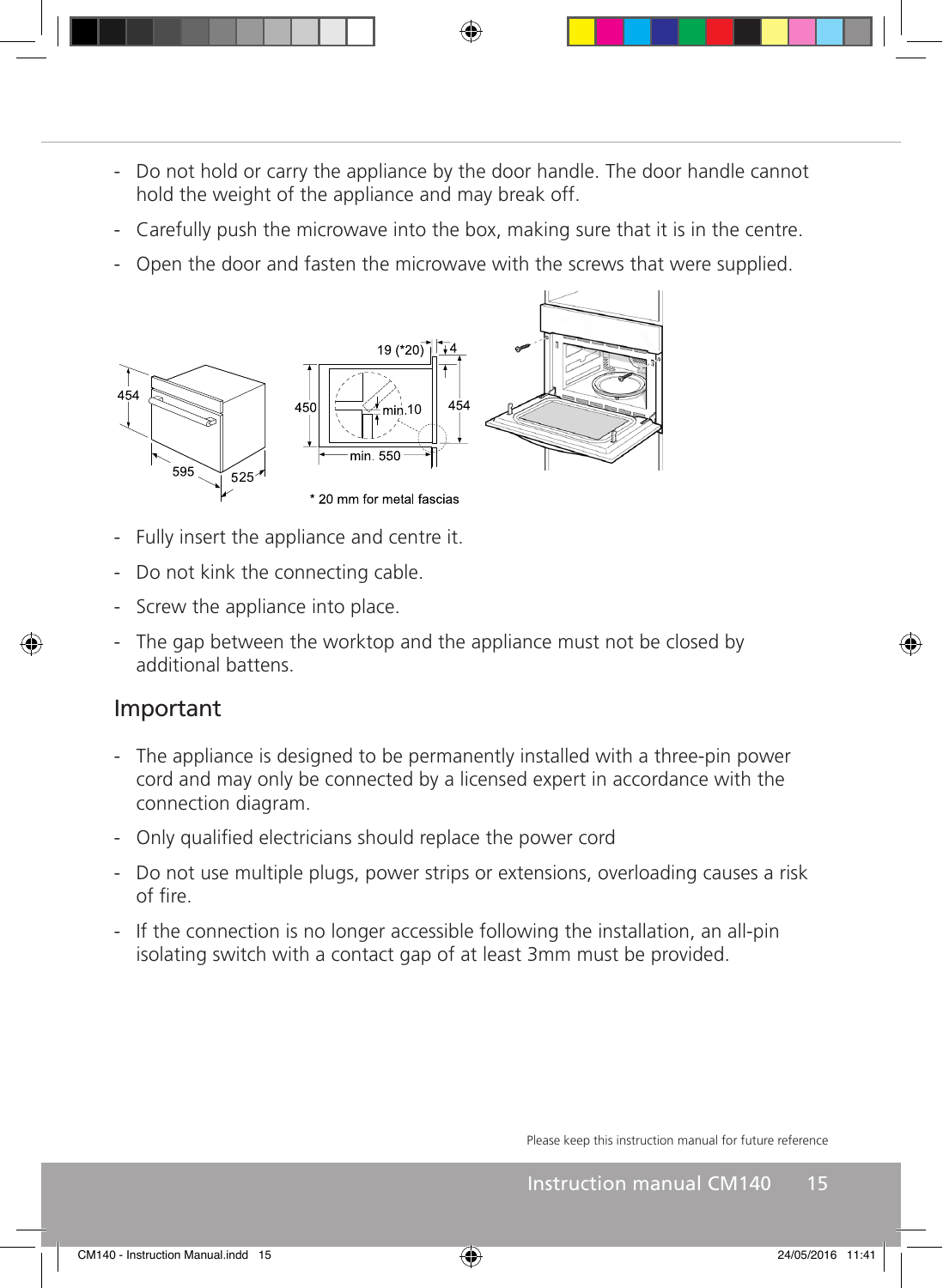## Connect the wires of the mains power cords in accordance with the following colour coding

- Green and Yellow Earth wire (E)
- Blue Neutral wire (N)
- Brown Live (L)
- Do not connect the appliance using a 13A plug or 13A fuse. The appliance must be protected using a fuse rated 15A or higher. The appliance must be disconnected from the power supply during installation. When the appliance is installed, protection must be provided against accidental contact in future.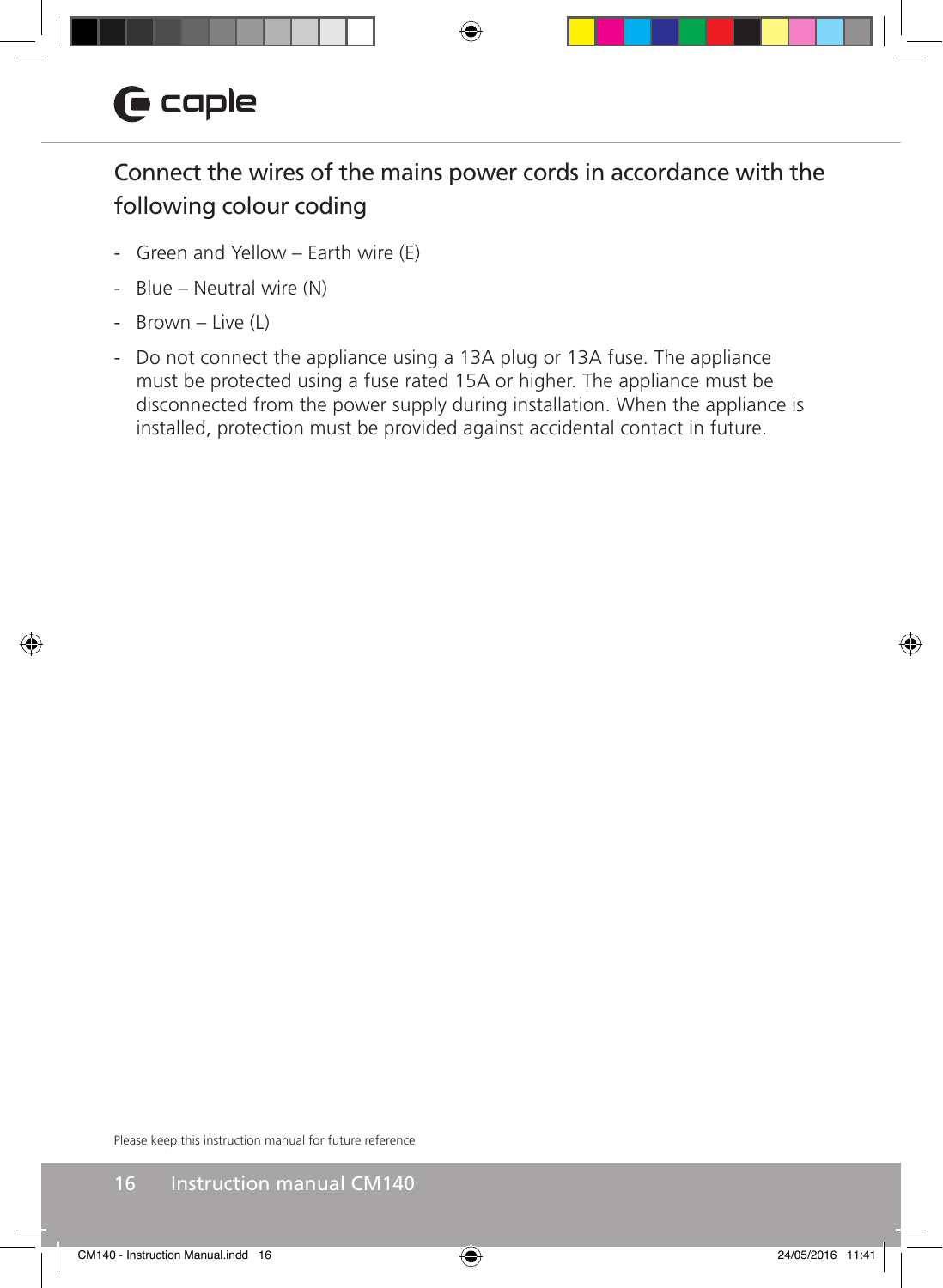## **USING YOUR OVEN**

## Control panel

| $\circledR$              | ' ‴ັ                     | <b>Shows</b>   | $@{}$             |  | $\sim$<br>◡ | $\bigcirc$<br>◡ | Кg | v<br>$+306$ ec |
|--------------------------|--------------------------|----------------|-------------------|--|-------------|-----------------|----|----------------|
| $\widetilde{\mathbb{Z}}$ | $\mathcal{S}_{\text{c}}$ | $\overline{A}$ | $\sqrt{2}$<br>B/H |  |             | $+$             | M  | $^{\circ}$     |
|                          |                          |                |                   |  |             |                 |    |                |

#### **<sup>α </sup>MICROWAVE</sub>**

Defrosting, reheating and cooking. Select microwave power. 100W, 300W 450W, 700W and 900W.



For baking sponge cakes in baking tins, flans and cheesecakes as well as cakes, pizza and small baked items on the baking tray. 50°C can maintain the taste of food after heat preservation of 1-2 hours.

#### $\frac{1}{8}$ TURRO GRILL

Use to brown and crisp poultry. Perfect for baked casseroles and grilled dishes.

 $\sqrt{m}$  GRILL

Perfect for grilling several steaks, sausages, fillets of fish and toasting bread.



**B** FAN HEAT WITH BASE HEAT

For frozen convenience products and dishes that require al lot of heat from underneath.

 $\frac{1}{2}$ TURBO DEFROST

Two defrosting programmes



 $|\circledast|$  MICROWAVE & FAN HEAT

Use this function to roast meals quickly.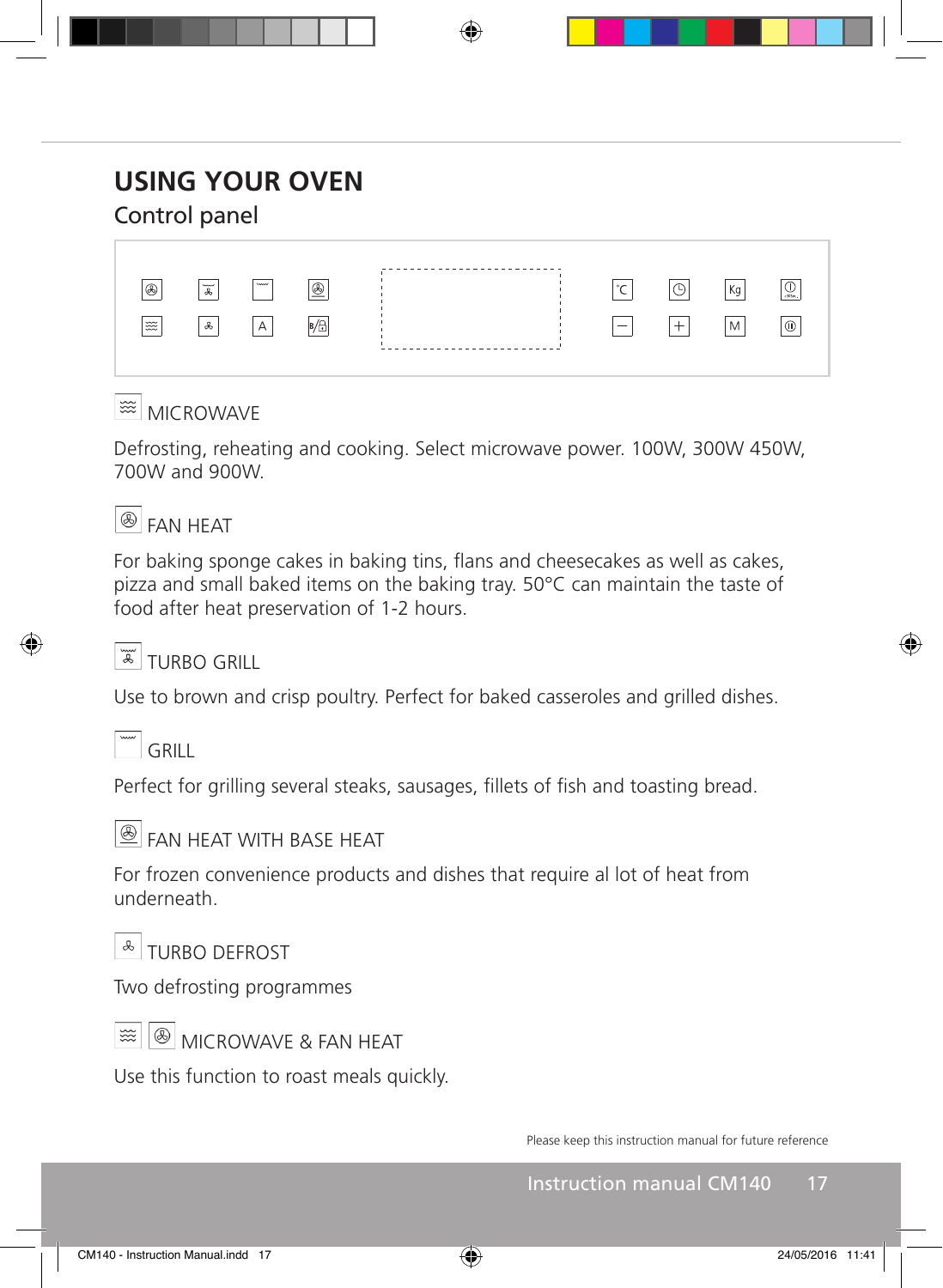# **G** caple



 $\mathbb{R}$  MICROWAVE & GRILL

Use this function to cook meals quickly and brown the top of a dish.

 $\frac{1}{8}$  MICROWAVE & TURBO GRILL  $\widetilde{\mathbb{Z}}$ 

Use to brown and crisp food, ideal for casseroles and grilled dishes and perfect for evenly roasting meals

 $\mathbb{R} \otimes \mathbb{R}$  MICROWAVE & FAN HEAT WITH BASE HEAT

Use this function to roast meals quickly. Ideal for frozen foods.



 $A$  AUTO PROGRAMMES

13 cooking programmes The type of heating and cooking time are set by weight.

 $M$  MEMORY

 $\mathbb{B}$ BOOST & CHILD SAFETY LOCK

Touch briefly and release to activate rapid preheating. Touch and hold to activate the child safety lock

 $\overline{P}$   $\overline{P}$  Parameter adjustment

Use to adjust the parameters i.e. time, weight etc

#### $\Theta$  CLOCK / TIMER

Use this function and the parameter adjustment controls to set the time. Use this function and the parameter adjustment controls to set the cooking time.

 $\overline{\bigcirc_{\text{200}_{\text{sec}}}}$  START

Once the function or programme has been selected press start.

 $\overline{\omega}$  PAUSE

Touch briefly and release to stop. Touch twice to cancel

 $Kg$  WFIGHT

Set the weight using the parameter adjustment controls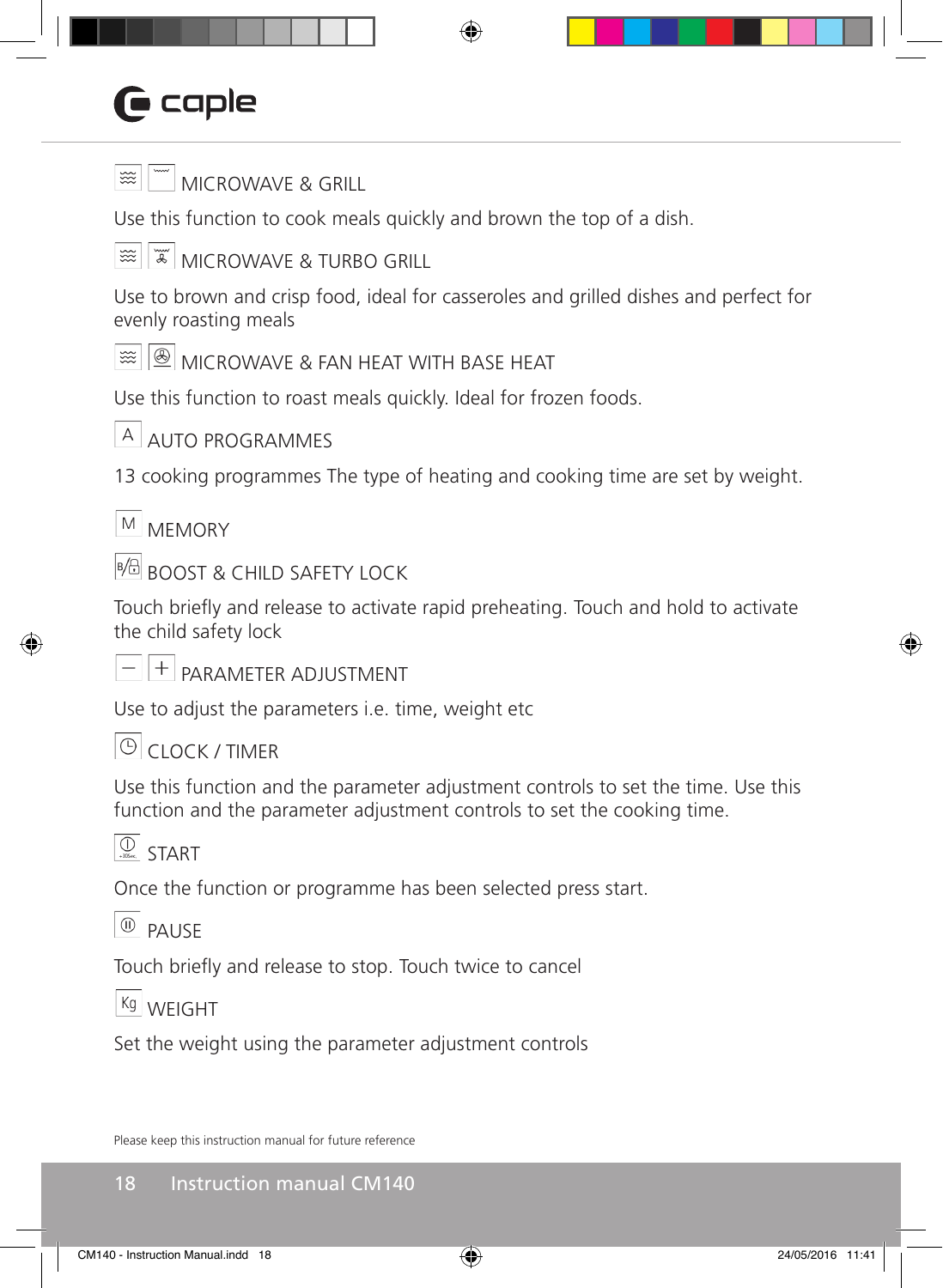#### $|C|$ TEMPERATURE

| <b>FUNCTION</b>      | TEMPERATURE (°C)     |
|----------------------|----------------------|
| R                    | 50, 100, 105, 110230 |
| www<br>$\mathcal{A}$ | 100, 105, 110160     |
| Œ                    | 100, 105, 110230     |
| $\frac{2}{2}$<br>Æ   | 50, 100, 105, 110230 |
| ww<br>燚<br>Æ,        | 100, 105, 110160     |
| w<br>∞               | 100, 105, 110230     |

## Cooling fan

- Your appliance has a cooling fan. The cooling fan switches on during operation. The hot air escapes above the door. The cooling fan continues to run for a certain time after operation.

#### Warning

- Do not cover the ventilation slots, otherwise the appliance will overheat.

#### Note

- The appliance remains cool during microwave operation. The cooling fan will still switch on. The fan may run on even when the microwave operation has ended
- Condensation may appear on the door window, interior walls and floor, this is normal and does not adversely affect the microwave operation. Wipe away condensation after cooking.

#### Accessories

The turntable forms the surface for the wire rack. Food which require a lot of heat from underneath can be cooked directly on the turntable.

The turntable can turn clockwise or anti-clockwise. Place the turntable on the drive in the centre of the cooking compartment. Ensure it is positioned correctly.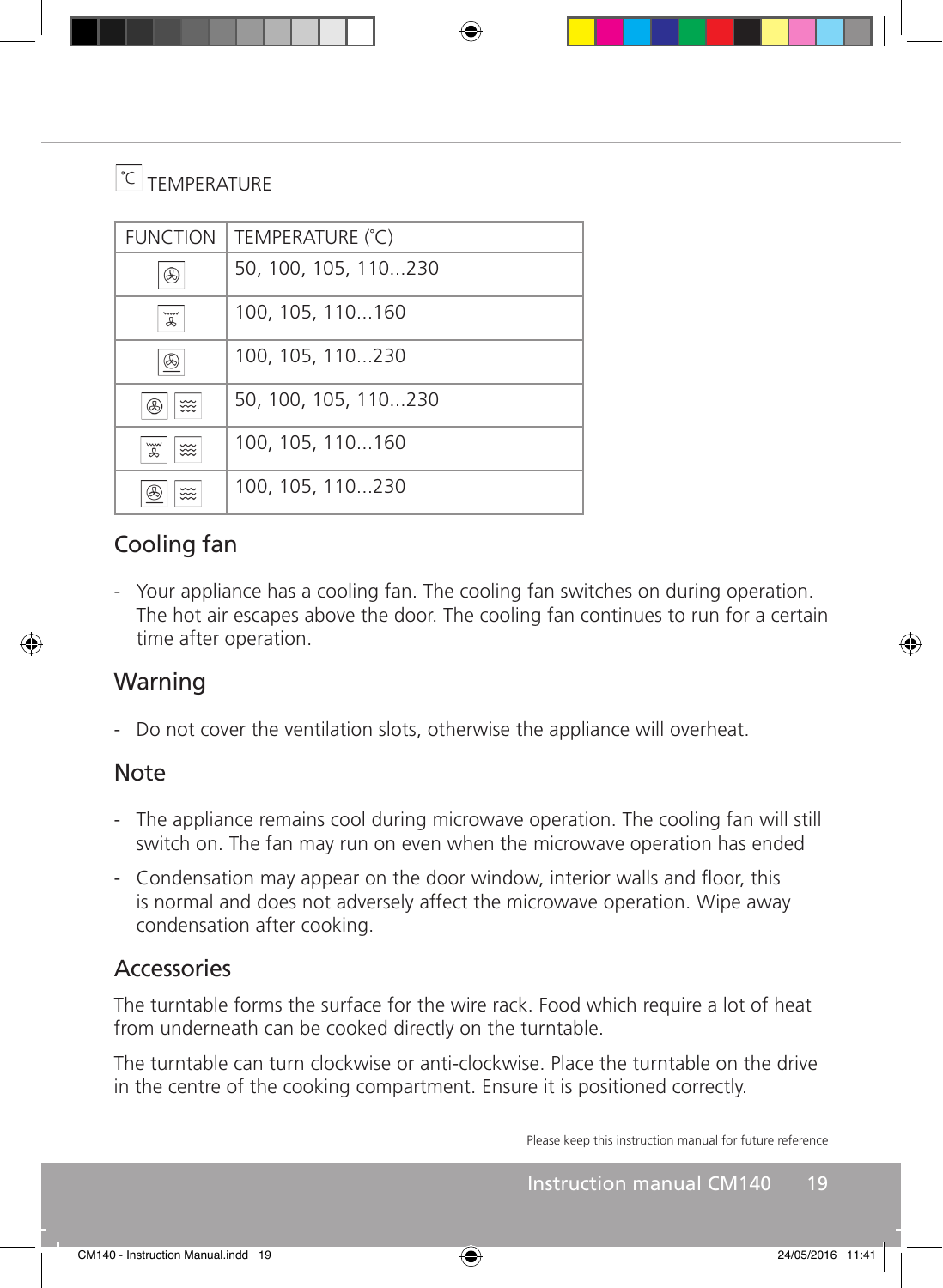# **G** caple

Alternatively you can purchase a glass tray and chrome rack (TRAY2) to cook your food on. This will enable you to cook food, without it being rotated by the turntable. Ensure the lower and higher racks are removed when using the glass tray and chrome rack. This optional extra can be purchased directly from www.caple.co.uk.

#### Lower wire rack

For the microwave and for baking/roasting in the oven.

#### Higher wire rack

For gilling, e.g. steaks, sausages and toasting bread. It can also be a support for shallow dishes.

## Setting the clock

Once the appliance is connected, "00:00" will flash and the buzzer will ring once. To set the clock:

- Press either or  $+$  to set the time between 00:00 and 23:59
- Touch the  $|\Theta|$  to set the time shown.

## Heating the oven

To remove the new cooker smell, heat up the oven when it is empty and the door is closed for one hour with fan heat at 230˚C. Ensure no packaging is in the cooking compartment.

- Touch the  $\bigcirc$  key to select the fan heat function
- Touch or + key to set the temperature to 230˚C
- Touch the  $\boxed{\circlearrowright}$  key
- Touch the or + key to set the cooking time to 60 minutes
- Touch the  $\overline{\mathbb{Q}}$  to start operation

## Cleaning the accessories

- Before you use the accessories for the first time clean them thoroughly with hot, soapy water and a cloth.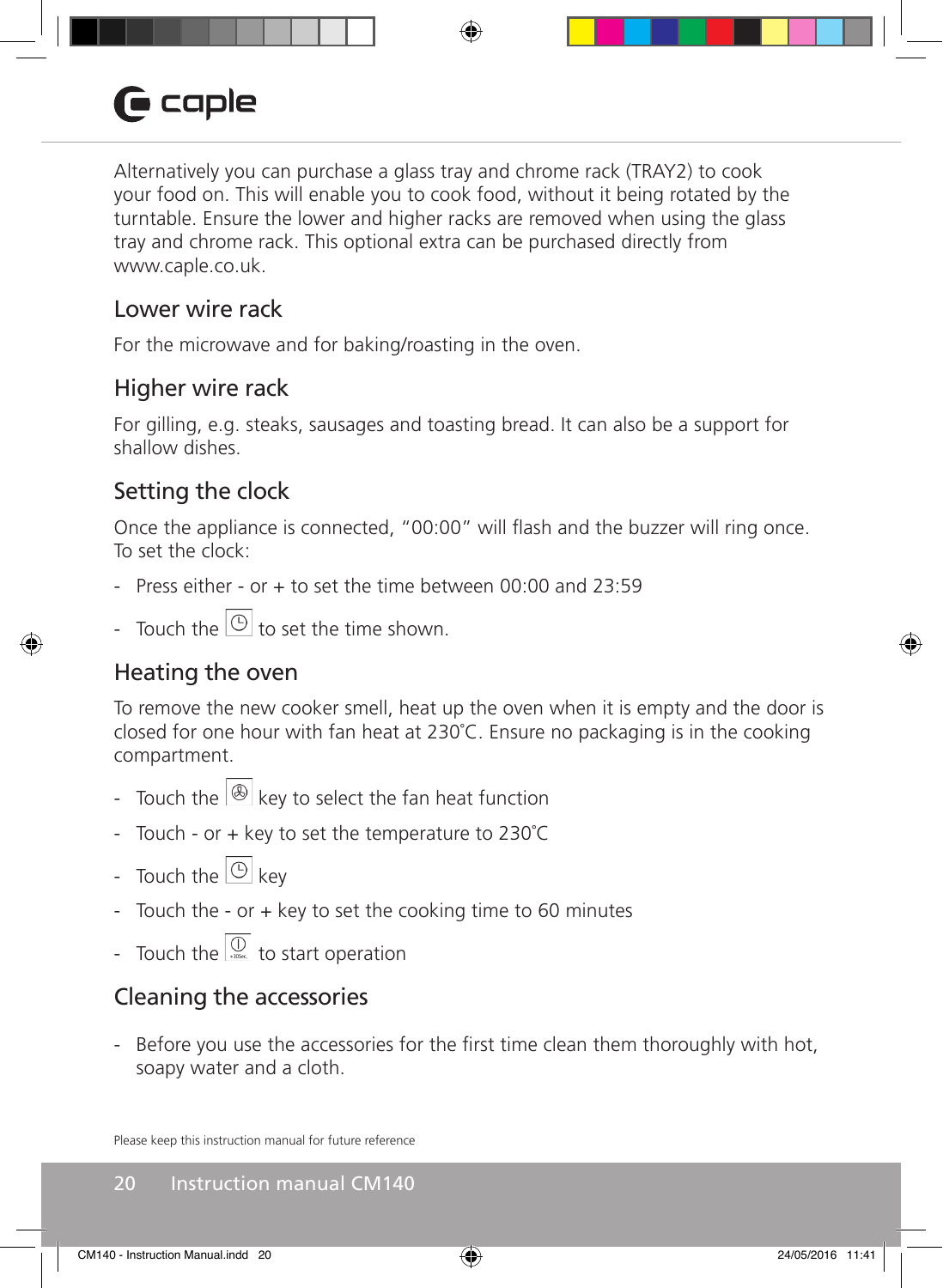### Setting the oven

There are various ways in which you can set your oven. Here we will explain how you can select the desired type of heating and temperature or grill setting. You can also select the oven cooking time for your dish.

## Setting the type of heating and temperature

- Touch the  $\bigotimes$  key to select the fan heat function.
- The default temperature 180°C will flash on the display. Touch the or + key to set the temperature to 200˚C.
- Touch the  $\bigcirc$  key. Touch the or + key to set the cooking time to 25 minutes
- Touch the  $\overline{\overset{O}{\mathbb{Q}}}$  key to start operation.

#### Opening the oven door during operation

- Operation is suspended when the microwave door is opened, to restart, close the door and press  $\boxed{\bigcirc$  key.
- Pausing operation
- Touch the  $\frac{1}{\sqrt{2}}$  key to pause operation then touch the  $\frac{1}{\sqrt{2}}$  key to continue operation.

#### Changing the cooking time

- This can be done at any time. Touch the  $\overline{C}$  key for the new temperature setting, touch the - or  $+$  key to set the temperature.

#### Cancelling operations

- Touch the  $\frac{1}{2}$  key twice to cancel the operation.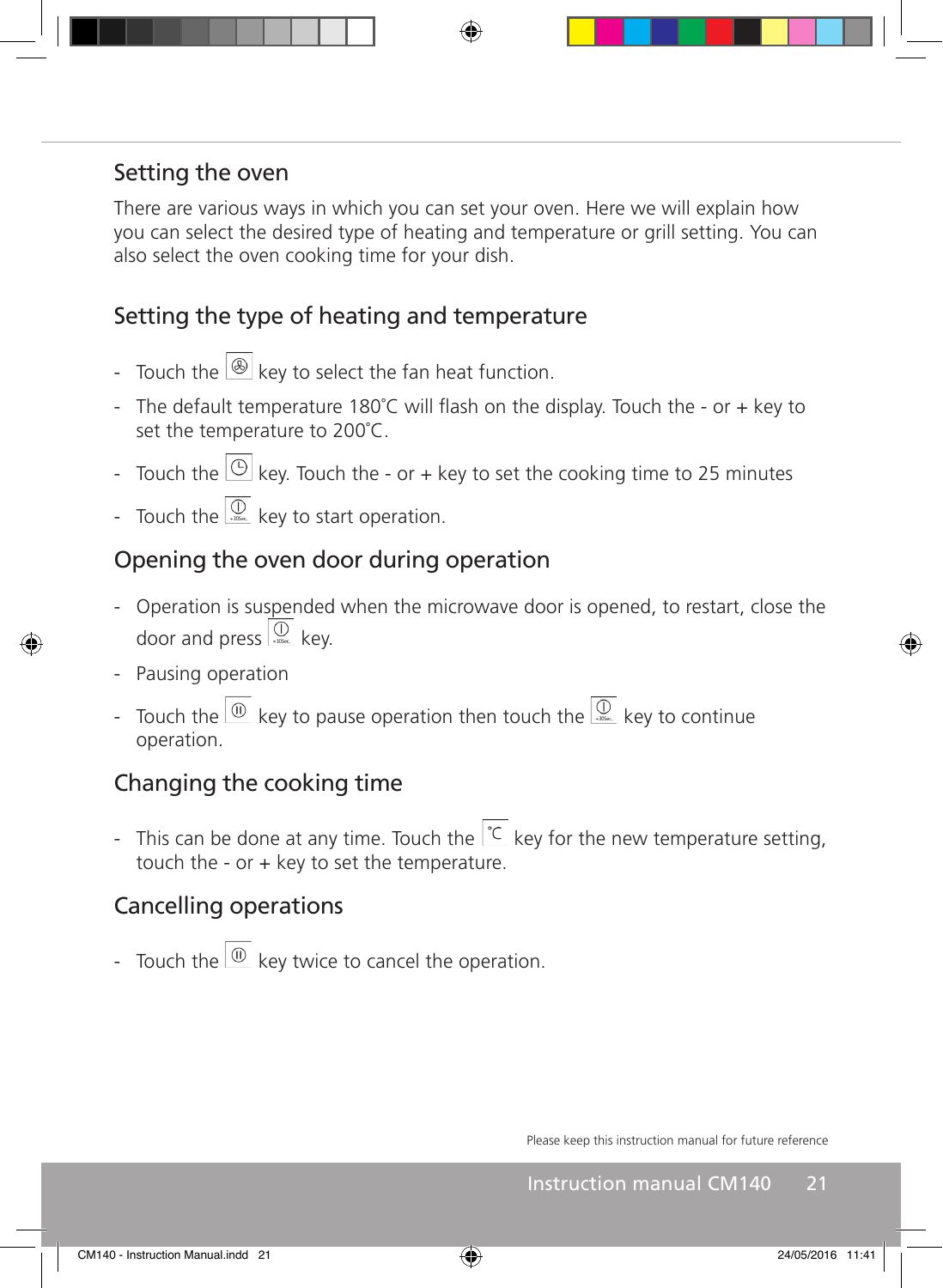# **G** caple

## Rapid preheating

With rapid preheating, your oven reaches the set temperature quickly. Rapid preheating is available for the following types of heating:

 $^{\circledR}$ Ã

簽

 $\widetilde{\approx}$ 

Fan heat

Turbo grill

⊛ Microwave & Fan heat

Microwave & grill

To ensure an even cooking result, start cooking your food once the oven is preheated.

Set the function and temperature

Touch the  $\frac{18}{10}$  key until it appears in the display

Touch the  $\overline{u}$  to start operation

The preheating process is complete

A signal will sound and the  $\frac{18}{6}$  symbol in the display will flash, the oven is now ready for use.

## Cancelling rapid preheating

During rapid preheating, touch the  $\overline{Q}$  or  $\overline{P}/B$  to cancel the function. You can also open the door to cancel this function.

## Note

- The rapid preheating function only works if you have already chosen one of the modes above dependent on where the functions are shown.
- Only when the alarm sounds, and the preheating symbol is flashing in the display is it safe to open the door.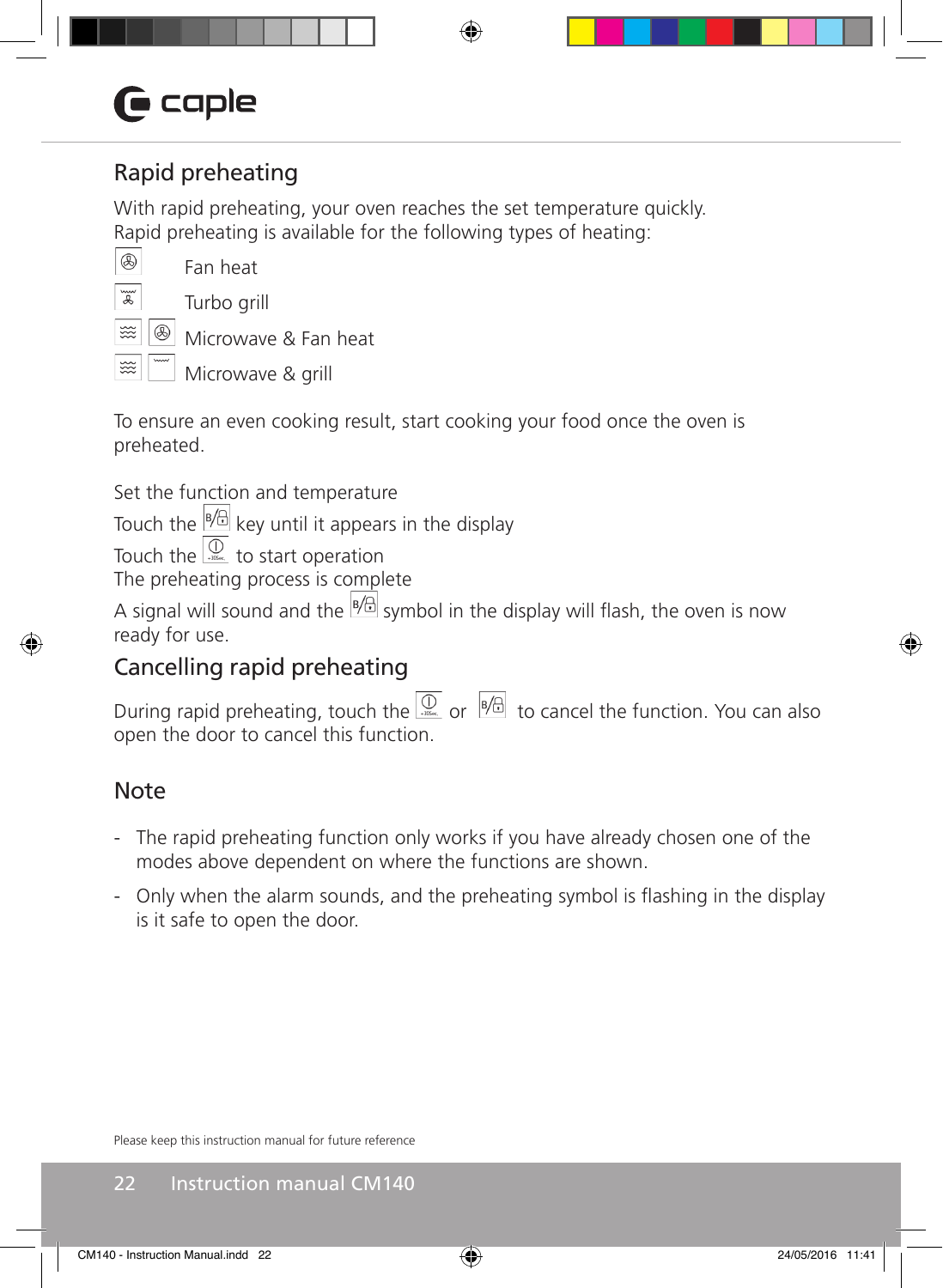#### Microwave

The microwave can be used on its own or in combination with another function.

#### **Note**

| PRESET COOKING TIME | MICROWAVE COOKING TIME |
|---------------------|------------------------|
| 0-1 minute          | 1 second               |
| 1-5 minutes         | 10 seconds             |
| 5-15 minutes        | 30 seconds             |
| 15-60 minutes       | 1 minute               |
| 60 minutes          | 5 minutes              |

The preset cooking times are as follow:

#### Suitable ovenware

- Suitable dishes are heat-resistant ovenware made of glass, ceramic, porcelain, ceramic or heat-resistant plastic. These materials allow microwaves to pass through. You can also use serving dishes. This saves you having to transfer food from one dish to another. You should only use ovenware with decorative gold or silver trim if the manufacturer guarantees that they are suitable for use in microwaves
- Metal ovenware is unsuitable. Metal does not allow microwaves to pass through. Food in covered metal containers will remain cold.
- Creation of sparks: metal e.g. a spoon in a glass must be kept at least 2cm from the oven walls and the inside of the door. Sparks could destroy the glass on the inside of the door.

#### Ovenware test

- Do not switch on the microwave unless there is food inside. The following ovenware test is the only exception to this rule.
- Perform the following test if you are unsure whether your ovenware is suitable for use in the microwave: Heat the empty ovenware at maximum power for ½ to 1 minute.
- Check the temperature occasionally during that time. The ovenware should still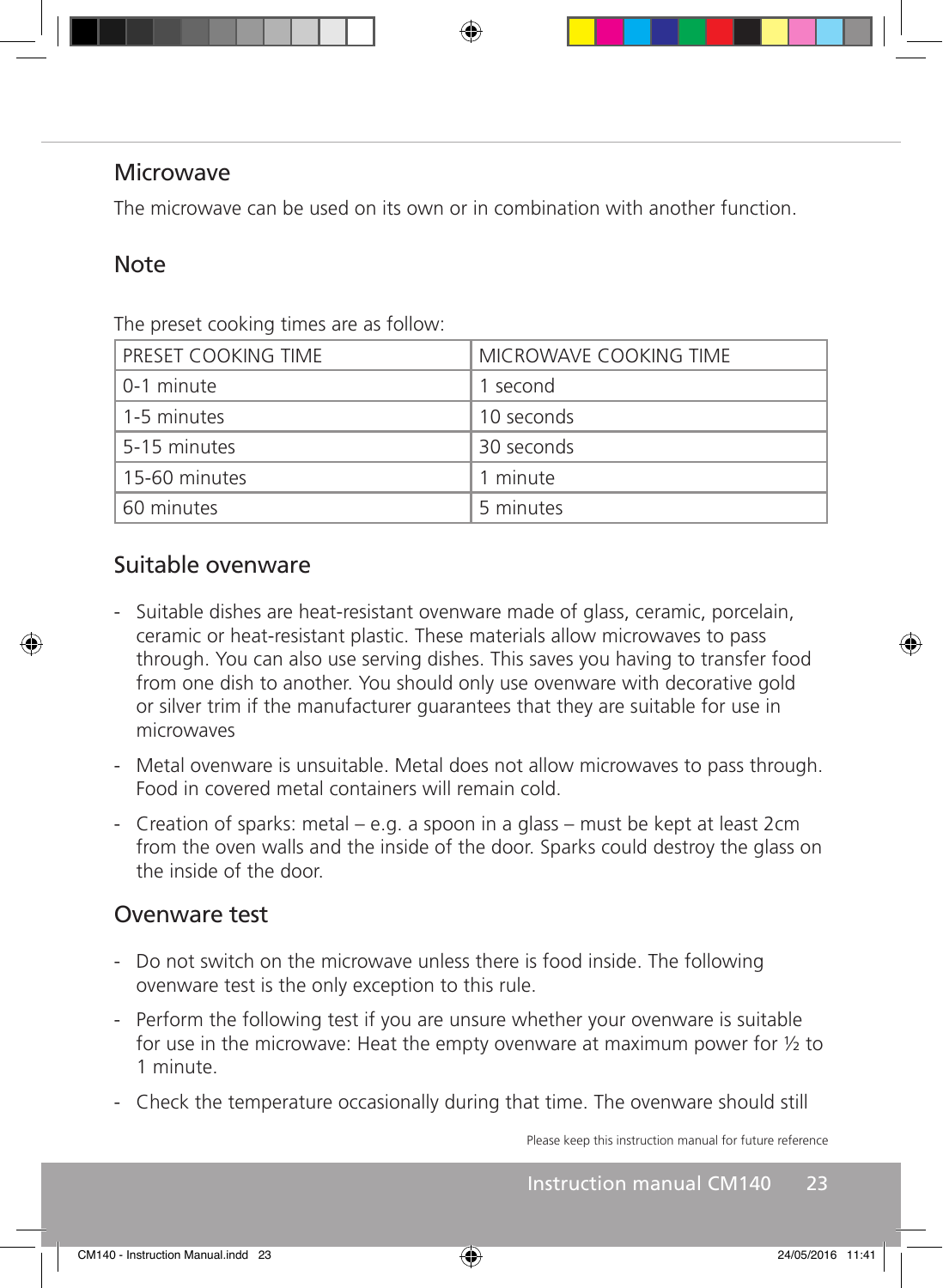be cold or warm to the touch.

- The ovenware is unsuitable if it becomes hot or sparks are generated.

#### Microwave power settings

Use the  $\left|\frac{1}{2}x\right|$  key to set the desired microwave power

| Microwave power | Function                                                |  |
|-----------------|---------------------------------------------------------|--|
| 100W            | Defrosting irregularly-shaped foods                     |  |
|                 | Defrosting sensitive/delicate foods                     |  |
|                 | Softening ice cream                                     |  |
| 300W            | Defrosting                                              |  |
|                 | Melting chocolate and butter                            |  |
|                 | Allowing dough to rise                                  |  |
| 450W            | Cooking rice, soup                                      |  |
| 700W            | Reheating                                               |  |
|                 | Fish                                                    |  |
|                 | Cooking mushrooms, dishes<br>containing eggs and cheese |  |
|                 |                                                         |  |
| 900W            | Boiling water, reheating                                |  |
|                 | Cooking chicken, fish, vegetables                       |  |

- When you touch a key, the selected power lights up.
- The microwave power can be set to 900W for a maximum of 30 minutes. With all other power settings a maximum cooking time of 1 hour 30 minutes is possible.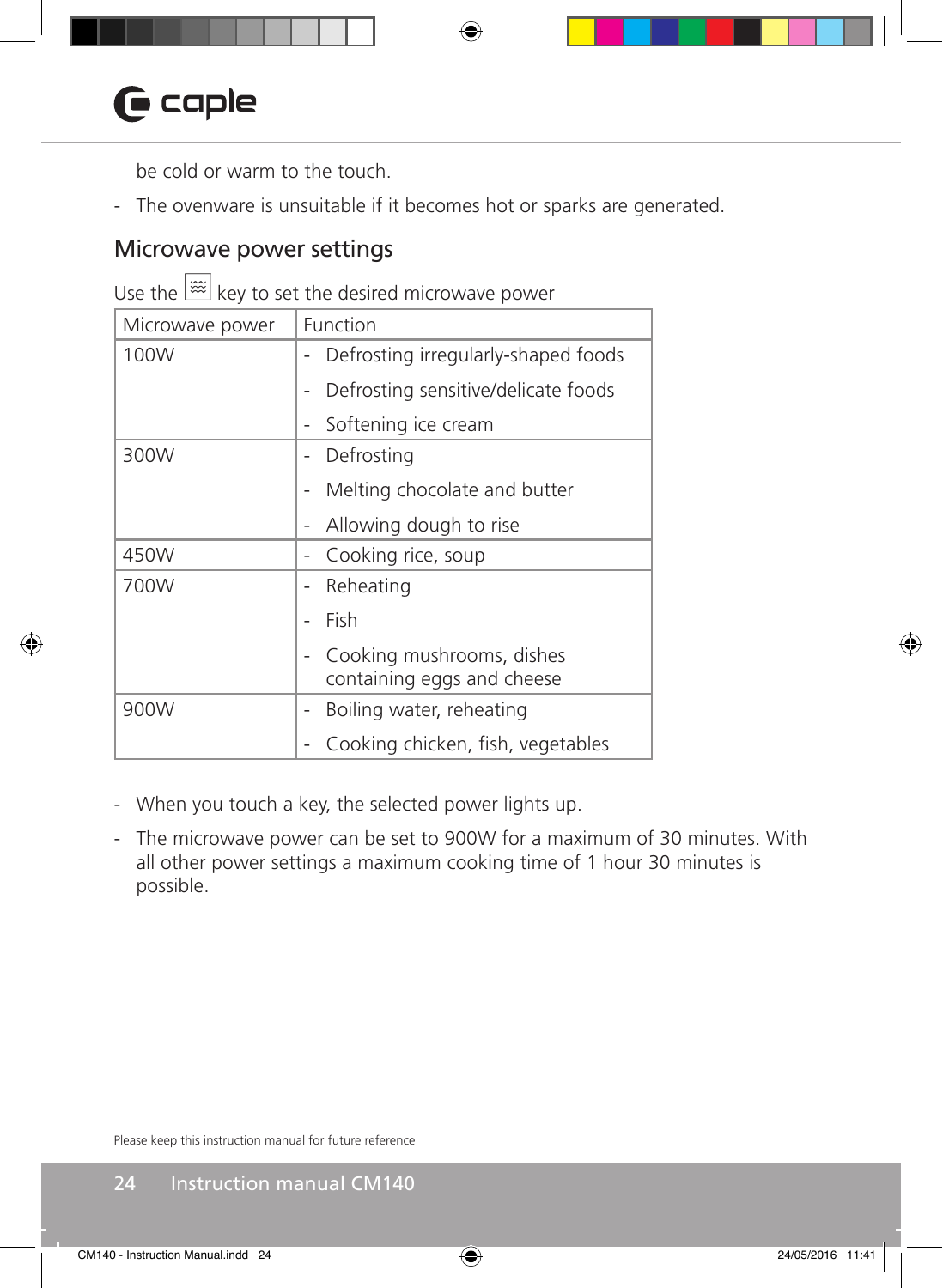## Setting the microwave

Example: Microwave power setting 300 W, cooking time 17 minutes

- Touch the  $\frac{1}{2}$  key. The default microwave power 900W will appear and the default cooking time will flash.
- Touch the  $\frac{1}{2}$  key. The default microwave power 900W will flash
- Touch or + key to set the temperature to 300W.
- Touch the  $\bigcirc$  key, the default cooking time will flash, touch or + key to set the time to 17 minutes.
- Touch the  $\frac{1}{\sqrt{2}}$  key to start operation, the cooking time starts to count down in the display.

## The cooking time has elapsed

- A signal sounds. Microwave operation has finished.

## Opening the oven door during operation

- Operation is suspended. After closing the door, touch the  $\frac{1}{100}$  to continue operation.

## Changing the cooking time

- This can be done at any time. Touch the  $\bigcirc$  key. Touch - or + to change the cooking time.

## Changing the microwave power setting

This can be done at any time during operation.

- Touch the  $\frac{1}{2}$  key and use the - or + to change the microwave power setting.

## Pausing operation

- Touch the  $\frac{1}{10}$  key briefly. The oven is paused. Touch the  $\frac{1}{100}$  to continue operation.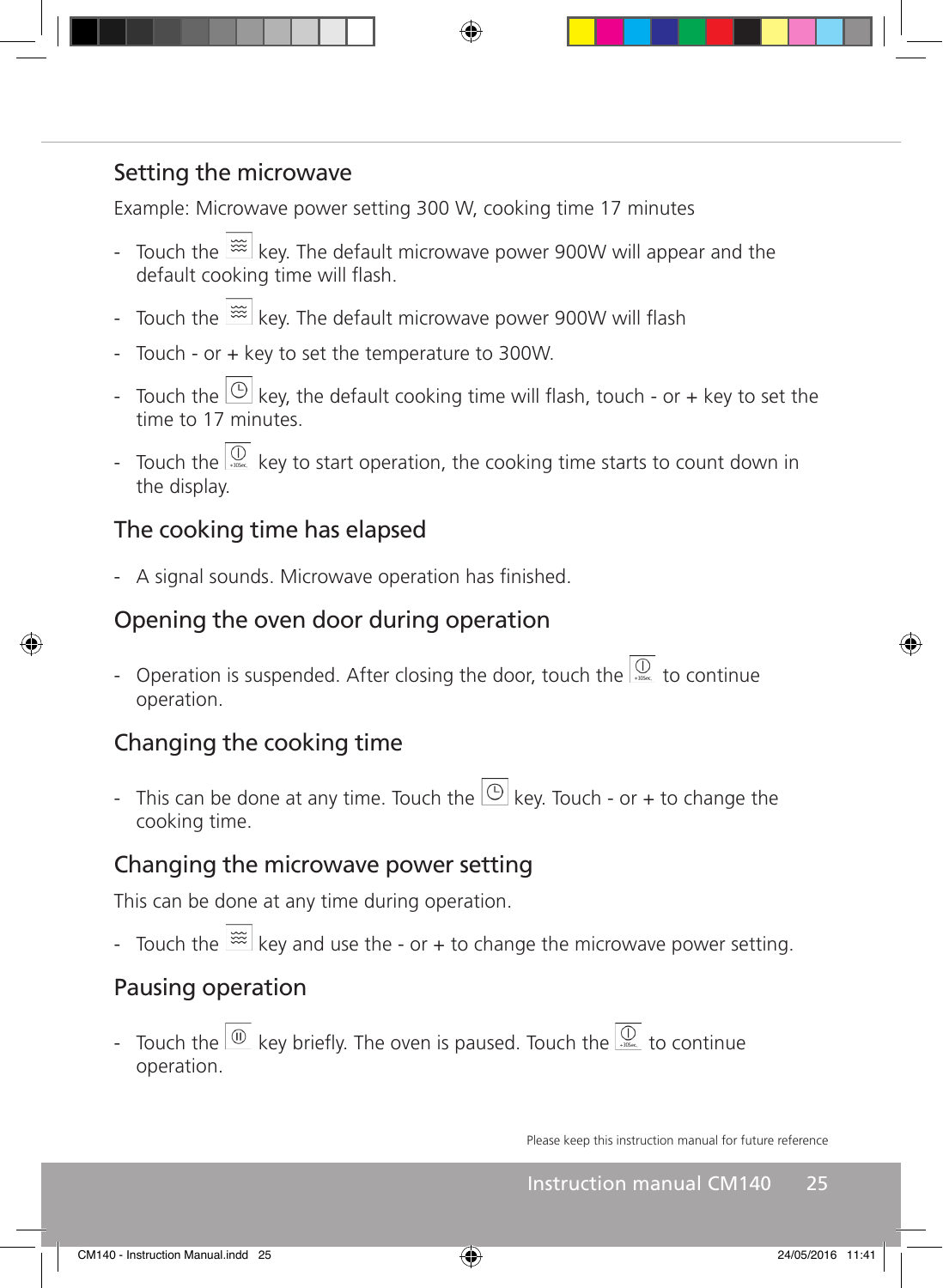## Cancelling operation

- Touch the  $\overline{w}$  key twice to cancel operation

## Notes:

- When you touch the  $\lim_{n \to \infty}$  key, the highest microwave power setting always lights up as the suggested setting.
- If you open the appliance door during cooking, the fan may continue to run.

## MicroCombi operation

This involves simultaneous operation of the grill, fan heat and microwave. This functions allows you to cook dishes quickly and brown them simultaneously.

You can use all microwave power settings with this function with the exception of 900W

## Setting MicroCombi operation

Example: microwave 100W, 17minutes and fan heat at 190˚C

- Touch the  $\bigotimes$  key to set the fan heat function.
- The default temperature 180°C will flash. Touch the or  $+$  key to set the temperature to 190˚C.
- Touch the  $\frac{1}{200}$  key to enter  $\frac{1}{200}$  and  $\frac{1}{200}$  mode. The default microwave power 300W will flash. Touch - or + key to set the microwave power to 100W.
- Touch the  $\left[ \circlearrowleft \right]$  key. Touch or + to change the cooking time to 17 minutes.
- Touch the  $\frac{10}{1000}$  key. The cooking time starts counting down.

## The cooking time has elapsed

- A signal sounds. Combination mode has finished.

## Opening the oven door during operation

- Operation is suspended. After closing the door, touch the  $\frac{10}{1000}$  to continue operation.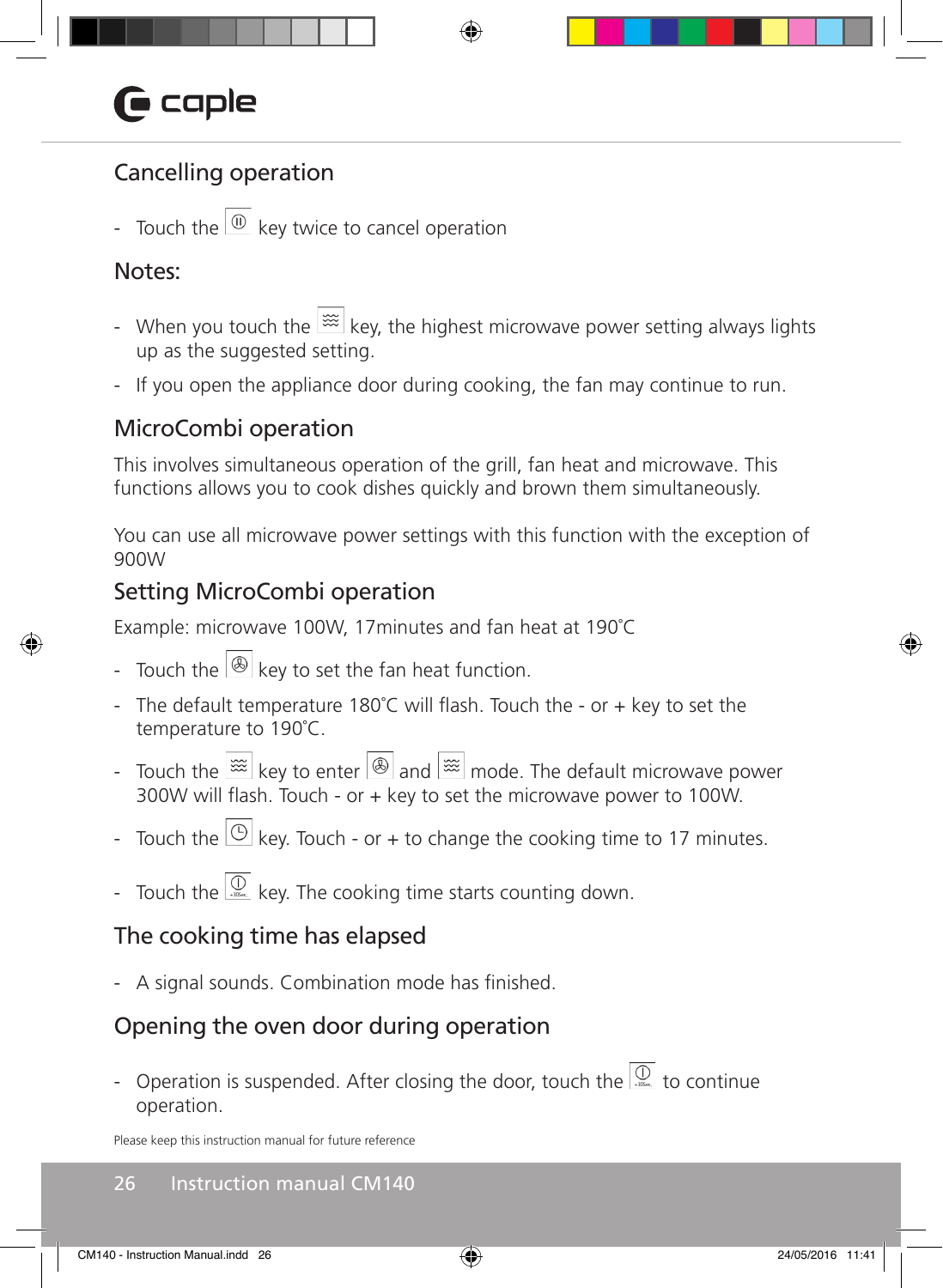## Changing the cooking time

- This can be done at any time. Touch the  $\bigcirc$  key. Touch - or + to change the cooking time.

## Changing the temperature

- This can be done at any time. Touch the  $\overline{C}$  key. Touch - or + to change the temperature.

#### Changing the microwave power setting

This can be done at any time during operation.

- Touch the  $\frac{1}{\infty}$  key and use the - or + to change the microwave power setting.

#### Pausing operation

- Touch the  $\frac{w}{w}$  key briefly. The oven is paused. Touch the  $\frac{w}{w}$  to continue operation.

#### Cancelling operation

- Touch the  $\frac{1}{2}$  key twice to cancel operation.

#### Automatic programmes

The automatic programmes enable you to prepare food very easily. You select the programme and enter the weight of your food. The automatic programme makes the optimum setting. Always place the food in the cold cooking compartment.

#### Setting a programme

When you have selected a programme, set the oven.

Example: Programme 3 with a weight of 1kg

- Touch the  $\frac{|A|}{|B|}$  key. The first programme number will appear in the display. Touch - or + or  $\overline{A}$  key to select the programme P03
- Touch the  $\frac{kg}{g}$  key then touch or + to set the weight, it will automatically set the cooking time.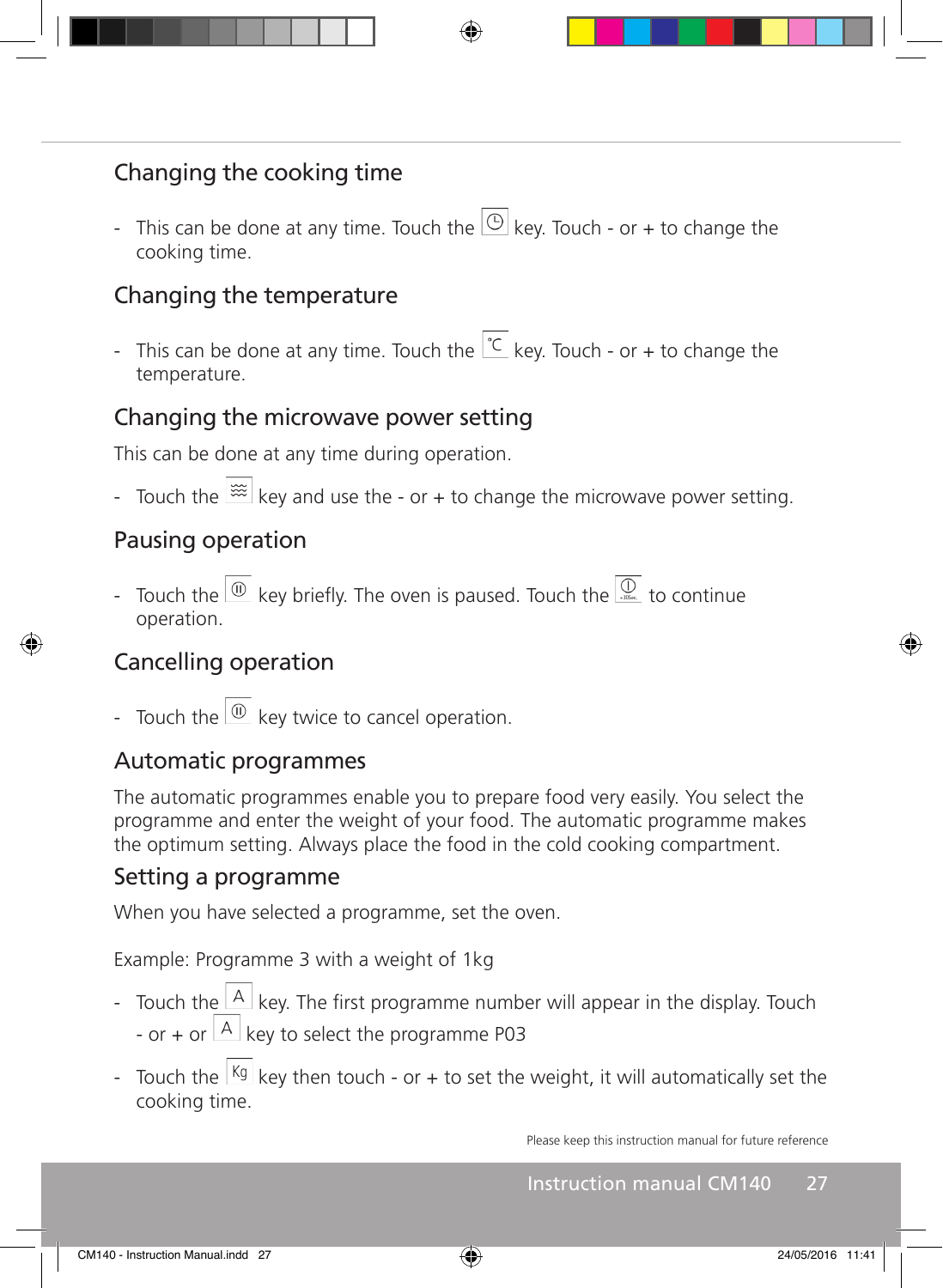# $\mathbf \Theta$  caple

- Touch the  $\frac{D}{\sqrt{2}}$  key to start operation, the cooking time starts to count down in the display.

#### Auto menu

| PROGRAMME NUMBER | CATEGORY     | <b>FOOD TYPE</b>         |
|------------------|--------------|--------------------------|
| $P 01**$         | Vegetables   | Fresh vegetables         |
| P 02 **          | Side dishes  | Potatoes (peeled/cooked) |
| P 03*            | Side dishes  | Potatoes (roasted)       |
| P 04             | Poultry/Fish | Chicken pieces           |
| P 05*            | Bakery       | Cake                     |
| P 06*            | Bakery       | Apple pie                |
| P 07*            | Bakery       | Quiche                   |
| P 08 **          | Reheat       | Drink/Soup               |
| $P 09**$         | Reheat       | Plated meal              |
| $P 10**$         | Reheat       | Sauce/Stew               |
| $P 11*$          | Convenience  | Frozen pizza             |
| P 12             | Convenience  | Frozen oven chips        |
| P 13*            | Convenience  | Frozen lasagne           |

#### Note:

- The programmes with a  $*$  are preheated. During preheating, the cooking time pauses and the preheating symbol is on. After preheating,you will hear an alarm and the preheating symbol will flash, now insert food and press the  $\frac{p}{\sqrt{2}}$  key to begin cooking.
- The programmes with \*\* only use the microwave function.
- For programmes P03, P04, P05, P06, P07, P11, P12 and P13, food should be placed on the 60mm high wire rack to cook.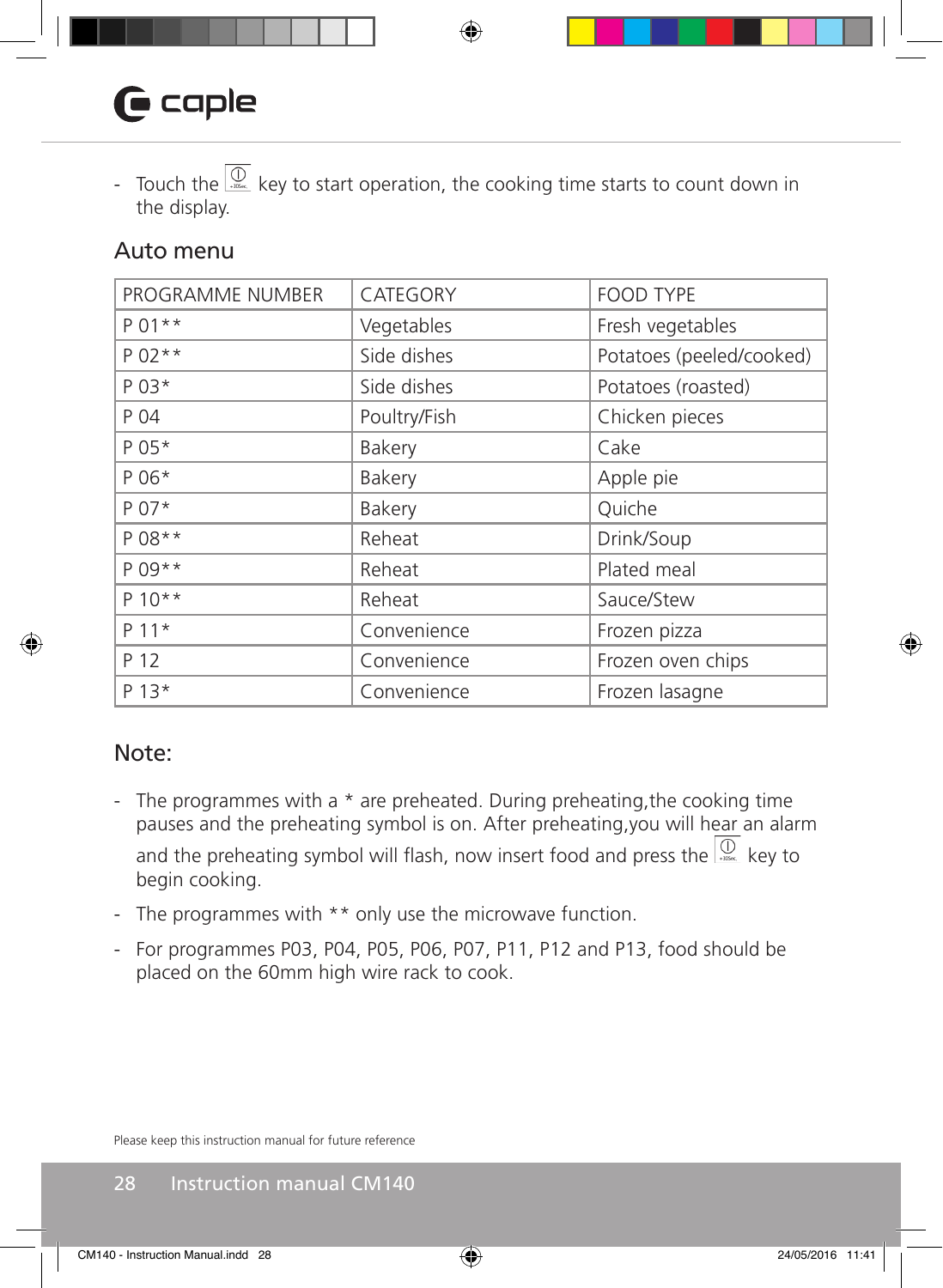## Defrosting programmes

| l programme number | <b>DEFROST</b>                | WEIGHT RANGE (KG) |
|--------------------|-------------------------------|-------------------|
| $ID.01*$           | Meat/Poultry/Fish             | $02 - 1$          |
| $\overline{D}$ 02* | <sup>1</sup> Bread/Cake/Fruit | $0.1 - 0.5$       |

\*During defrosting place the food on the lower wire rack.

You can use the 2 defrosting programmes to defrost meat, poultry and bread.

- Touch the  $\frac{A}{A}$  key. The first programme number appears in the display.
- Touch or + or  $\frac{a}{b}$  to select the programme number.
- Touch the  $\frac{kg}{kq}$  key
- Touch or + or  $\frac{1}{x}$  to set the weight. The cooking time will be calculated automatically.
- Touch the  $\frac{10}{100}$  key to start operation, the cooking time starts to count down in the display.

#### Note:

#### Preparing food

- Suitable for food that has been frozen at -18 °C and stored in portion-sized quantities that are as thin as possible. Remove packaging and weigh food. The weight will determine the programme needed.
- Liquid will be produced when defrosting meat or poultry. Drain off this liquid when turning meat and poultry and under no circumstances use it for other purposes or allow it to come into contact with other foods.

#### **Ovenware**

- Place the food in a microwaveable shallow dish, e.g. a china or glass plate, but do not cover.
- When defrosting chicken and chicken portions (d 01), an audible signal will sound on two occasions to indicate that the food should be turned.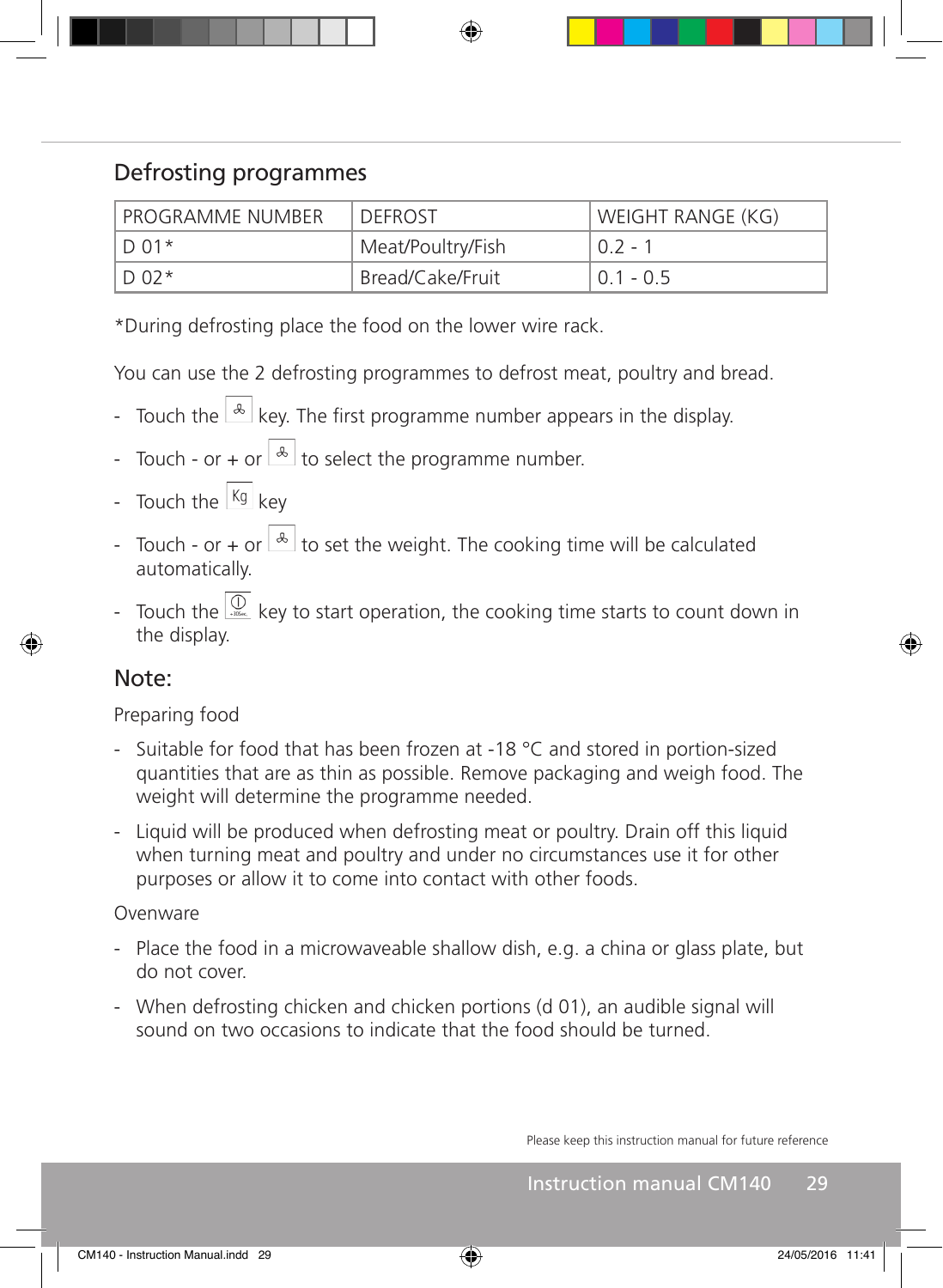# **G** caple

#### Resting time

- The defrosted food should be left to stand for an additional 10 to 30 minutes until it reaches an even temperature. Large pieces of meat require a longer standing time than smaller pieces. Flat pieces of meat and items made from minced meat should be separated from each other before leaving to stand. After this time, you can continue to prepare the food, even though thick pieces of meat may still be frozen in the middle. The giblets can be removed from poultry at this point.

## **ELECTRONIC TIMER**

## Setting the time

Your oven has various time-setting options. You can use the  $\circledcirc$  key to call up the menu and switch between the individual functions. A time setting option that has already been set can be changed with the - or  $+$  key.

## Setting the timer

You can use the timer as a kitchen timer. It runs independently of the oven. The timer has its own audible signal in order to distinguish between the timer and cooking time.

- Touch the  $\bigcirc$  key to enter kitchen timer, 00:00 will appear on the display. Touch - or + key to adjust the timer time. Maximum time: 5 hours.
- Touch the  $\frac{1}{\sqrt{2}}$  key to start timer.

## The timer duration has elapsed

- A signal sounds. 0:00 is shown in the display.

## Cancelling the timer duration

- Touch the  $\overline{\omega}$  key to cancel the timer.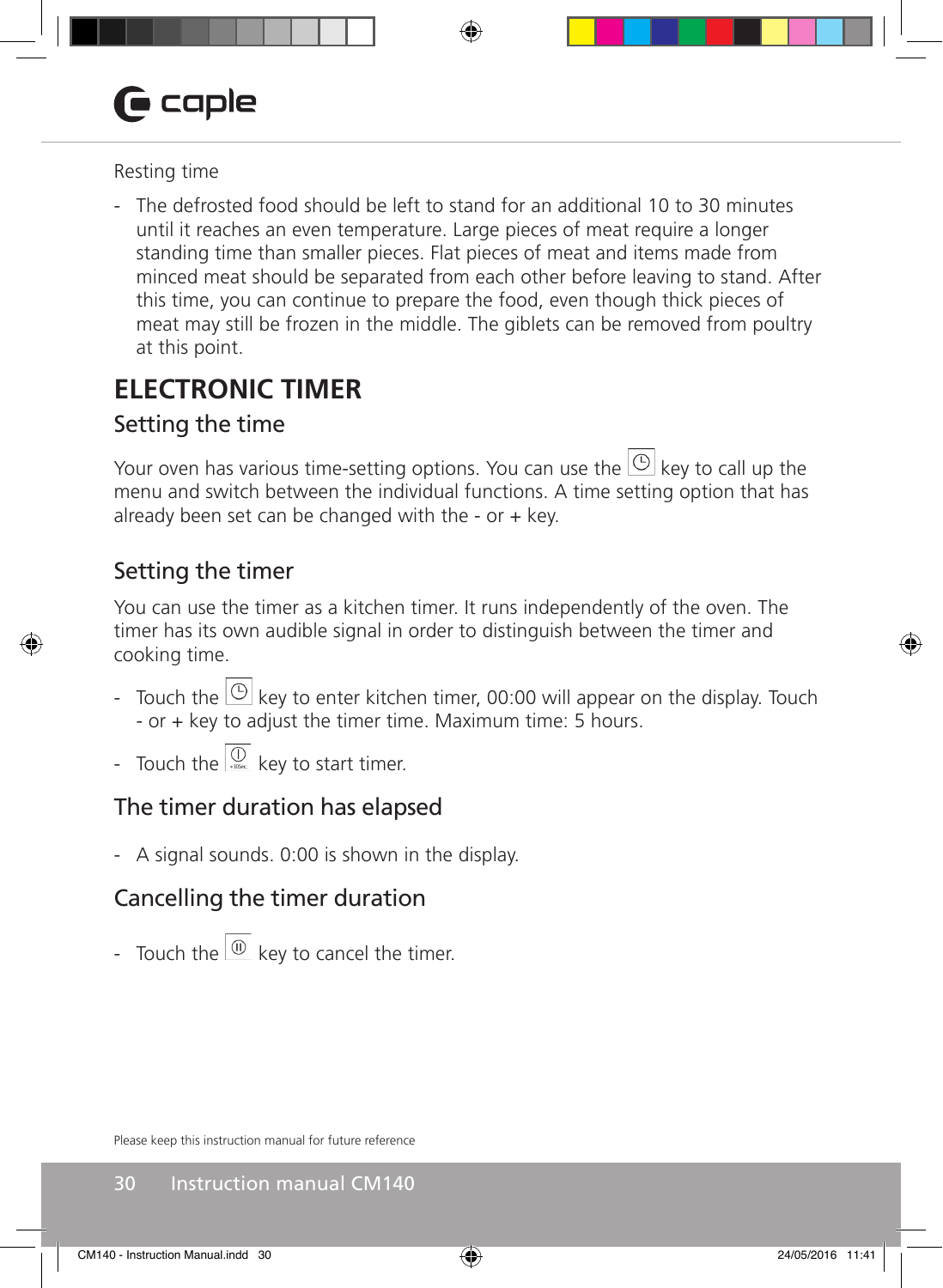## Setting the cooking time

The cooking time for your meal can be set on the oven. When the cooking time has elapsed, the oven switches itself off automatically. Therefore the cooking time cannot be accidentally exceeded. When the oven starts., the cooking time counts down in the display.

## The cooking time has elapsed

An audible signal sounds and the oven stops heating. 0:00 is shown in the display.

#### Setting the clock

Once the appliance is connected. 00:00 will flash and the alarm will ring once. The clock is now ready to be set.

- Touch or + key to set the time between 00:00 and 23:59
- Touch the  $\bigcirc$  key. The time is now set.

## Changing the clock

- Touch and hold the  $\overline{\circlearrowright}$  key for 3 seconds. The actual time will disappear and then flash in the display
- Touch or + key to set the new time. Touch the  $\circledcirc$  to confirm the time. The new time is now set.

## Childproof lock

The oven has a childproof lock to prevent children switching it on accidentally. The oven will not react to any settings. The timer and clock can be set when the childproof lock is on.

## Switching on the childproof lock

No cooking time or function should be set.

- Touch and hold the  $\frac{B}{B}$  key for approximately 3 seconds
- The lock symbol appears on the display indicating the lock is activated.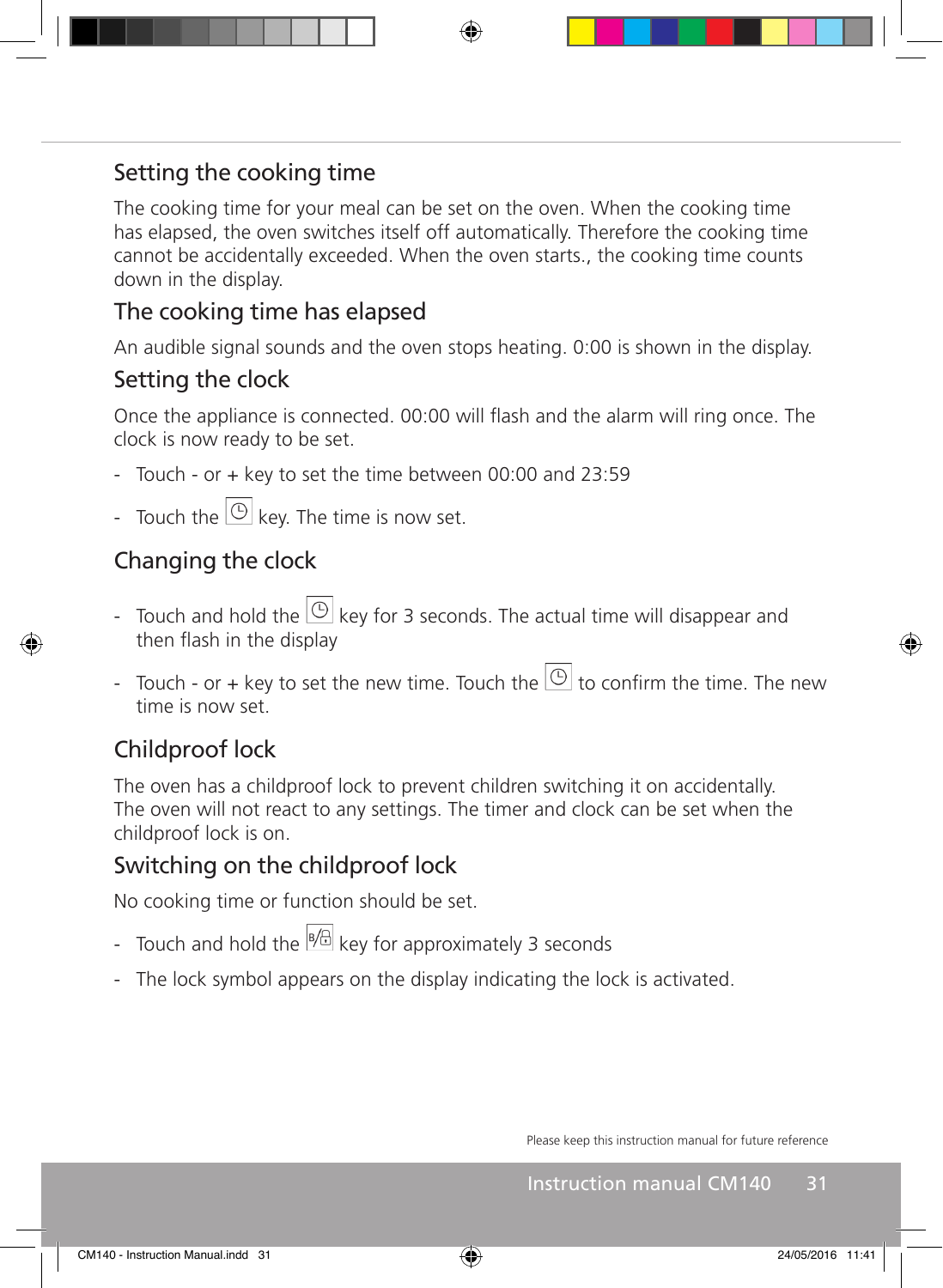# $\bigcap$  caple

## Switching off the childproof lock

- Touch and hold the  $\frac{18}{6}$  key for approximately 3 seconds
- The lock symbol on the display will disappear indicating the lock is deactivated.

## Childproof lock with other cooking operations

- When other cooking programmes have been set, the childproof lock is not operational.

## Setting the memory function

- Once you have set a cooking operation, immediately touch the  $\mathbb{M}$  key to enter memory mode, do not press the  $\frac{D}{2}$  key. The cooking time and current memory setting will flash alternately on the display.
- Touch the  $\mathbb{M}$  key again to choose the memory setting (N1, N2 or N3), stopping when you have selected the correct setting.
- To save this memory cooking setting, press the  $\frac{D}{4}$  key. The cooking function will then start, and the function will be saved

## Using the memory function

- When on the main menu, touch the  $\mathbb{M}$  key. The screen will display the memory setting you have set (N1) and the cooking function saved on this setting.
- Press the  $\mathbb{M}$  key again to toggle through the settings and select the correct setting (N1, N2 or N3).
- Once the correct setting has been selected, press the  $\overline{\overset{\textcircled{\tiny{\mathbb{R}}}{}}\ }$  key to start that memory cooking function.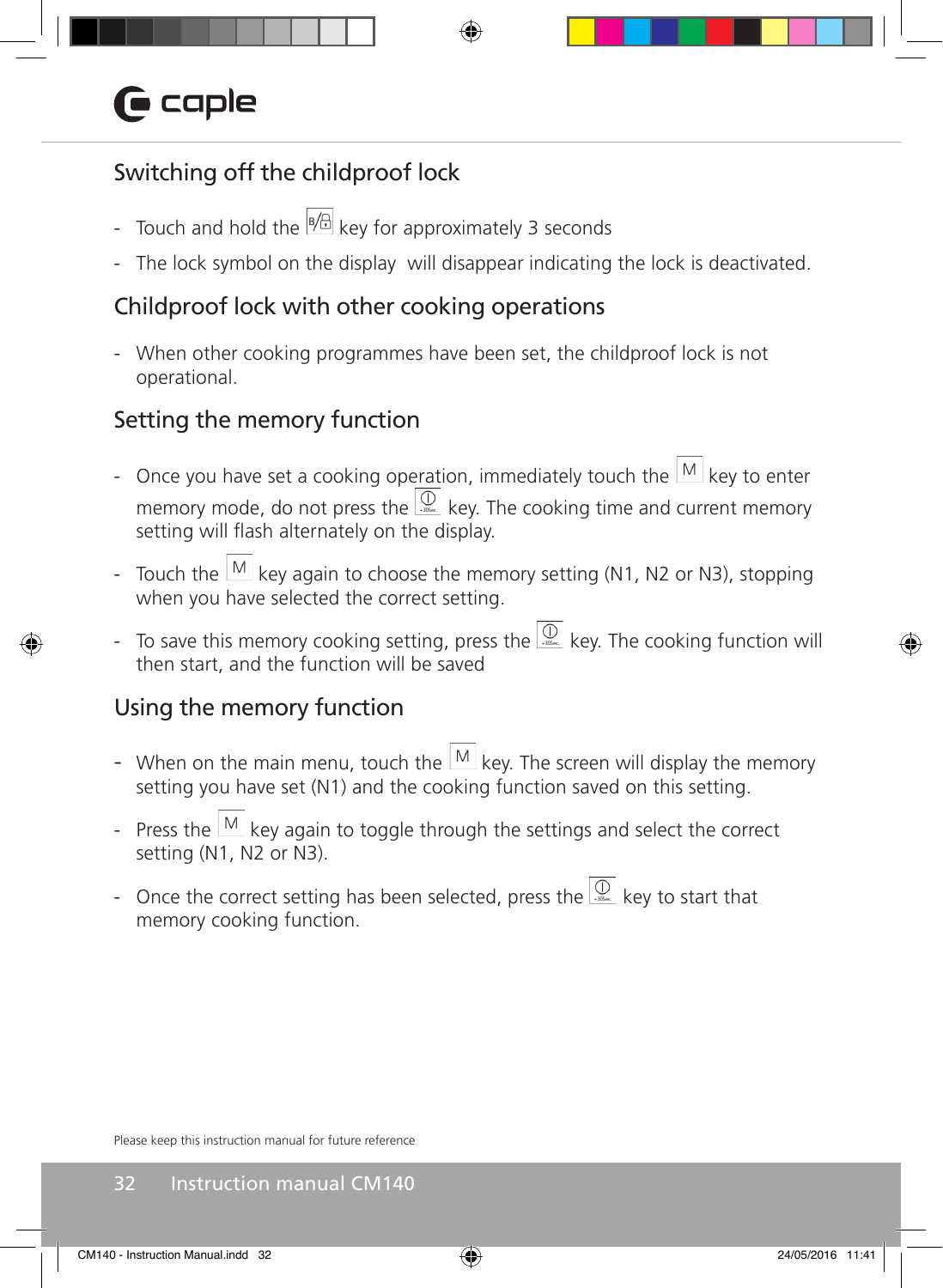## Quick start

- Touch the  $\frac{0}{1000}$  key to start 30 seconds cooking at 900W microwave power setting.
- During cooking (except Auto Cook and Defrost), touch the  $\frac{10}{1000}$  key to increase the time by another 30 seconds. You can continue to press the  $\frac{D}{2}$  key until it has reached its maximum cooking time.

## **CARE AND MAINTENANCE**

Using your oven correctly and cleaning it regularly will help retain its looks and maintain its efficiency. Please see section below on how to clean and maintain you appliance correctly.

#### Risk of electric shock

- Penetrating moisture may cause an electric shock. Do not use any high-pressure cleaners or steam cleaners.

#### Risk of burns

- Never clean the appliance immediately after switching off. Let the appliance cool down.

#### Risk of serious damage to health

- Microwave energy may escape if the cooking compartment door or the door seal is damaged. Never use the appliance if the cooking compartment door or the door seal is damaged and contact Caple service.

#### **Notes**

- Slight differences in colour on the front of the appliance are caused by the use of different materials, such as glass, plastic and metal.
- Shadows on the door panel which look like streaks, are caused by reflections made by the oven light.
- Unpleasant odours, e.g. after fish has been prepared, can be removed very easily. Add a few drops of lemon juice to a cup of water. Place a spoon into the container, to prevent delayed boiling. Heat the water for 1 to 2 minutes at maximum microwave power.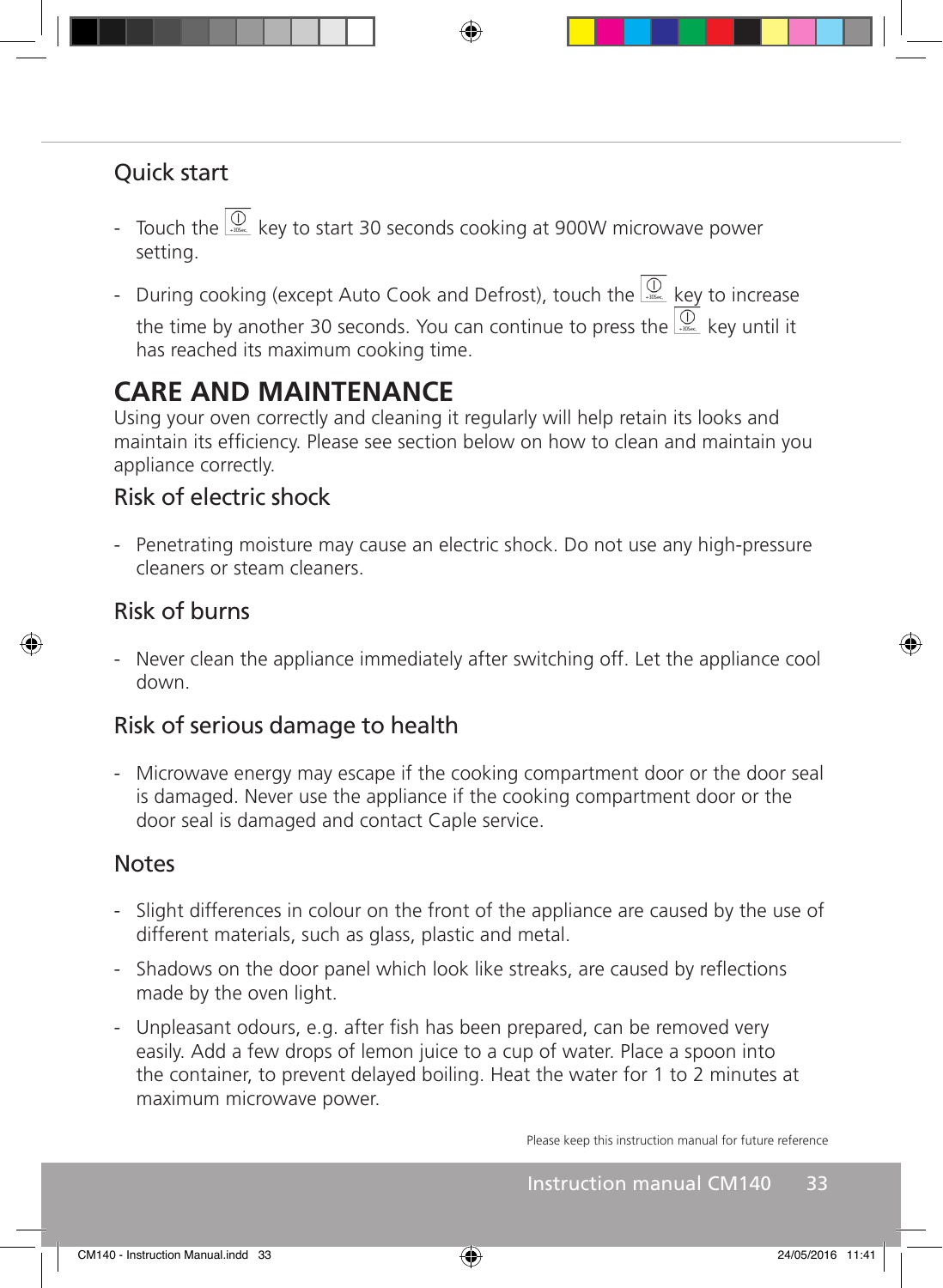## Cleaning agents

To ensure that the different surfaces are not damaged by using the wrong cleaning agent, observe the information in the table. Do not use:

- Sharp or abrasive cleaning agents.
- Metal or glass scrapers to clean the glass in the appliance door or door seal.
- Hard scouring pads and sponges.
- Cleaning agents with high concentrations of alcohol.
- Wash new sponge cloths thoroughly before use.
- Allow all surfaces to dry thoroughly before using the appliance again.

| AREA                   | CLEANING AGENTS                                                                                                      |
|------------------------|----------------------------------------------------------------------------------------------------------------------|
| Glass door             | Clean with hot soapy water and a dish<br>cloth and dry with a soft cloth.                                            |
|                        | Do not use glass cleaners, metal or<br>glass scrapers for cleaning.                                                  |
| Stainless steel handle | Clean with hot soapy water and a dish<br>cloth and dry with a soft cloth.                                            |
|                        | Remove flecks of limescale, grease,<br>starch and albumin immediately.<br>Corrosion can form under such<br>residues. |
|                        | Special stainless steel cleaning agents<br>can be used which can be purchased<br>from most DIY stores.               |
|                        | Do not use glass cleaners, metal or<br>glass scrapers for cleaning.                                                  |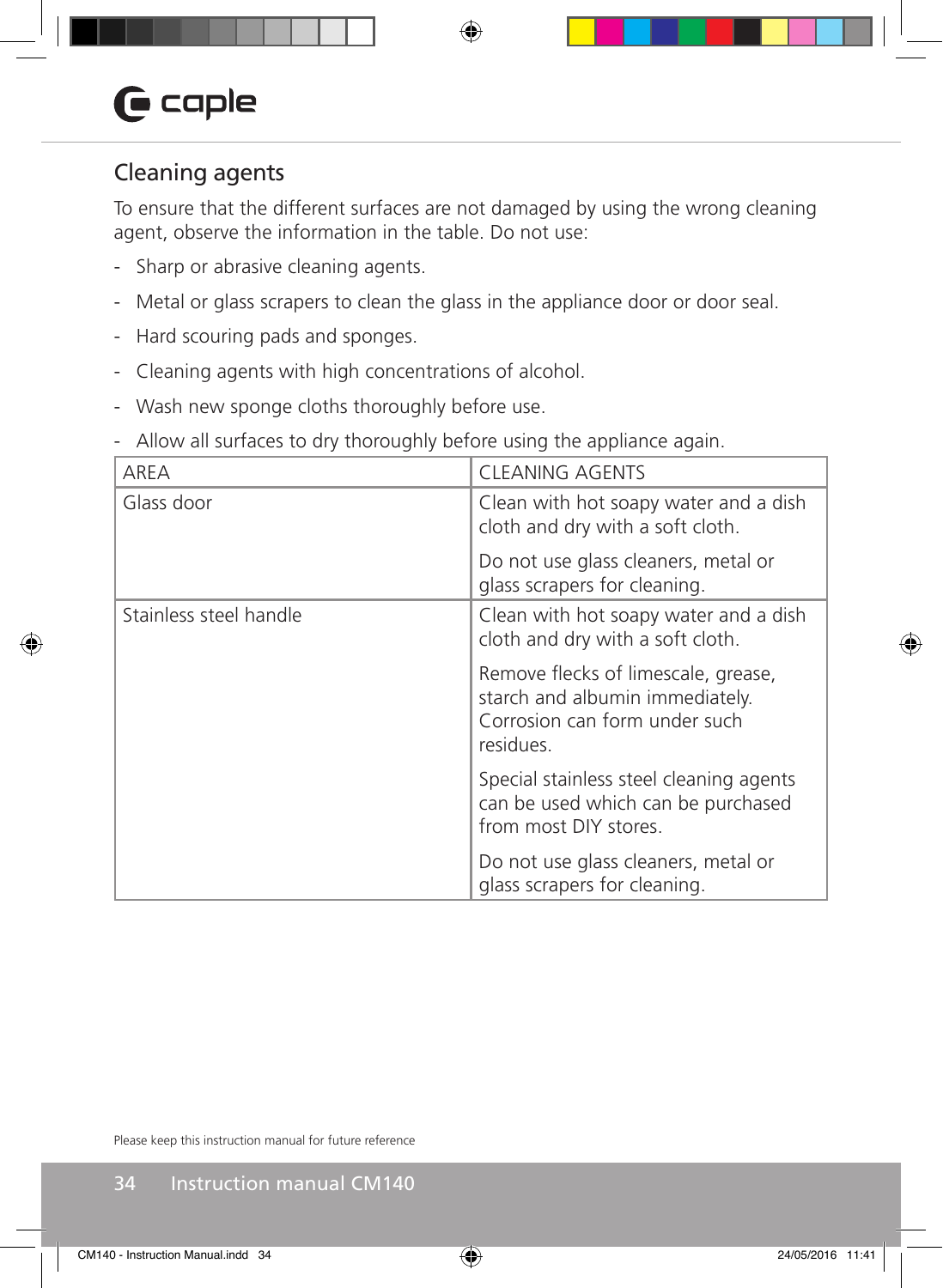| Cooking compartment           | Clean with hot soapy water or vinegar<br>solution and a dish cloth and dry with a<br>soft cloth.                                                                                                                                                                                    |
|-------------------------------|-------------------------------------------------------------------------------------------------------------------------------------------------------------------------------------------------------------------------------------------------------------------------------------|
|                               | Even if the oven is very dirty, do not use<br>oven spray or other aggressive oven<br>cleaners or abrasive materials. Scouring<br>pads, rough sponges and pan cleaners<br>are also unsuitable. These items scratch<br>the surface. Allow the interior surfaces<br>to dry thoroughly. |
| Recess in cooking compartment | Use a damp cloth, ensure that no water<br>seeps through the turntable drive into<br>the appliance interior.                                                                                                                                                                         |
| Wire racks                    | Use hot soapy water, stainless steel<br>cleaning agent or in the dishwasher.                                                                                                                                                                                                        |
| Door panels                   | Use glass cleaner and a dish cloth.                                                                                                                                                                                                                                                 |
|                               | Do not use a glass scraper                                                                                                                                                                                                                                                          |
| Door seal                     | Clean with hot soapy water and a dish<br>cloth and dry with a soft cloth.                                                                                                                                                                                                           |
|                               | Do not use glass cleaners, metal or<br>glass scrapers for cleaning.                                                                                                                                                                                                                 |

## Technical Specification

| Rated Voltage                      | 230V, 50Hz                   |
|------------------------------------|------------------------------|
| Maximum Power                      | 3300W                        |
| Rated Output Power (microwave)     | 900W                         |
| Rated Current                      | 15A                          |
| Oven Capacity                      | 36L                          |
| Turntable Diameter                 | Ø 360mm                      |
| External dimensions without handle | 595 (W) x 525 (D) x 454(H)mm |
| Net weight                         | Approx 33kg                  |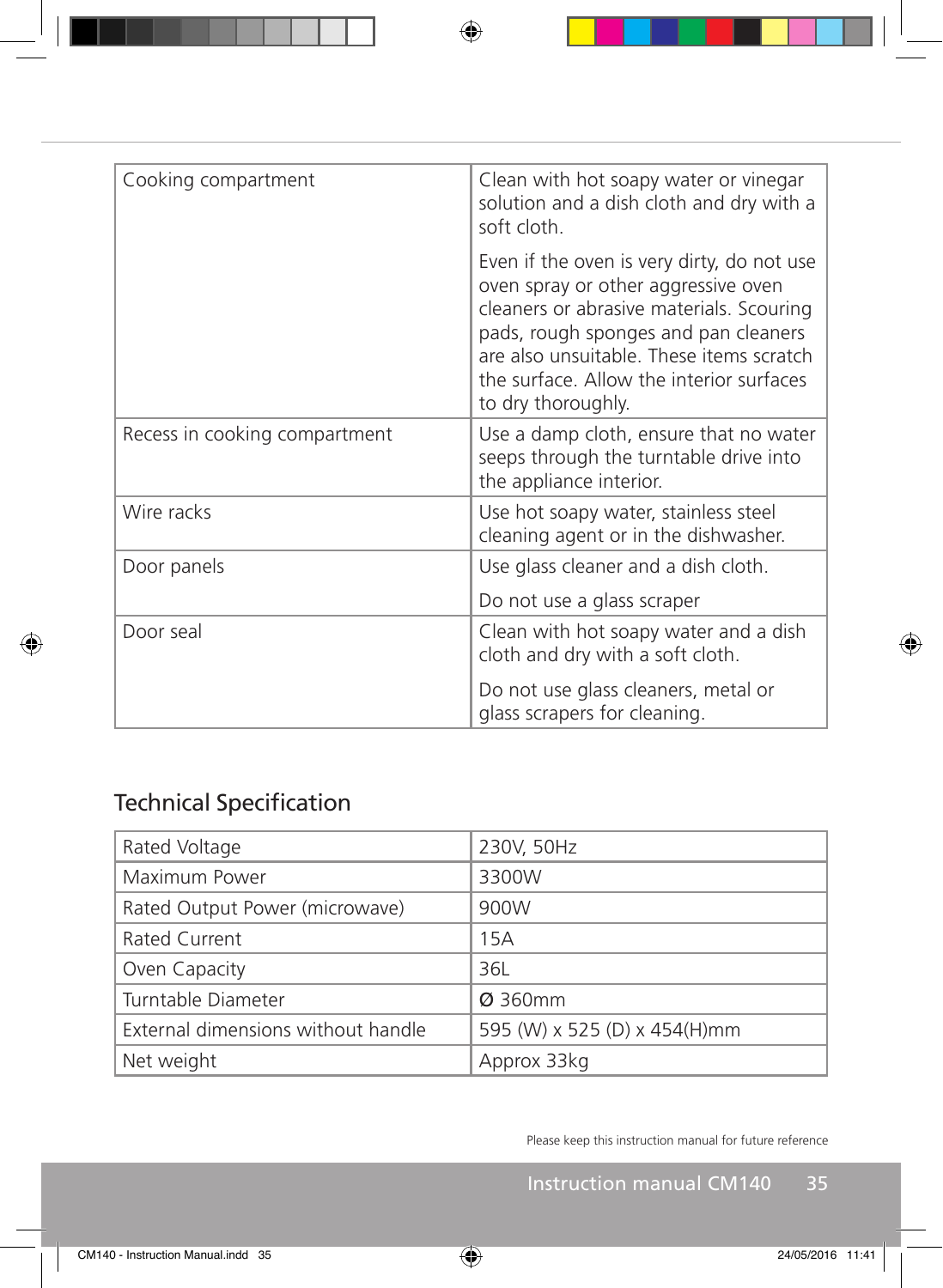## Troubleshooting

Malfunctions often have simple explanations. Please refer to the troubleshooting table below before calling Caple service.

If a meal does not turn out exactly as you wanted, refer to the Expert Cooking Guide section, where you will find plenty of cooking tips and tricks

#### Warning

Incorrect repairs are dangerous. Repairs may only be carried out by one of our trained after-sales engineers.

| <b>PROBLEM</b>                                                                  | <b>POSSIBLE CAUSE</b>        | SOLUTION                                                                                                |
|---------------------------------------------------------------------------------|------------------------------|---------------------------------------------------------------------------------------------------------|
| The appliance does not<br>work                                                  | Faulty circuit breaker       | Look in the fuse box and<br>check that the circuit<br>breaker for the appliance<br>is in working order. |
|                                                                                 | Plug not pugged in           | Plug in at powerpoint                                                                                   |
|                                                                                 | Power cut                    | Check whether the<br>kitchen lights work                                                                |
| The appliance does<br>not work and the lock<br>symbol appears in the<br>display | Childproof lock is active    | Deactivate childproof lock,<br>please refer to Childproof<br>lock section for more<br>detail.           |
| 0:00 is in the display<br>panel                                                 | Power cut                    | Reset the clock                                                                                         |
| The microwave does<br>not switch on                                             | The door is not fully closed | Check whether there is<br>food residue or debris<br>trapped in the door or seal                         |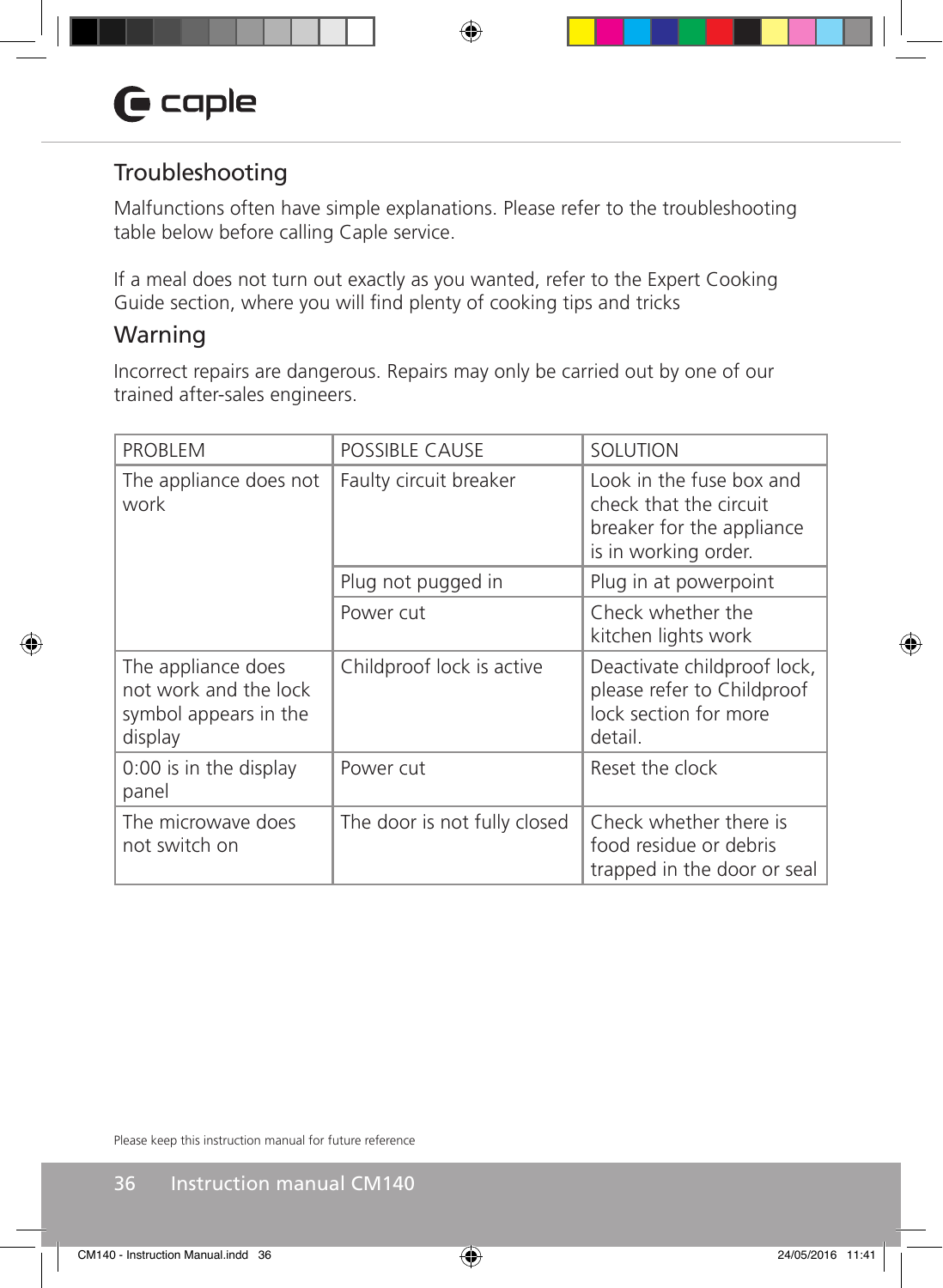| It takes longer than<br>before for the food<br>to heat up in the<br>microwave | The selected microwave<br>power level is too low.<br>Select a higher power level.                  | Select a higher power level                                                              |
|-------------------------------------------------------------------------------|----------------------------------------------------------------------------------------------------|------------------------------------------------------------------------------------------|
|                                                                               | A larger amount than usual<br>has been placed in the<br>appliance.                                 | Double the amount $=$<br>almost double the cooking<br>time.                              |
|                                                                               | The food was colder than<br>usual. Stir or turn the food<br>during cooking.                        | Stir or turn the food<br>during cooking.                                                 |
| Turntable grates or<br>grinds.                                                | Dirt or debris in the area<br>around the turntable drive.                                          | Clean the rollers under the<br>turntable and the recess in<br>the oven floor thoroughly. |
| A particular operating<br>mode or power level<br>cannot be set.               | The temperature, power<br>level or combined setting<br>is not possible for this<br>operating mode. | Choose permitted settings.                                                               |
| E1 appears in display                                                         | The thermal safety switch-<br>off function has been<br>activated.                                  | Contact Caple service                                                                    |
| E4 appears in display                                                         | The thermal safety switch-<br>off function has been<br>activated.                                  | Contact Caple service                                                                    |
| E11 appears in display                                                        | Moisture in the control<br>panel.                                                                  | Allow the control panel to<br>dry.                                                       |
| E17 appears in display                                                        | Rapid heating has failed.                                                                          | Contact Caple service                                                                    |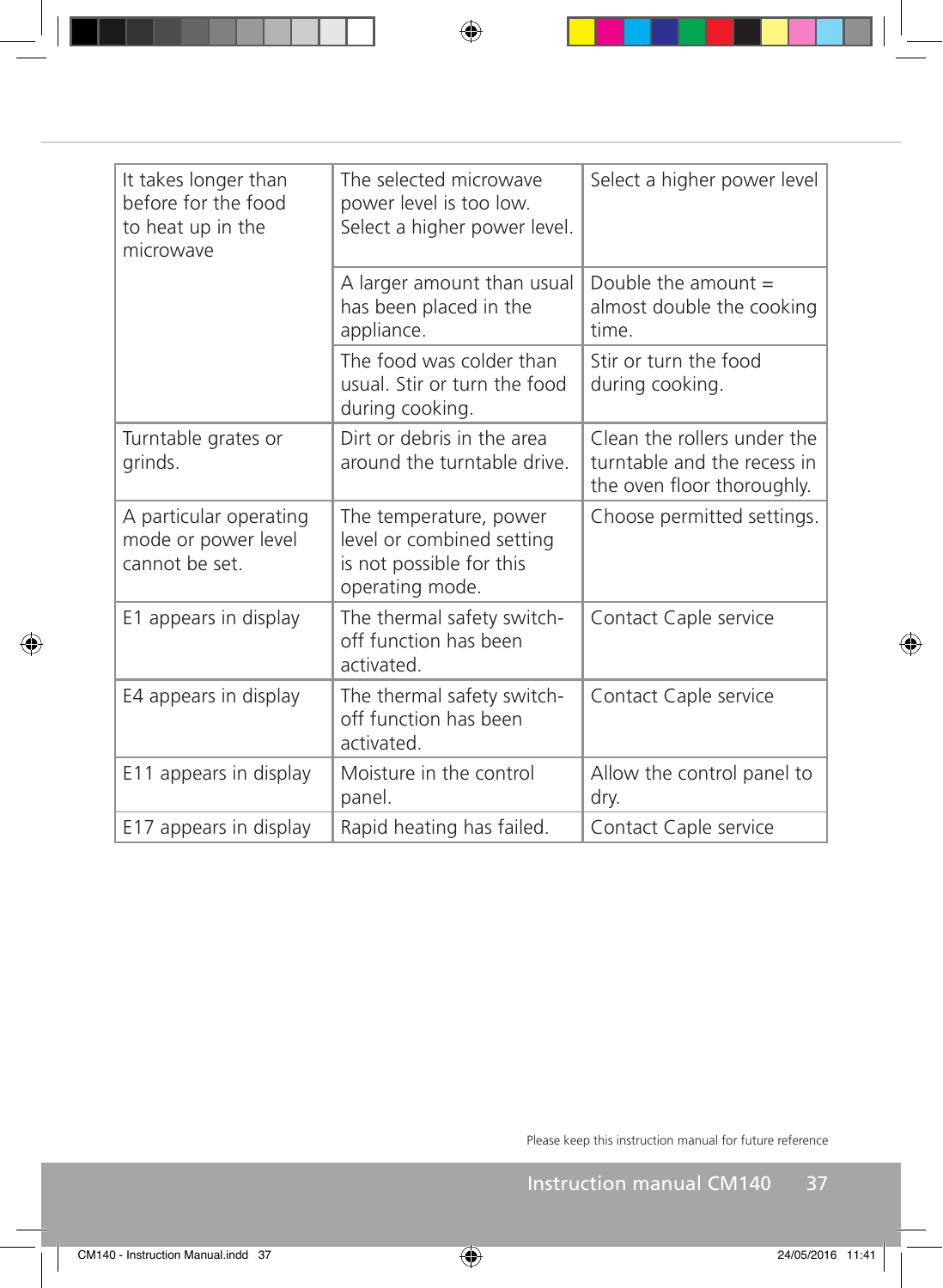## Energy saving tips

Here you can find tips on how to save energy when baking and roasting.

#### Saving energy

- Only preheat the oven if this is specified in the recipe or in the operating instruction tables.
- Use dark, black lacquered or enamelled baking tins. They absorb the heat particularly well.
- Open the oven door as infrequently as possible while the oven is in use.
- It is best to bake several cakes one after the other as the oven is still warm. This reduces the baking time for the second cake.
- You can also place two loaf tins next to each other.
- For longer cooking times, you can switch the oven off 10 minutes before the end of the cooking time and use the residual heat to finish cooking.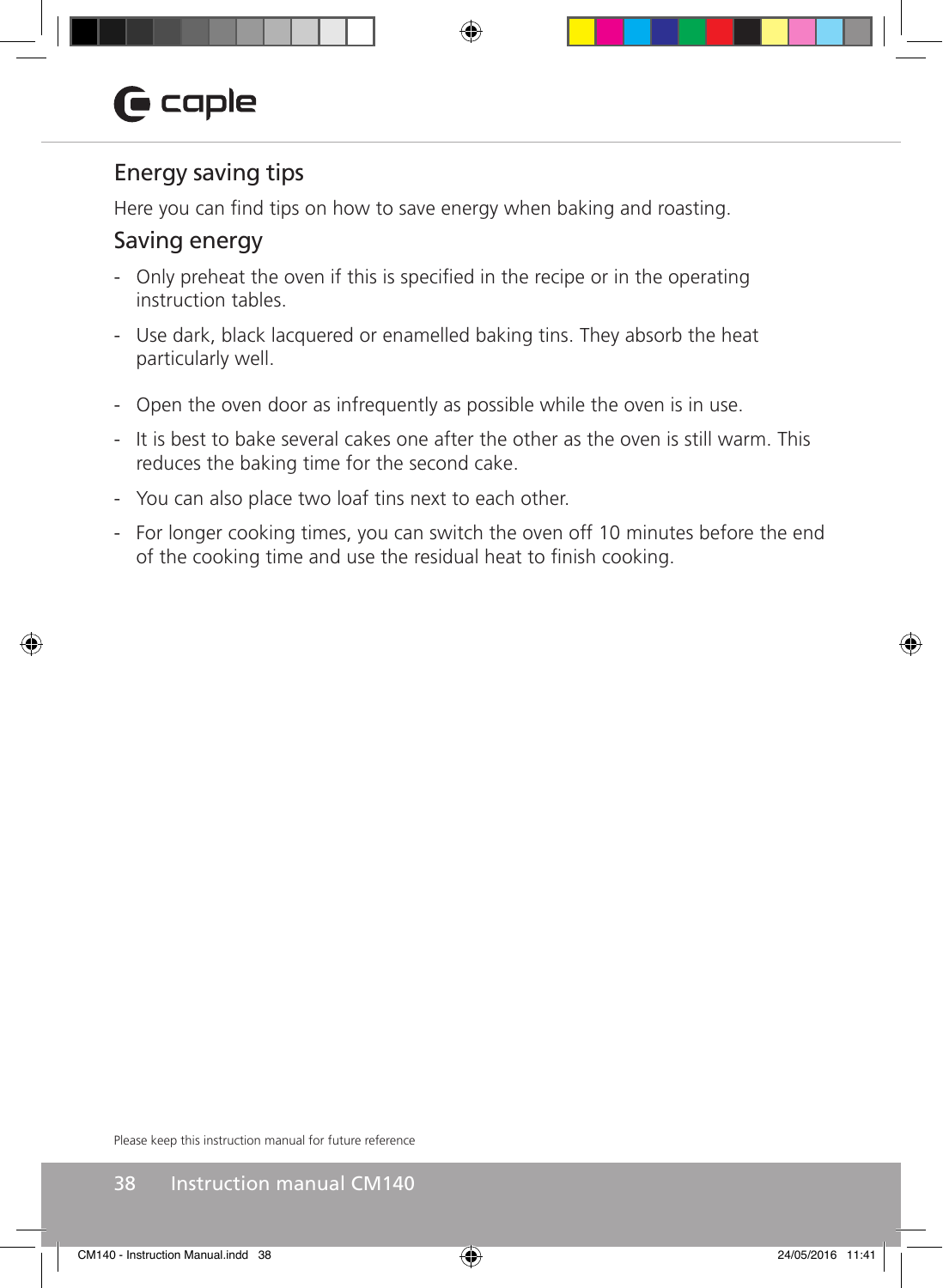## Cooking guide

Here you will find a selection of recipes and the ideal settings for them. We will show you which type of heating and which temperature or microwave power setting is best for your meal. You can find information about suitable accessories and the height at which they should be inserted. There are also tips about ovenware and preparation methods.

#### **Notes**

- The values in the table always apply to food placed into the cooking compartment when it is cold and empty. Only preheat the appliance if the table specifies that you should do so. Before using the appliance, remove all accessories from the cooking compartment that you will not be using.
- Do not line the accessories with greaseproof paper until after they have been preheated.
- The times specified in the tables are only guidelines. They will depend on the quality and composition of the food.
- Use the accessories supplied. Additional accessories may be obtained from specialist retailers or from www.caple.co.uk.
- Always use an oven cloth or oven gloves when taking accessories or ovenware out of the cooking compartment.

#### Defrosting, heating up and cooking with the microwave

The following tables provide you with numerous options and settings for the microwave.

- The times specified in the tables are only guidelines. They may vary according to the ovenware used, the quality, temperature and consistency of the food.
- Time ranges are often specified in the tables. Set the shortest time first and then extend the time if necessary.
- It may be that you have different quantities from those specified in the tables. A rule of thumb can be applied: double the amount - just under double the cooking time, half the amount - half the cooking time.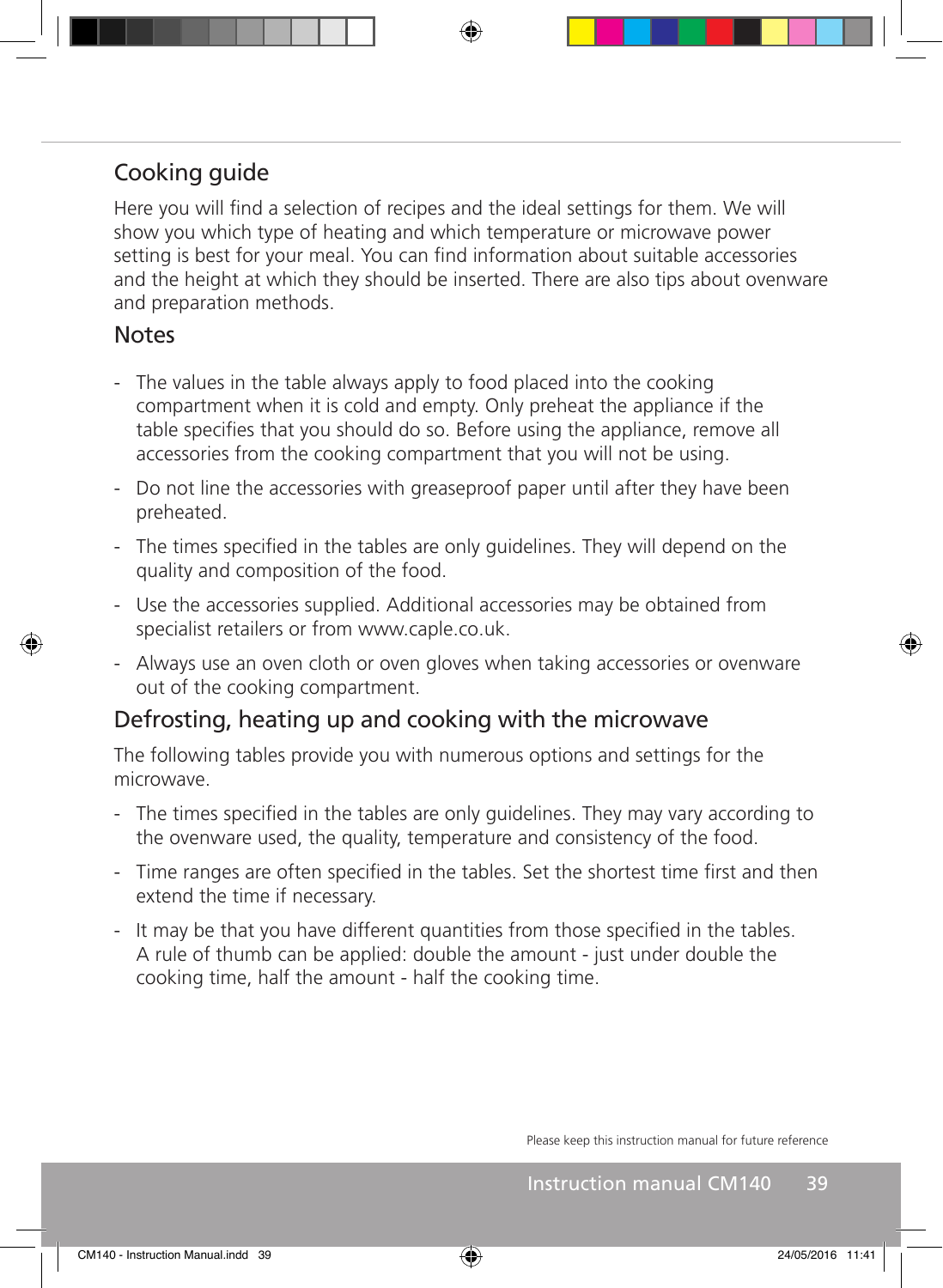# $\mathbf \Theta$  caple

## Defrosting

#### **Notes**

- Place the frozen food in an open container on the lower wire rack.
- Delicate parts such as the legs and wings of chicken or fatty outer layers of roasts can be covered with small pieces of aluminium foil. The foil must not touch the cooking compartment walls. You can remove the foil half way through the defrosting time.
- Turn or stir the food once or twice during the defrosting time. Large pieces of food should be turned several times. When turning, remove any liquid that has resulted from defrosting.
- Leave defrosted items to stand at room temperature for a further 10 to 60 minutes so that the temperature can stabilise. The giblets can be removed from poultry at this point.

| <b>DEFROST</b>                                       | <b>WEIGHT</b><br>(KG) | MICROWAVE POWER (W)<br>& COOKING TIME (MINS) | <b>NOTES</b>                                    |  |
|------------------------------------------------------|-----------------------|----------------------------------------------|-------------------------------------------------|--|
| Whole pieces of<br>meat (beef, veal                  | 0.8                   | 300W, 15 mins +<br>100W, 10-20 mins          | Turn several times                              |  |
| or pork - on the<br>bone or boned)                   | 1                     | 300W, 20 mins +<br>100W, 15-25 mins          |                                                 |  |
|                                                      | 1.5                   | 300W, 30 mins +<br>100W, 20-30 mins          |                                                 |  |
| Meat in pieces or<br>slices of beef, veal<br>or pork | 0.2                   | 300W, 3 mins +<br>100W, 10-15 mins           | Separate any<br>defrosted parts<br>when turning |  |
|                                                      | 0.5                   | 300W, 5 mins +<br>100W, 15-20 mins           |                                                 |  |
|                                                      | 0.8                   | 300W, 8 mins +<br>100W, 15-20 mins           |                                                 |  |
| Minced meat                                          | 0.2                   | 100W, 15-20 mins                             | Freeze food flat                                |  |
|                                                      | 0.5                   | 300W, 5 mins +<br>100W, 10-15 mins           | if possible. Turn<br>several times,             |  |
|                                                      | 0.8                   | 300W, 8 mins +<br>100W, 15-20 mins           | remove any<br>defrosted meat                    |  |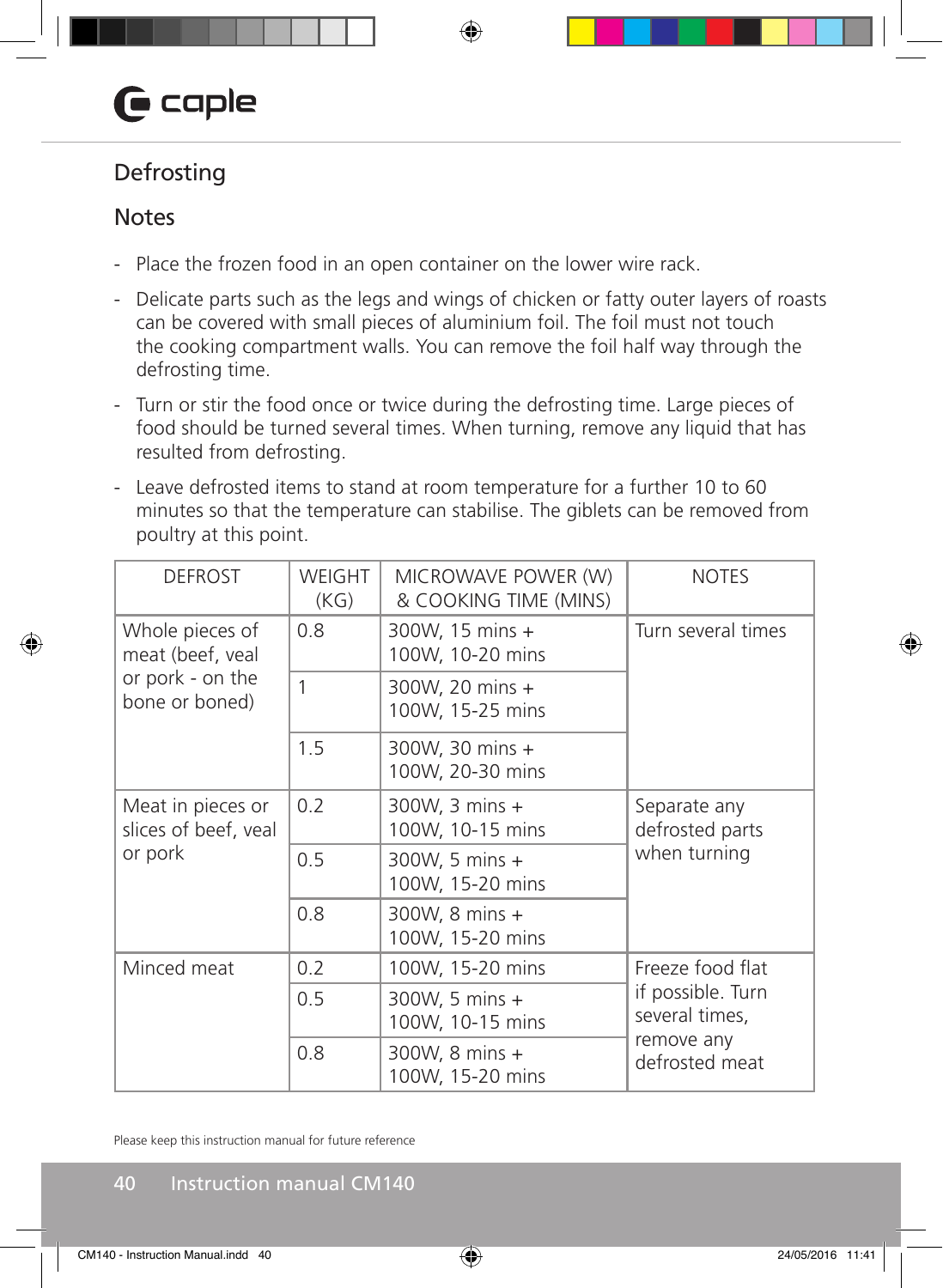| Poultry or poultry<br>portions            | 0.6            | 300W, 8 mins +<br>100W, 15-20 mins  | Turn during cooking                                      |  |
|-------------------------------------------|----------------|-------------------------------------|----------------------------------------------------------|--|
|                                           | 1.2            | 300W, 15 mins +<br>100W, 25-30 mins |                                                          |  |
| Duck                                      | $\overline{2}$ | 300W, 20 mins +<br>100W, 30-40 mins | Turn several times                                       |  |
| Fillet/steak/slices<br>of fish            | 0.4            | 300W, 5 mins +<br>100W, 10-15 mins  | Separate any<br>defrosted parts<br>when turning          |  |
| Whole fish                                | 0.3            | 300W, 3 mins +<br>100W, 10-15 mins  |                                                          |  |
|                                           | 0.6            | 300W, 8 mins +<br>100W, 10-15 mins  |                                                          |  |
| Vegetables                                | 0.3            | 300W, 10-15 mins                    | Stir carefully during                                    |  |
| (e.g. peak)                               | 0.6            | 300W, 10 mins +<br>100W, 10-15 mins | defrosting                                               |  |
| Fruit                                     | 0.3            | 300W, 7-10 mins                     | Stir carefully                                           |  |
| (e.g. raspberries)                        | 0.5            | 300W, 8 mins +<br>100W, 5-10 mins   | during defrosting<br>and separate any<br>defrosted parts |  |
| <b>Butter</b>                             | 0.125          | 300W, 1 min +<br>100W, 2-4 mins     | Remove all<br>packaging                                  |  |
|                                           | 0.25           | 300W, 1 min +<br>100W, 2-4 mins     |                                                          |  |
| Loaf of bread                             | 0.5            | 300W, 6 mins +<br>100W, 5-10 mins   | Turn during cooking                                      |  |
|                                           | $\mathbf{1}$   | 300W, 12 mins +<br>100W, 15-25 mins |                                                          |  |
| Cakes<br>(dry cakes e.g.<br>sponge)       | 0.5            | 100W, 10-15 mins                    | Only for cakes                                           |  |
|                                           | 0.75           | 300W, 5 mins +<br>100W, 10-15 mins  | without icing,<br>cream or crème<br>pâtissière.          |  |
| Cakes<br>(moist cakes e.g.<br>cheesecake) | 0.5            | 300W, 5 mins +<br>100W, 10-15 mins  | Only for cakes<br>without icing,                         |  |
|                                           | 0.75           | 300W, 7 mins +<br>100W, 10-15 mins  | cream or gelatine                                        |  |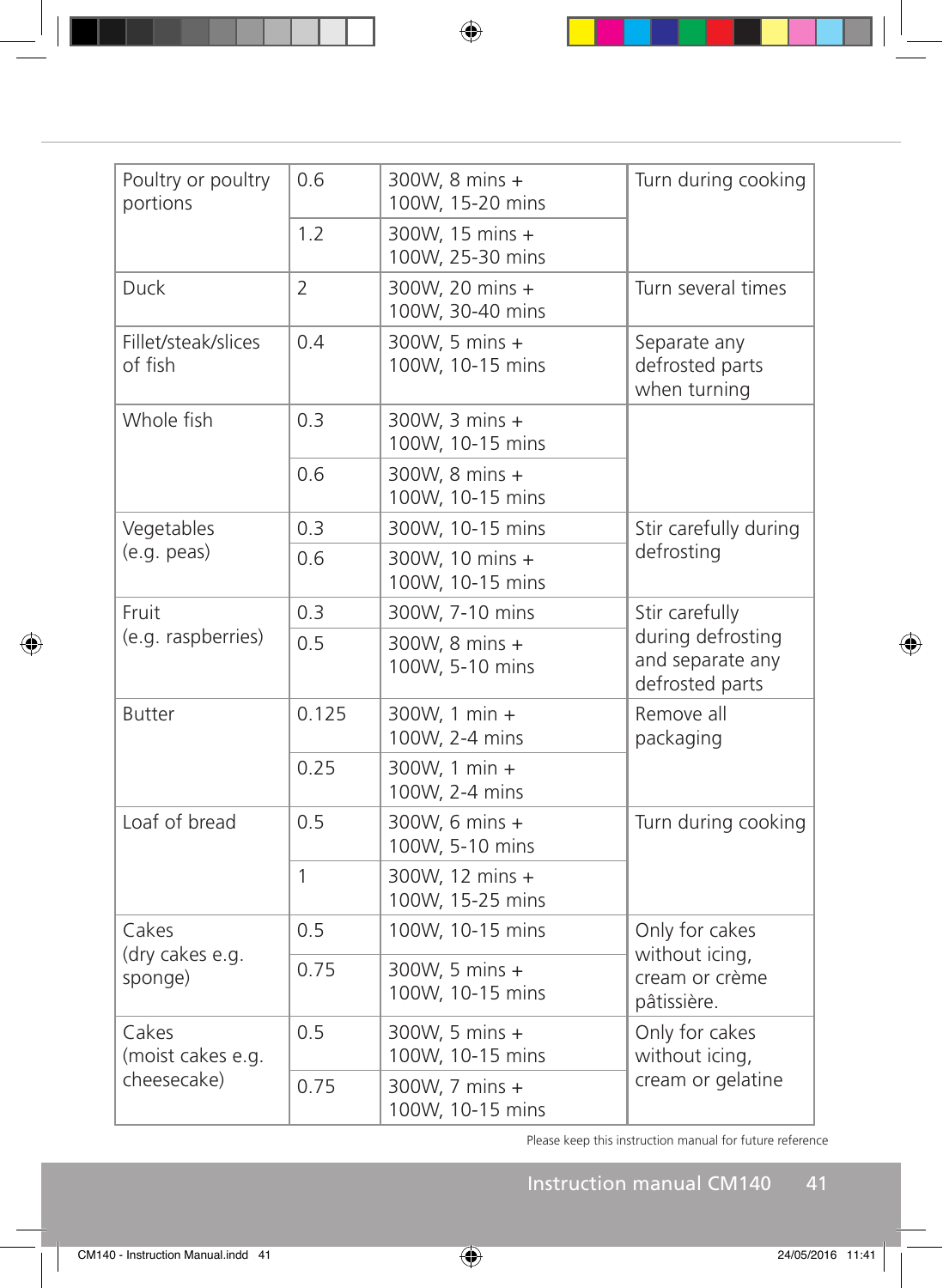## Heating up or cooking food

#### **Notes**

- Take ready meals out of the packaging allowing the food to heat up quickly and evenly in microwaveable ovenware. The different components of the meal may not require the same amount of time to heat up .
- Food which lies flat will cook more quickly than food which is piled high. You should therefore distribute the food so that it is as flat as possible in the ovenware. Different foodstuffs should not be placed in layers on top of one another.
- Always cover the food. If you do not have a suitable cover for your ovenware, use a plate or special microwave foil.
- Stir or turn the food 2 or 3 times during cooking. After heating, allow the food to stand for a further 2 to 5 minutes so that it can achieve an even temperature.
- Always use an oven cloth or oven gloves when removing plates from the oven.

| seasoning.                                                   |                       | ind will neip the rood retain its own abtinet taste, so it will require itss |                                                      |  |
|--------------------------------------------------------------|-----------------------|------------------------------------------------------------------------------|------------------------------------------------------|--|
| <b>HEATING UP OR</b><br><b>COOKING FROZEN</b><br><b>FOOD</b> | <b>WEIGHT</b><br>(KG) | MICROWAVE POWER (W)<br>& COOKING TIME (MINS)                                 | <b>NOTES</b>                                         |  |
| Plated meal or<br>ready meal                                 | $0.3 - 0.4$           | 700W, 10-15 mins                                                             | Take meal out of<br>packaging, cover<br>food to heat |  |
| Soup                                                         | $0.4 - 0.5$           | 700W, 8-10 mins                                                              | Ovenware with lid                                    |  |
| <b>Stews</b>                                                 | 0.5                   | 700W, 10-15 mins                                                             | Ovenware with lid                                    |  |
|                                                              | 1                     | 700W, 20-25 mins                                                             |                                                      |  |
| Pieces of meat in                                            | 0.5                   | 700W, 15-20 mins                                                             | Ovenware with lid                                    |  |
| sauce                                                        | 1                     | 700W, 25-30 mins                                                             |                                                      |  |
| Fillet of fish                                               | 0.4                   | 700W, 10-15 mins                                                             | Covered                                              |  |
|                                                              | 0.8                   | 700W, 18-20 mins                                                             |                                                      |  |
| Side dishes                                                  | 0.25                  | 700W, 2-5 mins                                                               | Ovenware with lid,                                   |  |
| (e.g. rice, pasta)                                           | 0.5                   | 700W, 8-10 mins                                                              | add liquid                                           |  |

- This will help the food retain its own distinct taste, so it will require less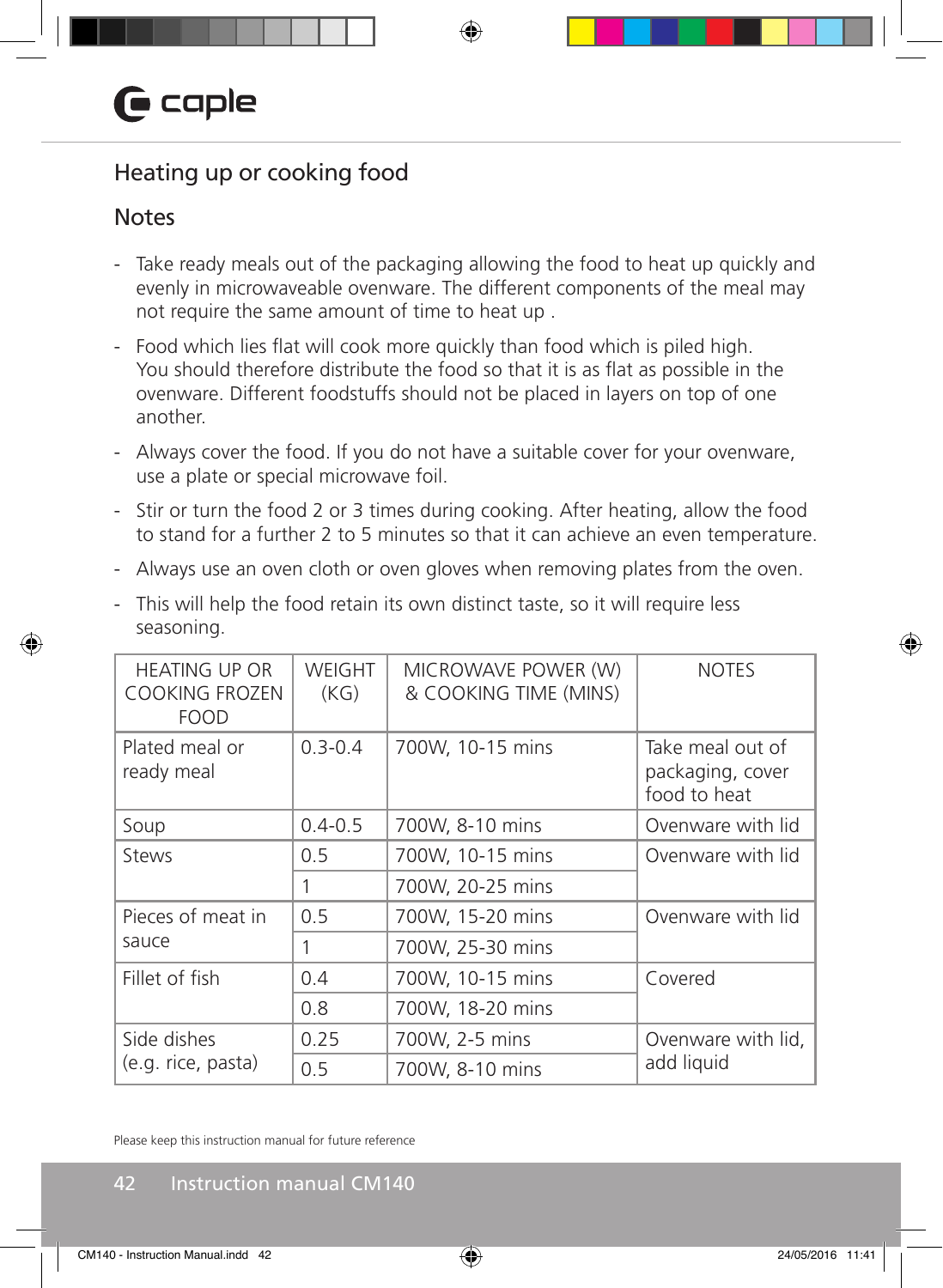| Vegetables<br>(e.g. peas, carrots) | 0.3  | 700W, 8-10 mins  | Ovenware with<br>lid, add 1 tbsp of |  |
|------------------------------------|------|------------------|-------------------------------------|--|
|                                    | 0.6  | 700W, 15-20 mins | water                               |  |
| Creamed spinach                    | 0.45 | 700W, 11-16 mins | Cook without<br>additional water    |  |

## Heating food

## Warning:

There is a possibility of delayed boiling when a liquid is heated. This means that the liquid reaches boiling temperature without the usual steam bubbles rising to the surface. Even if the container only moves a little, the hot liquid can suddenly boil over and spatter. When heating liquids, always place a spoon in the container. This will prevent delayed boiling.

Metal e.g. a spoon in a glass must be kept at least 2cm from the oven walls and the inside of the door. Sparks could irreparably damage the glass on the inside of the door.

| <b>HEATING FOOD</b>          | WEIGHT            | MICROWAVE POWER (W)<br>& COOKING TIME (MINS) | <b>NOTES</b>                                                                      |  |
|------------------------------|-------------------|----------------------------------------------|-----------------------------------------------------------------------------------|--|
| Plated meal or<br>ready meal | $0.35 -$<br>0.5kg | 700W, 5-10 mins                              | Take meal out of<br>packaging, cover<br>food to heat                              |  |
| <b>Drinks</b>                | 150ml             | 900W, 1-2 mins                               | Place a spoon in                                                                  |  |
|                              | 300ml             | 900W, 2-3 mins                               | the glass. Do not                                                                 |  |
|                              | 500ml             | 900W, 3-4 mins                               | overheat alcoholic<br>drinks. Check<br>during heating.                            |  |
| Baby food                    | 50 <sub>ml</sub>  | 300W, approx 1 min                           | Place baby bottles<br>on the cooking                                              |  |
|                              | 100ml             | 300W, approx 1-2 min                         | compartment floor<br>without the teat                                             |  |
|                              | 200ml             | 300W, approx 2-3 min                         | or lid. Shake or stir<br>well after heating.<br>You must check<br>the temperature |  |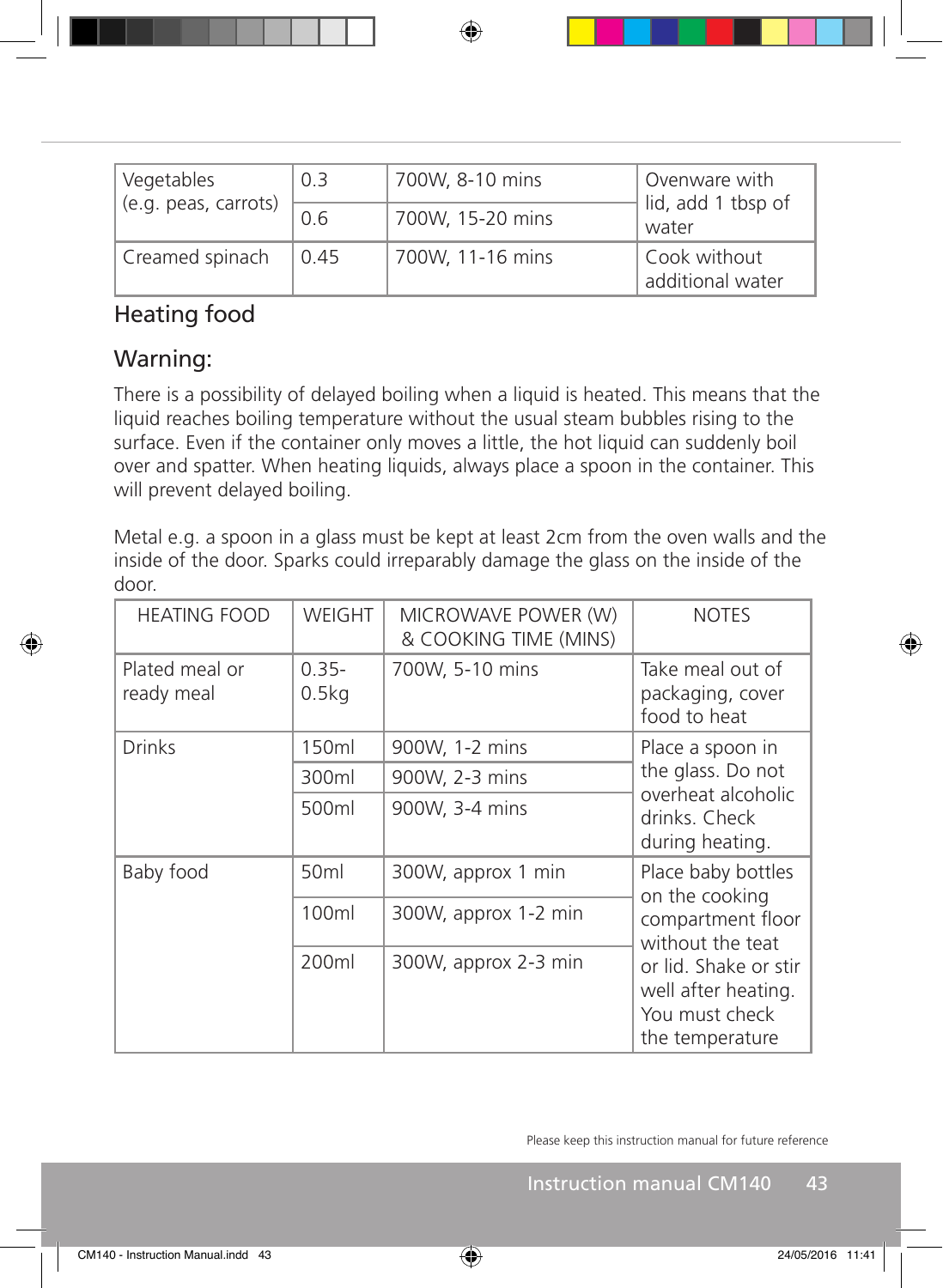| Soup (1 cup)      | 175q             | 900W, 2-3 mins   |                     |
|-------------------|------------------|------------------|---------------------|
| Soup (2 cups)     | $2 \times 175$ g | 900W, 4-5 mins   |                     |
| Soup (4 cups)     | $4 \times 175$ g | 900W, 5-6 mins   |                     |
| Pieces of meat in | 0.5q             | 700W, 10-15 mins | Cover with lid      |
| sauce             |                  |                  |                     |
| Stew              | 0.4q             | 700W, 5-10 mins  | Ovenware with lid   |
|                   | 0.8q             | 700W, 10-15 mins |                     |
| Vegetables        | 0.15q            | 700W, 2-3 mins   | Add a little liquid |
|                   | 0.3q             | 700W, 3-5 mins   |                     |

## Cooking food

Please note all foods shown below are from fresh not frozen

| <b>COOKING FOOD</b> | <b>WEIGHT</b>     | MICROWAVE POWER (W)<br>& COOKING TIME (MINS) | <b>NOTES</b>                                          |  |
|---------------------|-------------------|----------------------------------------------|-------------------------------------------------------|--|
| Whole chicken       | $0.35 -$<br>0.5kg | 700W, 30-35 mins                             | Turn halfway<br>through cooking<br>time               |  |
| Fillet of fish      | 0.4q              | 700W, 30-35 mins                             |                                                       |  |
| Vegetables          | 0.25q             | 700W, 5-10 mins                              | Cut into equal-<br>sized pieces, add                  |  |
|                     | 0.5q              | 700W, 10-15 mins                             | 1 to 2 tbsp water<br>per 100g, stir<br>during cooking |  |
| Potatoes            | 0.25q             | 700W, 8-10 mins                              | Cut into equal-                                       |  |
|                     | 0.5q              | 700W, 1-14 mins                              | sized pieces, add                                     |  |
|                     | 0.75q             | 700W, 15-22 mins                             | 1 to 2 tbsp water<br>per 100g, stir<br>during cooking |  |
| Rice                | 0.125             | 700W, 7-9 mins +<br>300W, 15-20 mins         | Add double the<br>quantity of liquid                  |  |
|                     | 0.25              | 700W, 10-12 mins +<br>300W, 20-25 mins       | and use deep<br>ovenware with a<br>lid                |  |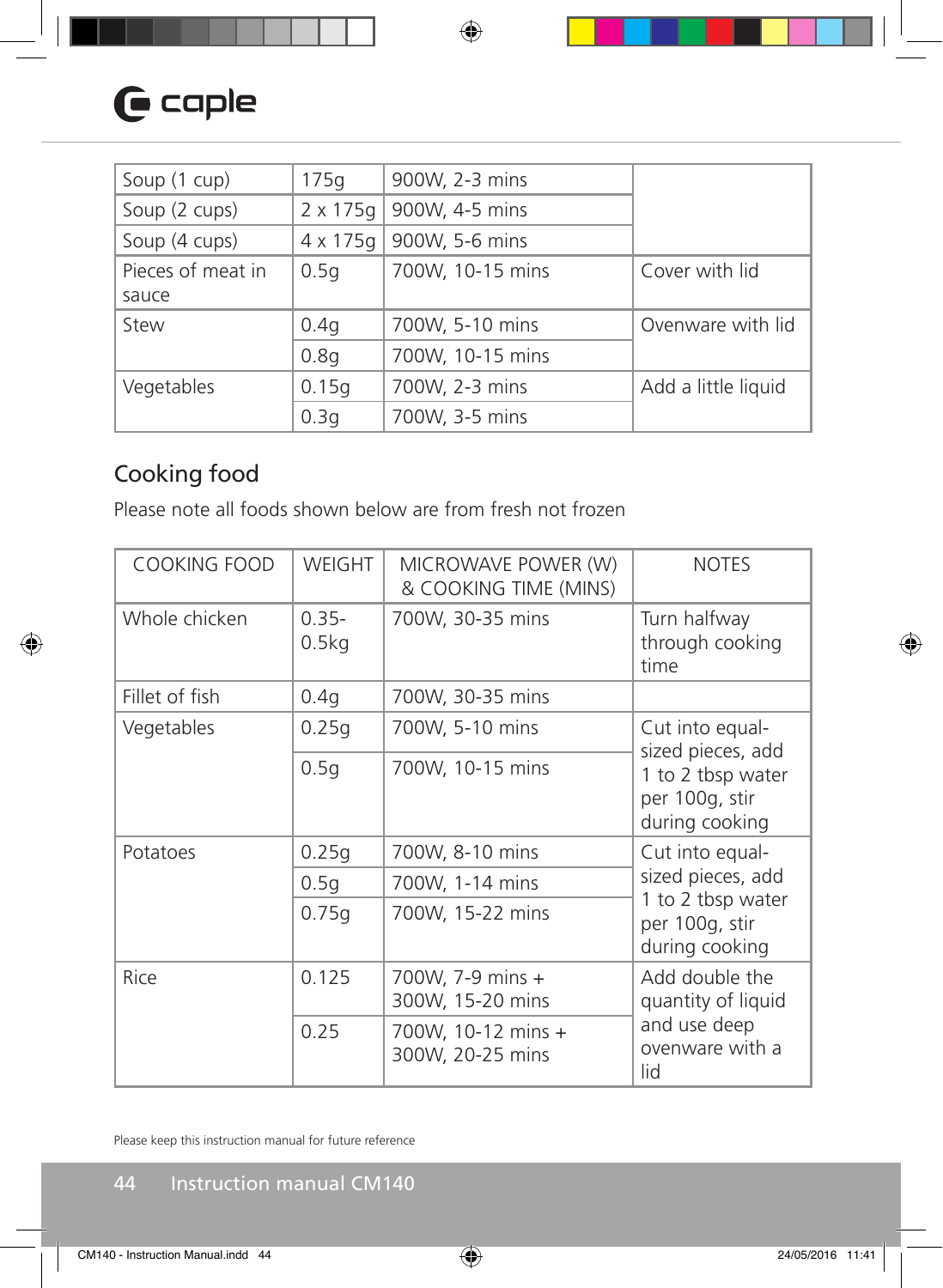#### Microwave tips

| You cannot find any information about<br>the settings for the quantity of food                           | Increase or reduce the cooking times<br>using the following rule of thumb:                                                    |  |  |
|----------------------------------------------------------------------------------------------------------|-------------------------------------------------------------------------------------------------------------------------------|--|--|
| you have prepared.                                                                                       | Double the amount $=$ almost double<br>the cooking time                                                                       |  |  |
|                                                                                                          | Half the amount $=$ half the cooking<br>time                                                                                  |  |  |
| The food has become too dry.                                                                             | Next time, set a shorter cooking time<br>or select a lower microwave power<br>setting. Cover the food and add more<br>liquid. |  |  |
| When the time has elapsed, the food is<br>not defrosted, hot or cooked.                                  | Set a longer time. Large quantities and<br>food which is piled high require longer<br>times.                                  |  |  |
| When the time has elapsed, the food is<br>overheated at the edge but not done in<br>the middle.          | Stir it during the cooking time and next<br>time, select a lower microwave power<br>setting and a longer cooking time         |  |  |
| After defrosting, the poultry or meat<br>is defrosted on the outside but not<br>defrosted in the middle. | Next time, select a lower microwave<br>power setting. If you are defrosting a<br>large quantity, turn it several times        |  |  |

## Cakes and pastries

#### Note

- The times given apply to food placed in a cold oven.
- The temperature and baking time depend on the consistency and amount of mixture. This is why temperature ranges are given in the tables. Begin with the lower temperature and, if necessary, use a higher setting the next time, since a lower temperature results in more even browning.
- Always place the cake tin in the centre of the lower wire rack. Food with \*\* should be placed in the turntable
- It is best to use dark-coloured metal baking tins.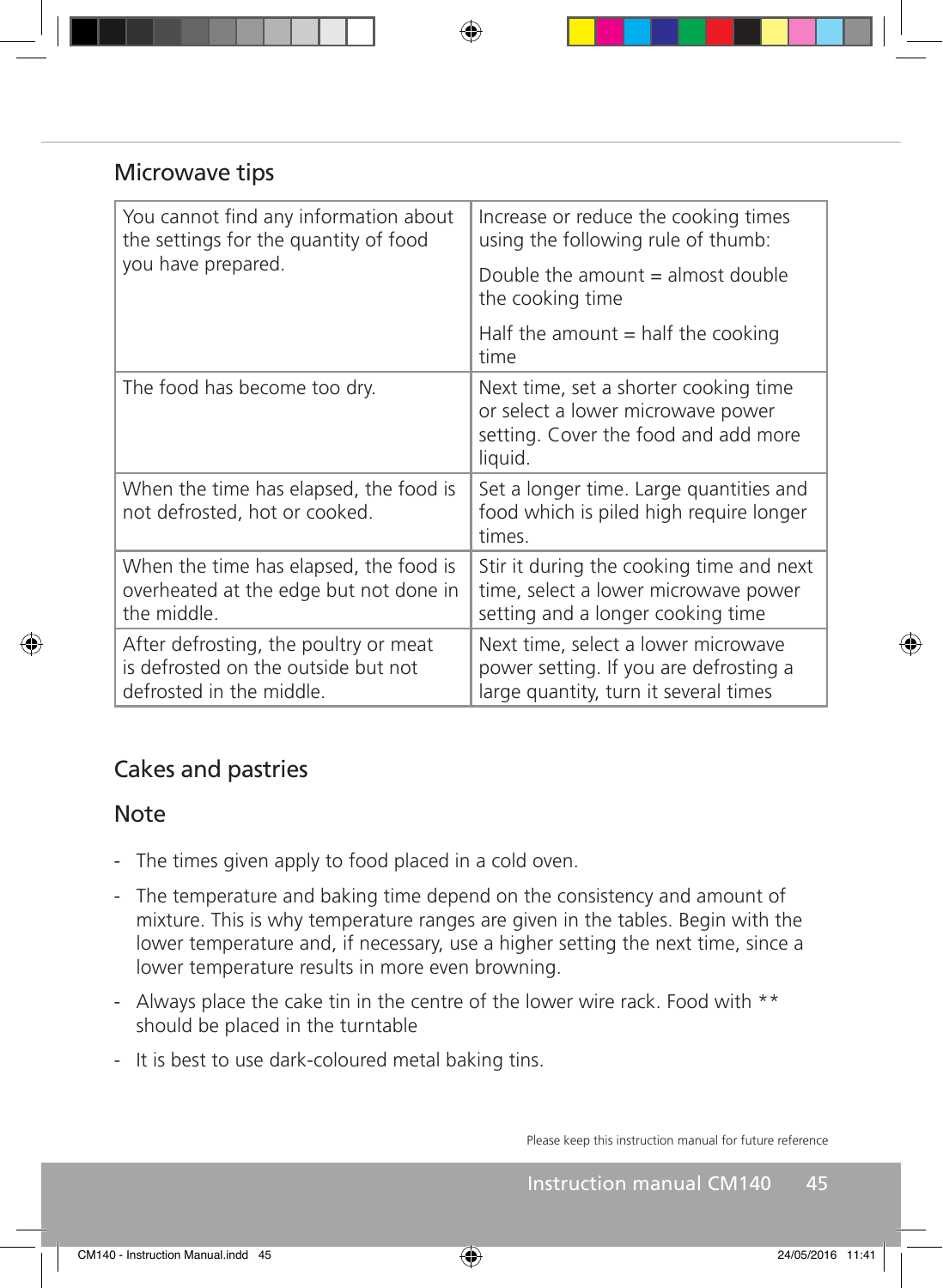# $G$  caple

## Baking tables

| <b>BAKING IN</b><br><b>TINS</b>                   | <b>ACCESSORIES</b>           | <b>FUNCTION</b>                                                  | <b>TEMPERATURE</b><br>$(^{\circ}C)$ | <b>MICROWAVE</b><br>POWER (W) | <b>COOKING</b><br>TIME (MINS) |
|---------------------------------------------------|------------------------------|------------------------------------------------------------------|-------------------------------------|-------------------------------|-------------------------------|
| Sponge cake<br>- simple                           | Ring tin/cake<br>tin         | $^{\circledR}$<br>$\widetilde{\mathbb{S}\mathbb{S}}$             | 170-180                             | 100                           | $40 - 50$                     |
| Sponge cake<br>- delicate                         | Ring tin/cake<br>tin         | $\circledR$                                                      | 150-170                             | $\overline{\phantom{0}}$      | 70-90                         |
| Sponge cake<br>- flan base                        | Flan base cake<br>tin        | $\circledR$                                                      | 160-180                             | $\overline{\phantom{a}}$      | $30 - 40$                     |
| Sponge cake<br>- fruit flan                       | Spring form/<br>ring tin     | $^{\circledR}$<br>$\widetilde{\mathbb{Z}}\widetilde{\mathbb{Z}}$ | 170-180                             | 100                           | 35-45                         |
| Sponge base<br>- 2 eggs                           | Dark spring<br>form/ring tin | $^{\circledR}$                                                   | 160-170                             | $\overline{\phantom{m}}$      | $20 - 25$                     |
| Sponge base<br>$-6$ eggs                          | Dark spring<br>form/ring tin | $\circledR$                                                      | 170-180                             | $\overline{\phantom{0}}$      | 35-45                         |
| Shortcrust<br>pastry                              | Dark spring<br>form/ring tin | $^{\circledR}$                                                   | 170-190                             | $\overline{\phantom{a}}$      | 30-40                         |
| Fruit tart/<br>cheesecake<br>with pastry<br>base* | Dark spring<br>form/ring tin | $^{\circledR}$<br>$\widetilde{\mathbb{S}\mathbb{S}}$             | 170-190                             | 100                           | 35-45                         |
| Swiss flan**                                      | Ring tin/cake<br>tin         | $^{\circledR}$                                                   | 190-200                             | $\overline{\phantom{a}}$      | 45-55                         |
| Ring cake                                         | Ring cake tin                | $^{\circledR}$                                                   | 170-180                             | $\overline{\phantom{0}}$      | 40-50                         |
| Pizza, thin<br>base, light<br>topping**           | Round pizza<br>tray          | $\underline{\circledast}$                                        | 220-230                             | $\overline{\phantom{m}}$      | $15 - 25$                     |
| Savoury<br>cakes**                                | Dark spring<br>form/ring tin | $\underline{\circledast}$                                        | 200-220                             | $\overline{\phantom{0}}$      | 50-60                         |
| Nut cake                                          | Dark spring<br>form/ring tin | $\widetilde{\mathbb{Z}}\widetilde{\mathbb{Z}}$<br>$^{\circledR}$ | 170-180                             | 100                           | 35-45                         |
| Yeast dough<br>with dry<br>topping                | Round pizza<br>tray          | $^{\circledR}$                                                   | 160-180                             | $\frac{1}{2}$                 | 50-60                         |

#### \*Allow cake to cool in oven for approx. 20 minutes \*\* The food should be placed in the turntable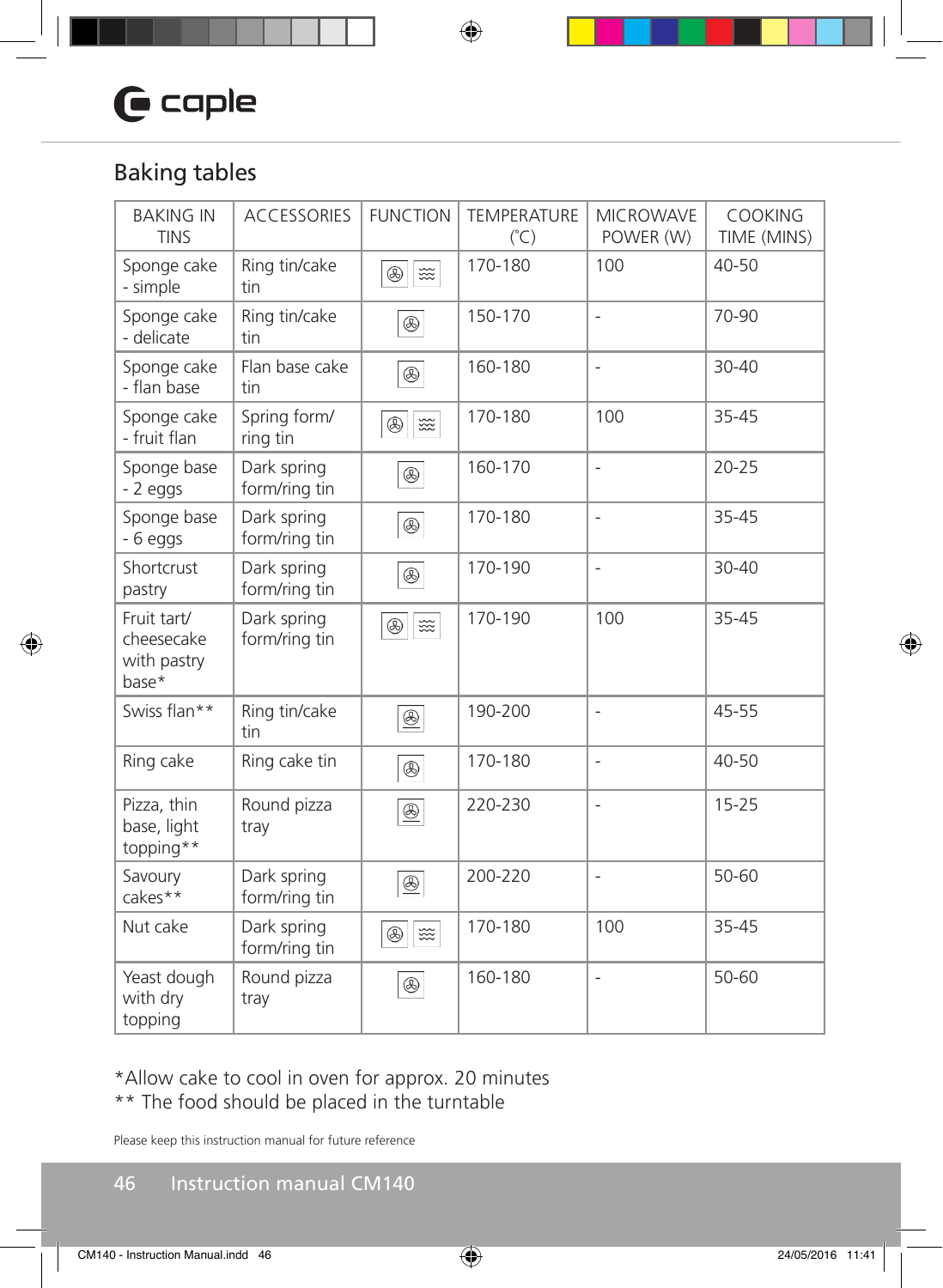| <b>BAKING IN</b><br><b>TINS</b>      | <b>ACCESSORIES</b>  | <b>FUNCTION</b>                  | <b>TEMPERATURE</b><br>$(^{\circ}C)$ | <b>MICROWAVE</b><br>POWER (W) | <b>COOKING</b><br>TIME (MINS) |
|--------------------------------------|---------------------|----------------------------------|-------------------------------------|-------------------------------|-------------------------------|
| Yeast dough<br>with moist<br>topping | Round pizza<br>tray | $^{\circledR}$                   | 170-190                             | $\overline{\phantom{a}}$      | 55-65                         |
| Plaited loaf<br>- 500g of<br>flour   | Round pizza<br>tray | $\circledR$                      | 170-190                             | $\overline{\phantom{0}}$      | 35-45                         |
| Stollen -<br>500g of<br>flour        | Round pizza<br>tray | $^{\circledR}$                   | 160-180                             | $\qquad \qquad -$             | 60-70                         |
| Strudel                              | Round pizza<br>tray | $\frac{2}{22}$<br>$^{\circledR}$ | 190-210                             | 100                           | 35-45                         |

| SMALL BAKED<br><b>ITEMS</b> | <b>ACCESSORIES</b>          | <b>FUNCTION</b> | <b>TEMPERATURE</b><br>$(^{\circ}C)$ | <b>COOKING TIME</b><br>(MINS) |
|-----------------------------|-----------------------------|-----------------|-------------------------------------|-------------------------------|
| <b>Biscuits</b>             | Round pizza tray            | $^{\circledR}$  | 150-170                             | 25-35                         |
| Macaroons                   | Round pizza tray            | $^{\circledR}$  | 110-130                             | 35-45                         |
| Meringue                    | Round pizza tray            | $^{\circledR}$  | 100                                 | 80-100                        |
| <b>Muffins</b>              | Muffin tray on<br>wire rack | $^{\circledR}$  | 160-180                             | 35-40                         |
| Choux pastry                | Round pizza tray            | $^{\circledR}$  | 200-220                             | 35-45                         |
| Puff pastry                 | Round pizza tray            | $^{\circledR}$  | 190-200                             | 35-45                         |
| Leavened cake               | Round pizza tray            | ⊛               | 200-220                             | 25-35                         |

| <b>BREAD</b>           | <b>ACCESSORIES</b> | <b>FUNCTION</b> | <b>TEMPERATURE</b><br>$(^{\circ}C)$ | <b>COOKING TIME</b><br>(MINS) |
|------------------------|--------------------|-----------------|-------------------------------------|-------------------------------|
| Sourdough              | Round pizza tray   | $^{\circledR}$  | 210-230                             | 50-60                         |
| Flatbread              | Round pizza tray   | $^{\circledR}$  | 220-230                             | 25-35                         |
| Rolls                  | Round pizza tray   | $^{\circledR}$  | 210-230                             | 25-35                         |
| Rolls<br>(sweet yeast) | Round pizza tray   | $^{\circledR}$  | 200-220                             | $15 - 25$                     |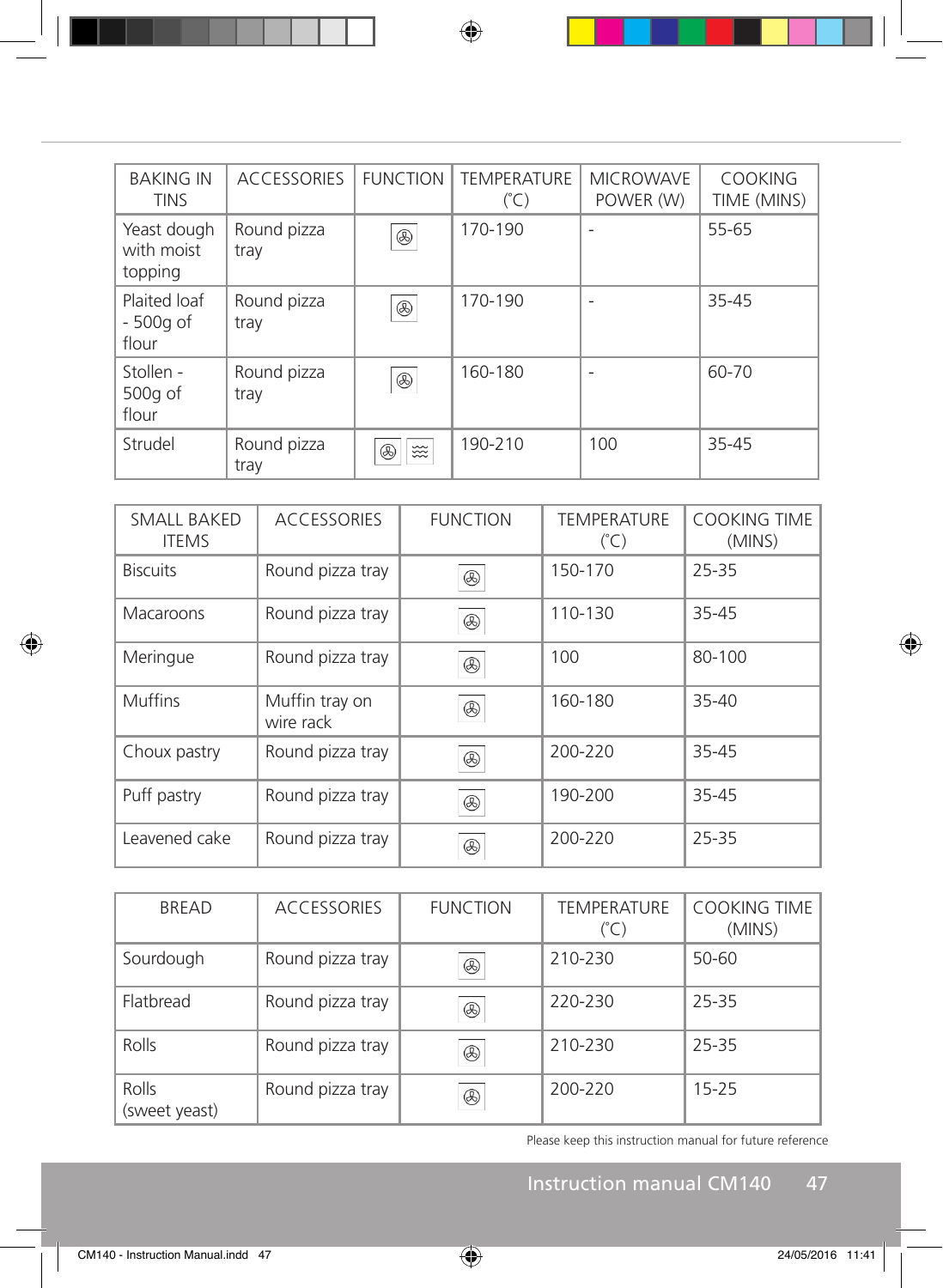# $\mathbf \Theta$  caple

## Baking tips

| You want to bake according<br>to your own recipe.                    | Use similar items in the baking tables as a guide                                                                                                                                                                     |
|----------------------------------------------------------------------|-----------------------------------------------------------------------------------------------------------------------------------------------------------------------------------------------------------------------|
| Use baking tins made of                                              | The baking tin must be heat-resistant up to 250°C.                                                                                                                                                                    |
| silicone, glass, plastic or<br>ceramic materials.                    | Cakes in baking tins will be less brown. When<br>using the microwave power, the cooking time will<br>be shorter than the time shown in the table.                                                                     |
| How to establish whether<br>sponge cake is baked<br>through.         | Approximately 10 minutes before the end of the<br>baking time specified in the recipe, poke the cake<br>with a cocktail stick at its highest point. If the<br>cocktail stick comes out clean, the cake is ready.      |
| The cake collapses                                                   | Use less liquid next time or set the oven<br>temperature 10 degrees lower and extend the<br>baking time. Observe the specified mixing times in<br>the recipe.                                                         |
| The cake has risen in the<br>middle but is lower around<br>the edge. | Only grease the base of the springform cake tin.<br>After baking, loosen the cake carefully with a<br>knife.                                                                                                          |
| The cake is too dark.                                                | Select a lower temperature and bake the cake for a<br>little longer.                                                                                                                                                  |
| The cake is too dry.                                                 | When it is done, make small holes in the cake<br>using a toothpick. Then drizzle fruit juice or an<br>alcoholic beverage over it. Next time, select a<br>temperature 10 degrees higher and reduce the<br>baking time. |
| The bread or cake looks<br>good, but is soggy on the                 | Use slightly less fluid next time and bake for<br>slightly longer at a lower temperature.                                                                                                                             |
| inside (sticky, streaked with<br>water).                             | When baking cakes with a moist topping, bake the<br>base first, cover with almonds or bread crumbs and<br>then add the topping. Please follow the recipe and<br>follow the baking times.                              |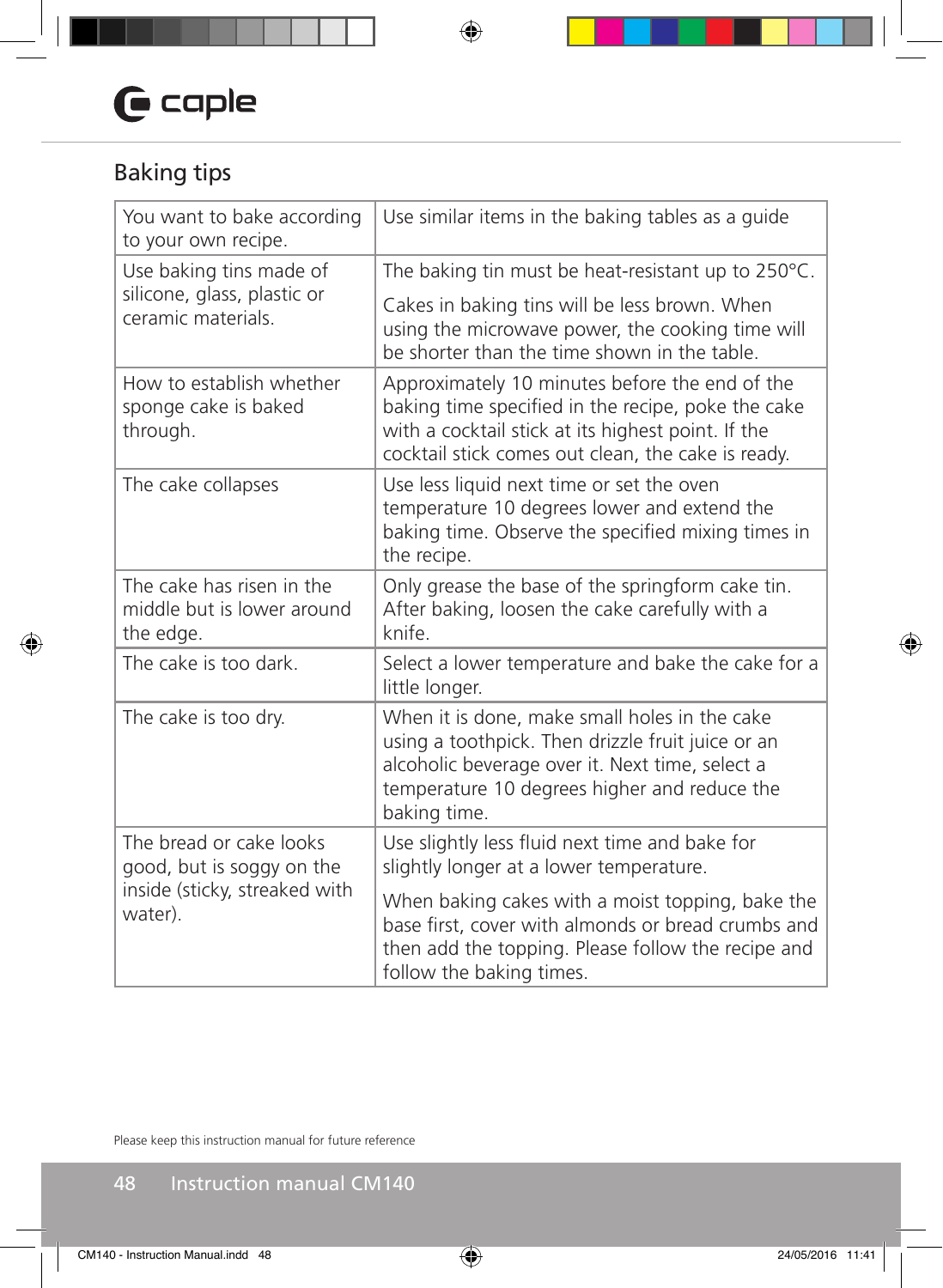| The cake cannot be turned<br>out of the dish when it is<br>turned upside down.                   | After baking, allow the cake to cool for a further<br>5 to 10 minutes, then it will be easier to turn out<br>of the tin. If it still sticks, carefully loosen the cake<br>around the edges using a knife. |  |  |
|--------------------------------------------------------------------------------------------------|-----------------------------------------------------------------------------------------------------------------------------------------------------------------------------------------------------------|--|--|
|                                                                                                  | Turn the cake tin upside down again and cover<br>it several times with a cold, wet cloth. Next time,<br>grease the tin well and sprinkle some bread crumbs<br>into it.                                    |  |  |
| You have measured the<br>temperature of the oven<br>using your own meat<br>thermometer and found | The oven temperature is measured by the<br>manufacturer after a specified period of time<br>using a test rack in the centre of the cooking<br>compartment.                                                |  |  |
| there is a discrepancy.                                                                          | Ovenware and accessories affect the temperature<br>measurement, so there will always be some<br>discrepancy when you measure the temperature<br>yourself.                                                 |  |  |
| Sparks are generated                                                                             | Check that the tin is clean on the outside.                                                                                                                                                               |  |  |
| between the tin and the<br>wire rack.                                                            | Change the position of the tin in the cooking<br>compartment. If this does not help, continue<br>baking but without the microwave power. The<br>baking time will then be longer.                          |  |  |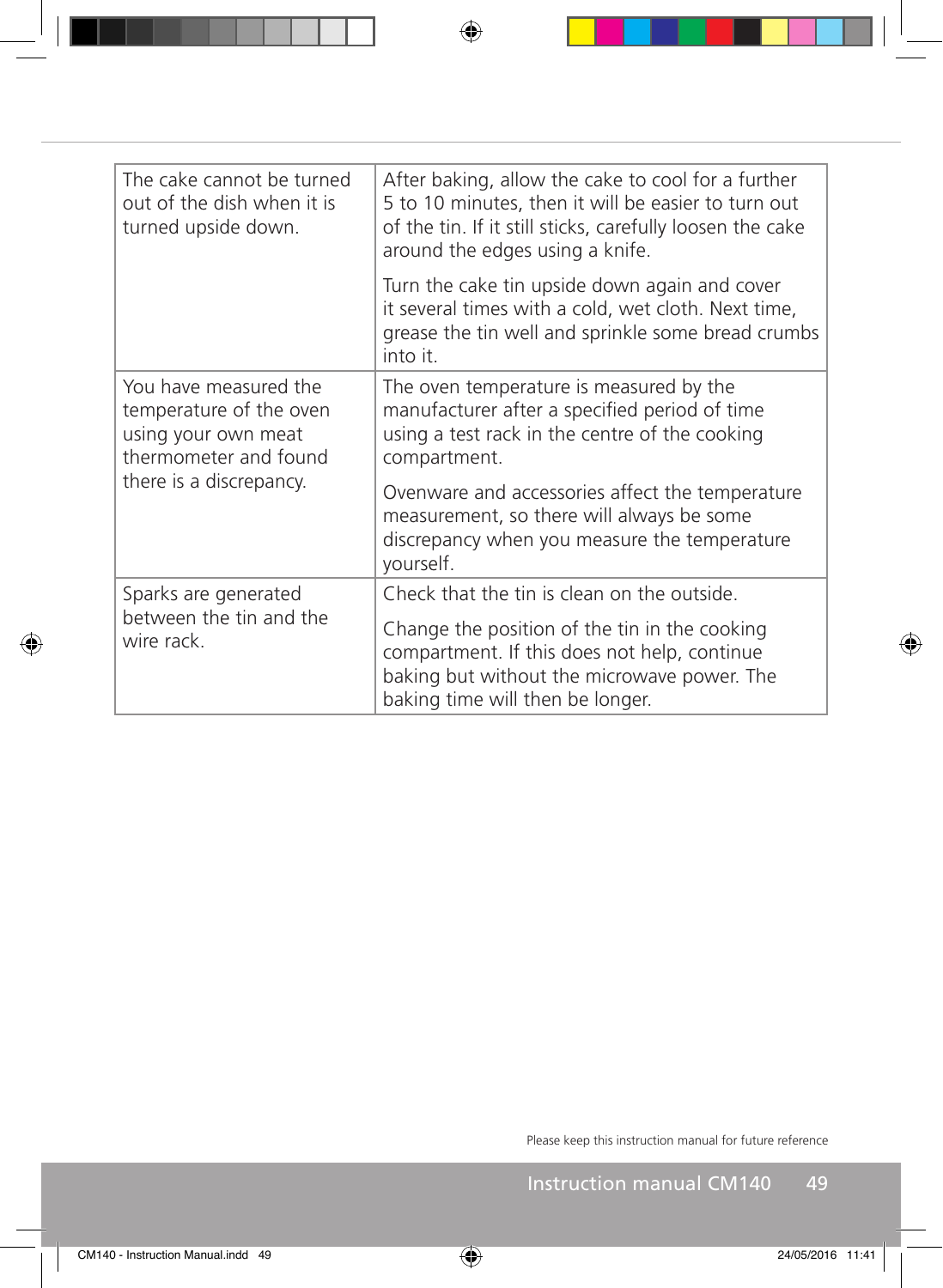## Roasting and Grilling

The temperature and roasting time depend on the type and amount of food being cooked. This is why temperature ranges are given in the tables. Begin with the lower temperature and, if necessary, use a higher setting the next time.

#### **Ovenware**

You may use any heat resistant ovenware which is suitable for use in a microwave. Metal roasting dishes are not suitable for roasting with microwaves. The ovenware can become very hot. Use oven gloves to take the ovenware out of the oven.

Place hot glass ovenware on a dry kitchen towel after they have been removed from the oven. The glass could crack if placed on a dry kitchen towel after they have been removed from the oven. The glass could crack if placed on a cold or wet surface.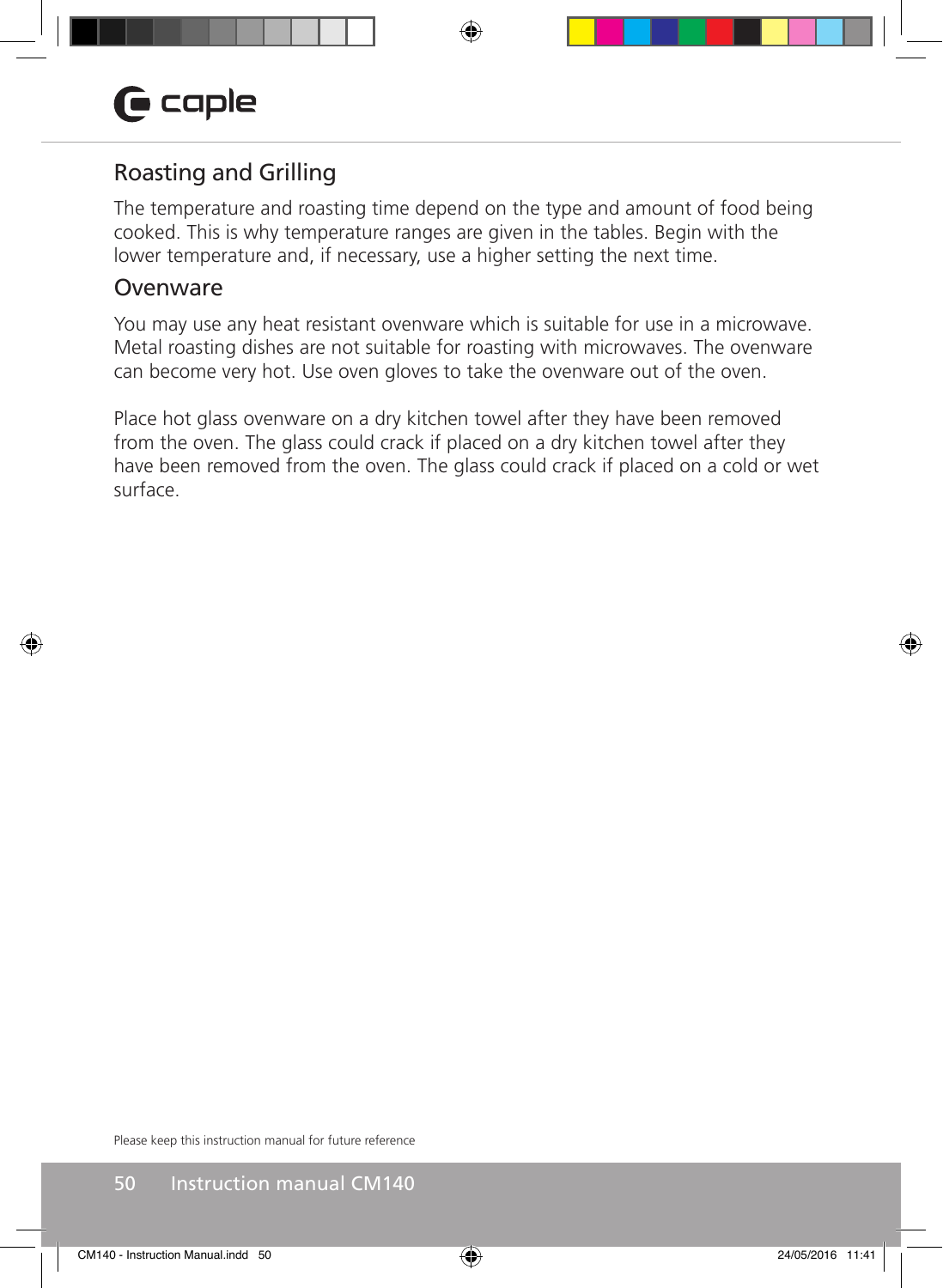## Tips for roasting

- Use a deep roasting dish for roasting meat and poultry.
- Check that your ovenware fits in the cooking compartment. It should not be too big.

## Meat:

Cover approx. two thirds of the ovenware base with liquid. Add slightly more liquid for pot roasts. Turn pieces of meat halfway through the cooking time. When the roast is ready, turn off the oven and allow it to rest for an additional 10 minutes. This allows better distribution of the meat juices.

## Poultry:

Turn the pieces of meat after 2/3 of the cooking time has elapsed.

## Tips for grilling

- Always keep the oven door closed when grilling and do not preheat.
- As much as possible, the pieces of food you are grilling should be of equal thickness. Steaks should be at least 2 to 3cm thick. This will allow them to brown evenly and remain succulent and juicy. Do not add salt to steaks until they have been grilled.
- Use tongs to turn the pieces of food you are grilling. If you pierce the meat with a fork, the juices will run out and it will become dry.
- Dark meat, e.g. beef, browns more quickly than lighter-coloured meat such as veal or pork. When grilling light-coloured meat or fish, these often only brown slightly on the surface, although they are cooked and juicy on the inside.
- The grill element switches off and on again automatically. This is normal. The grill setting determines how frequently this will happen.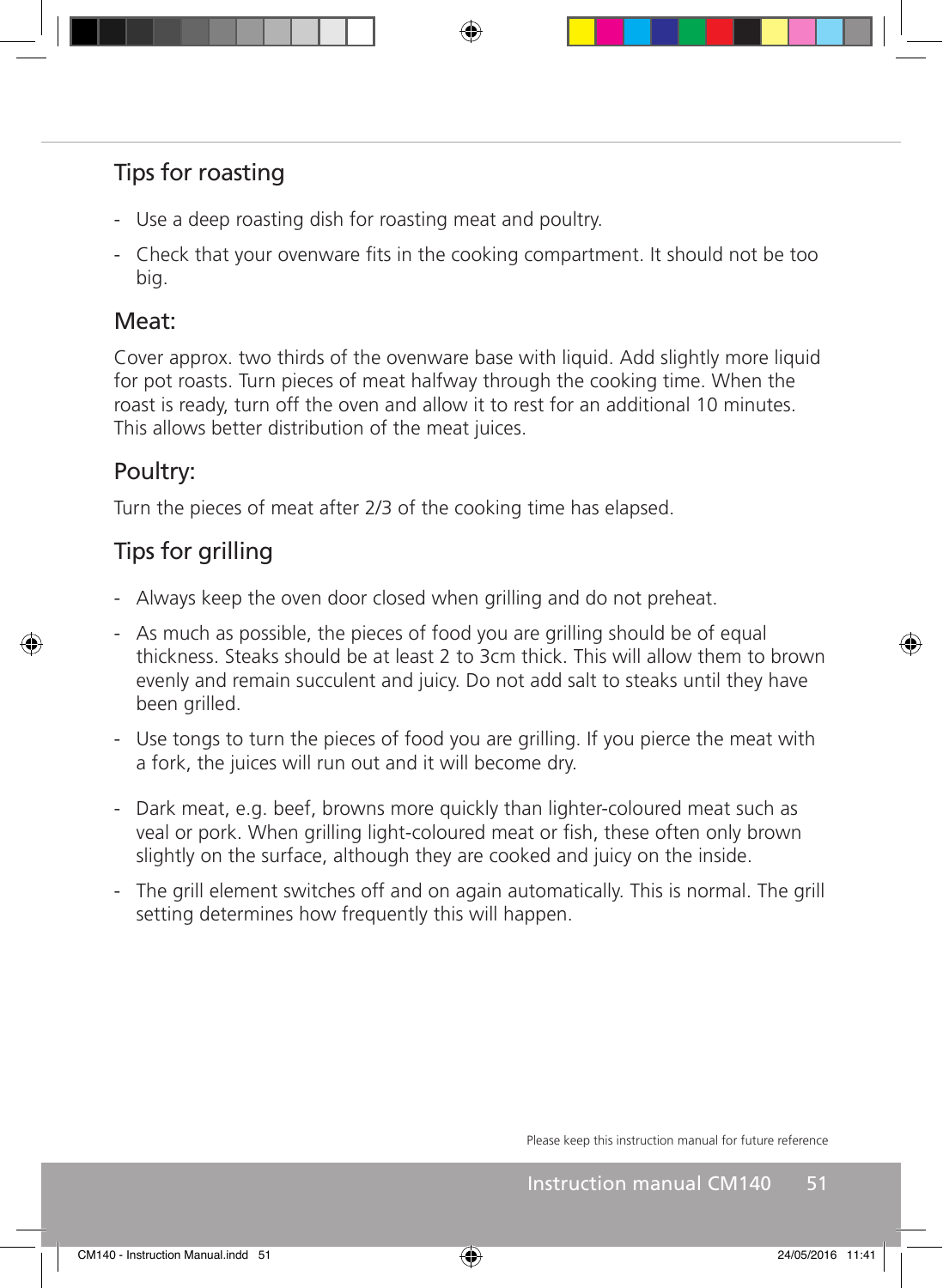## Tips for cooking beef

- Turn pot-roasted beef after 1/3 and 2/3 of the cooking time. Finally, allow to stand for approx. 10 minutes.
- Turn tenderloins and sirloins halfway through the cooking time. Finally, allow to stand for approx. 10 minutes.
- Turn steaks after 2/3 of the cooking time.

| <b>BFFF</b>                    | <b>ACCESSORIES</b>   | <b>FUNCTION</b>     | <b>TEMPERATURE</b><br>$(^{\circ}C)$<br><b>GRILL SETTING</b> | <b>MICROWAVE</b><br>POWER (W) | <b>COOKING</b><br>TIME (MINS) |
|--------------------------------|----------------------|---------------------|-------------------------------------------------------------|-------------------------------|-------------------------------|
| Pot-roasted,<br>approx. 1kg*   | Ovenware<br>with lid | $^{\circledR}$      | 180-200                                                     |                               | 120-143                       |
| Fillet, medium,<br>approx 1kg* | Ovenware<br>with lid | 燚<br>$\circledR$    | 180-200                                                     | 100                           | $30 - 40$                     |
| Sirloin, medium<br>approx 1kg* | Ovenware<br>with lid | 燚<br>$^{\circledR}$ | 210-230                                                     | 100                           | $30 - 40$                     |
| Steak, medium<br>3cm thick**   | Higher wire<br>rack  | ww                  | 3                                                           |                               | $10 - 15$<br>(each side)      |

## Tips for cooking veal

- Turn joints and knuckle of veal halfway through the cooking time. Finally, allow to stand for approx. 10 minutes.

| VEAL                               |                      |             | ACCESSORIES   FUNCTION   TEMPERATURE<br>(°C) | <b>MICROWAVE</b><br>POWER (W) | <b>COOKING</b><br>TIME (MINS) |
|------------------------------------|----------------------|-------------|----------------------------------------------|-------------------------------|-------------------------------|
| Joint of yeal<br>approx. 1kg*      | Ovenware<br>with lid | $\circledR$ | 180-200                                      |                               | 110-130                       |
| Knuckle of yeal<br>approx $1.5kg*$ | Ovenware<br>with lid | $\circledR$ | 200-220                                      |                               | 120-130                       |

\* Lower wire rack

\*\* Higher wire rack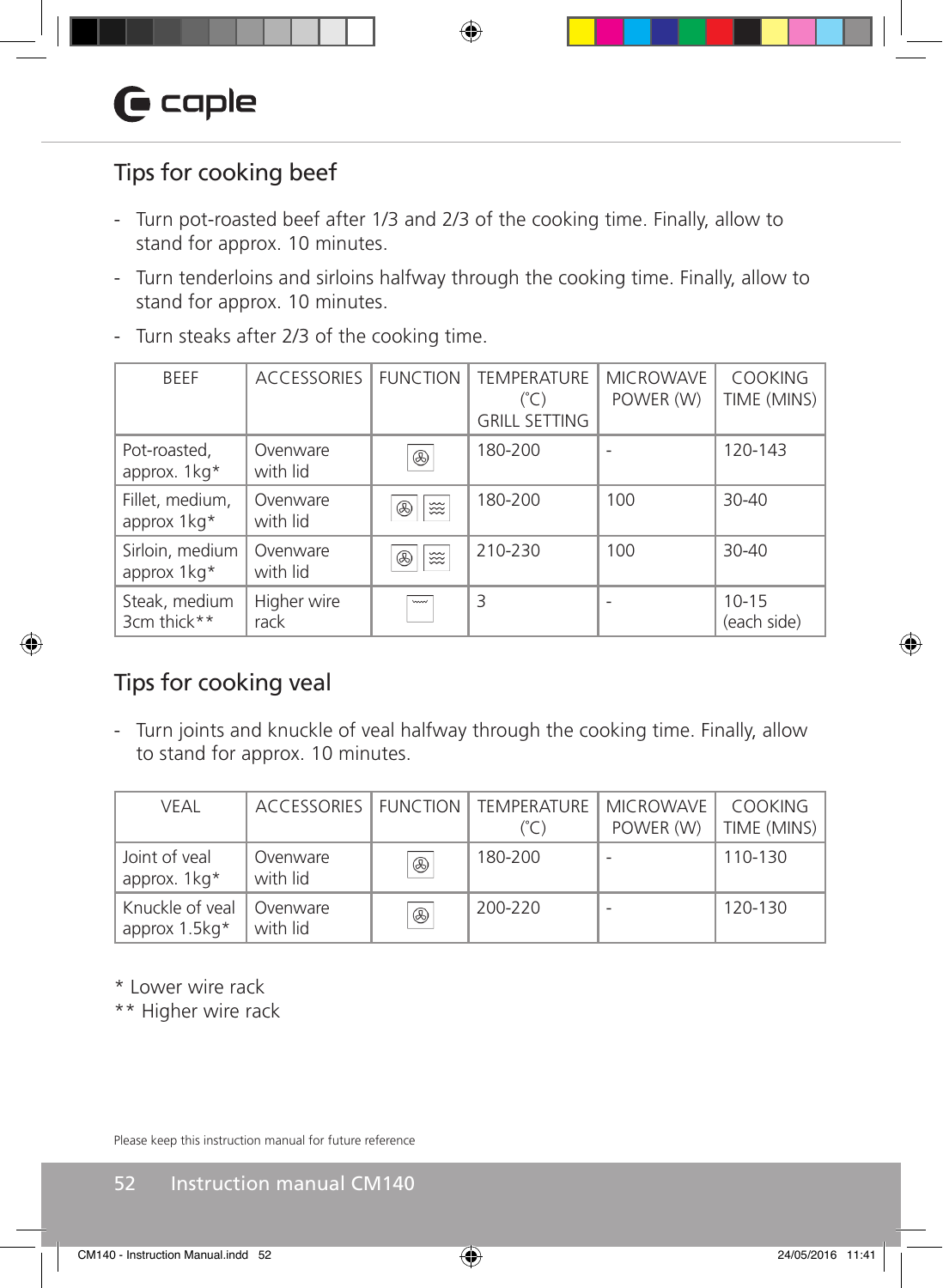## Tips for cooking pork

- Turn lean joints of pork and rindless joints halfway through the cooking time. Finally, allow to stand for approx. 10 minutes.
- Place the joint in the ovenware rind-side up. Score the rind. Do not turn the joint. Finally, allow to stand for approx. 10 minutes.
- Do not turn pork fillets or pork chops. Finally, allow to stand for approx. 5 minutes.
- PORK | ACCESSORIES | FUNCTION | TEMPERATURE MICROWAVE COOKING POWER (W) TIME (MINS)  $(^\circ C)$ GRILL SETTING Joint without Ovenware 220-230 - 40-50  $^{\circledR}$ with lid rind approx. 750g\* Joint with rind Ovenware 190-210 100 130-150  $\circledR$   $\approx$ without lid approx 1.5kg\* Fillet of pork Ovenware 220-230 100 25-30  $\circledR$   $\approx$ approx 500g\* with lid Joint of pork Ovenware 210-230 |- | 60-80  $^{\circledR}$ with lid approx 1kg\* Smoked pork Ovenware - 300 45-50 燚 on the bone without lid approx 1kg\* Neck of pork Higher wire  $3$   $\vert$  - 15-20 approx 2cm rack 1st side thick\*\* 10-15 2nd side Sausages (4-6) - 3 - 10-15 approx 150g each side each
- Turn the neck of pork after 2/3 of the cooking time.

\* Lower wire rack

\*\* Higher wire rack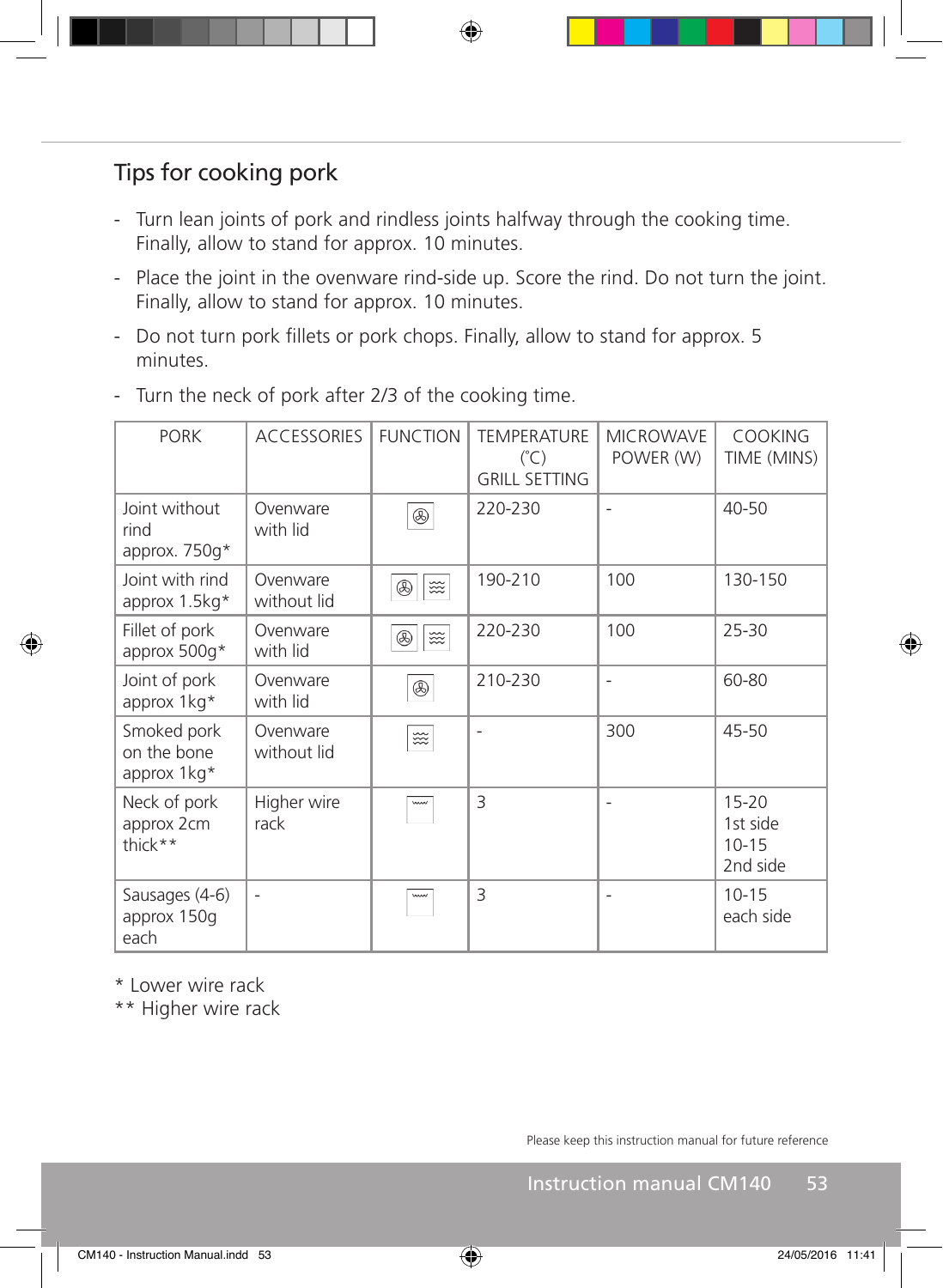## Tips for cooking lamb

- Turn joints of lamb halfway through the cooking time.

| <b>VEAL</b>                                   | ACCESSORIES   FUNCTION  |             | <b>TEMPERATURE</b><br>(°C)<br><b>GRILL SETTING</b> | <b>MICROWAVE</b><br>POWER (W) | <b>COOKING</b><br>TIME (MINS) |
|-----------------------------------------------|-------------------------|-------------|----------------------------------------------------|-------------------------------|-------------------------------|
| Saddle of lamb<br>approx. 1kg*                | Ovenware<br>without lid | $\circledR$ | 210-230                                            |                               | 40-50                         |
| Leg of lamb<br>boned, medium<br>approx 1.5kg* | Ovenware<br>with lid    | $\circledR$ | 190-210                                            |                               | 90-95                         |

## Tips for cooking poultry

- Place whole chickens and chicken breasts breast-side down. Turn after 2/3 of the cooking time.
- Place poulard breast-side down. Turn after 30 minutes.
- Place half chickens and chicken portions skin-side up. Do not turn.
- Turn the duck and goose breast skin-side up. Do not turn.
- Turn goose thighs halfway through the cooking time. Prick the skin.
- Place turkey breast and thighs skin-side down. Turn after 2/3 of the cooking time.

| <b>POULTRY</b>                    | <b>ACCESSORIES</b>   | <b>FUNCTION</b>                             | <b>TEMPERATURE</b><br>$(^{\circ}$ C)<br><b>GRILL SETTING</b> | <b>MICROWAVE</b><br>POWER (W) | <b>COOKING</b><br>TIME (MINS) |
|-----------------------------------|----------------------|---------------------------------------------|--------------------------------------------------------------|-------------------------------|-------------------------------|
| Chicken, whole<br>approx. $1.2q*$ | Ovenware<br>with lid | 缀<br>Œ                                      | 220-230                                                      | 300                           | 35-45                         |
| Poulard, whole                    | Ovenware             | 燚<br>B,                                     | 220-230                                                      | 300                           | 30                            |
| approx. $1.2q*$                   | without lid          |                                             |                                                              | 100                           | $20 - 30$                     |
| Chicken, halves<br>500g each*     | Ovenware<br>with lid | 燚<br>Œ                                      | 180-200                                                      | 300                           | $30 - 35$                     |
| Chicken, portions<br>approx 800g* | Ovenware<br>with lid | $\approx$<br>Œ<br>$\widetilde{\phantom{m}}$ | 210-230                                                      | 300                           | $20 - 30$                     |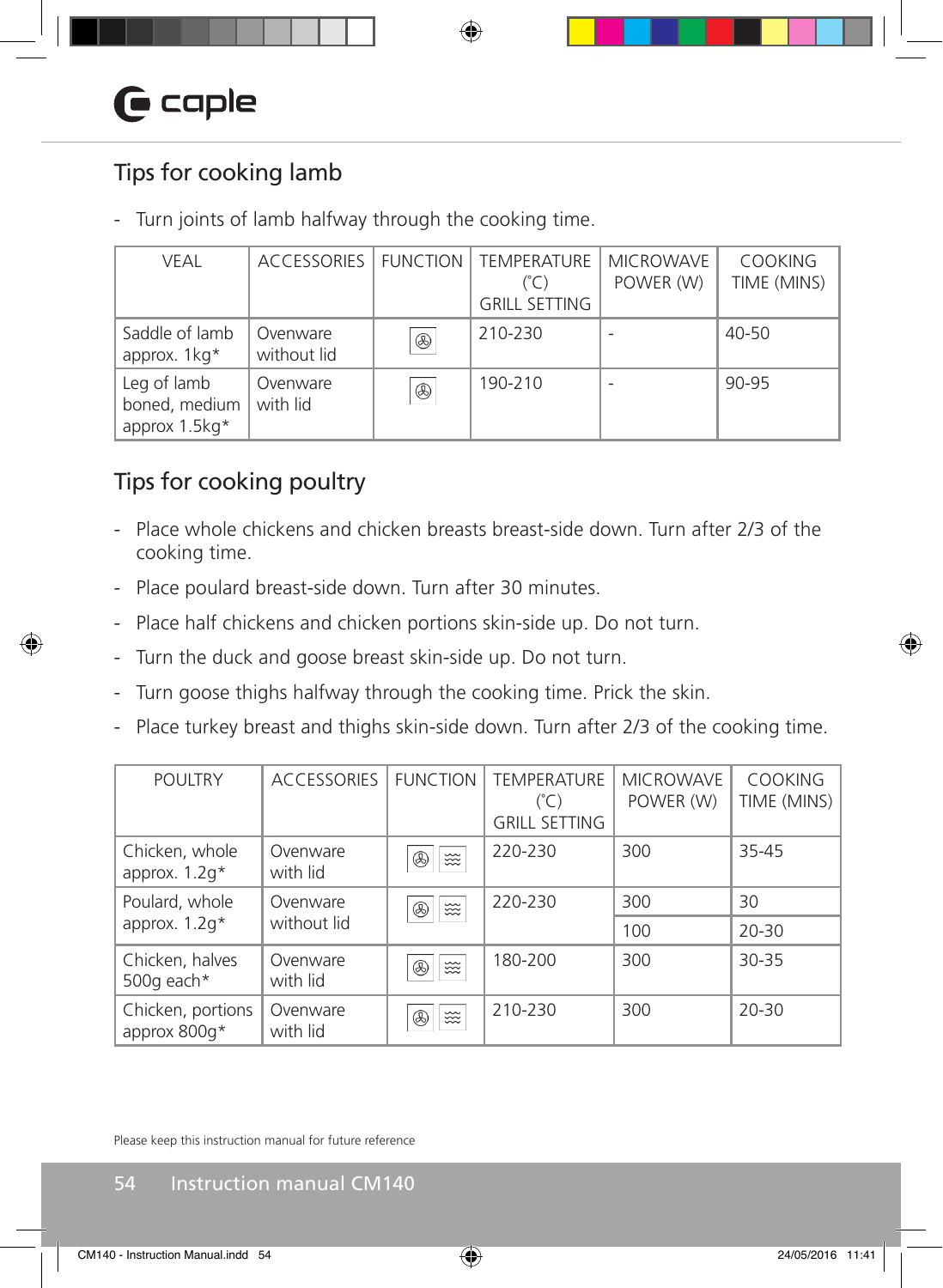| Chicken breast<br>with skin &<br>bones, 2 pieces<br>approx $350-450q*$ | Ovenware<br>without lid | 燚<br>⊛                         | 190-210 | 100 | $30 - 40$ |
|------------------------------------------------------------------------|-------------------------|--------------------------------|---------|-----|-----------|
| Duck breast with<br>skin, 2 pieces,<br>300-400g each**                 | Ovenware<br>without lid | mm<br>燚                        | 3       | 100 | $20 - 30$ |
| Goose breast, 2<br>pieces,<br>500g each*                               | Ovenware<br>without lid | 燚<br>⊛                         | 210-230 | 100 | $25 - 30$ |
| Goose legs,<br>4 pieces, approx.<br>$1.5 \text{ kg}^*$                 | Ovenware<br>without lid | 燚<br>⊛                         | 210-230 | 100 | $30 - 40$ |
| Turkey breast,<br>approx. $1 \text{ kg}^*$                             | Ovenware<br>with lid    | 燚<br>⊛                         | 200-220 | 100 | 90-100    |
| Turkey drumsticks,<br>approx. $1.3 \text{ kg}^*$                       | Ovenware<br>with lid    | $\widetilde{\mathbb{Z}}$<br>B) | 200-220 | 100 | 50-60     |

## Tips for cooking fish

- For grilling, place the whole fish, e.g. trout, onto the middle of the higher wire rack.
- Grease the wire rack with oil beforehand.

| <b>FISH</b>                                 | ACCESSORIES   FUNCTION |          | TEMPERATURE<br>(°C)<br><b>GRILL SETTING</b> | <b>MICROWAVE</b><br>POWER (W) | <b>COOKING</b><br>TIME (MINS) |
|---------------------------------------------|------------------------|----------|---------------------------------------------|-------------------------------|-------------------------------|
| Fish steak,<br>e.g. salmon,<br>3cm thick    | Higher wire<br>rack    | vmv      | 3                                           |                               | $20 - 25$                     |
| Whole fish,<br>2 or 3 pieces,<br>300 g each | Higher wire<br>rack    | $~\sim~$ | 3                                           |                               | $20 - 30$                     |

\* Lower wire rack

\*\* Higher wire rack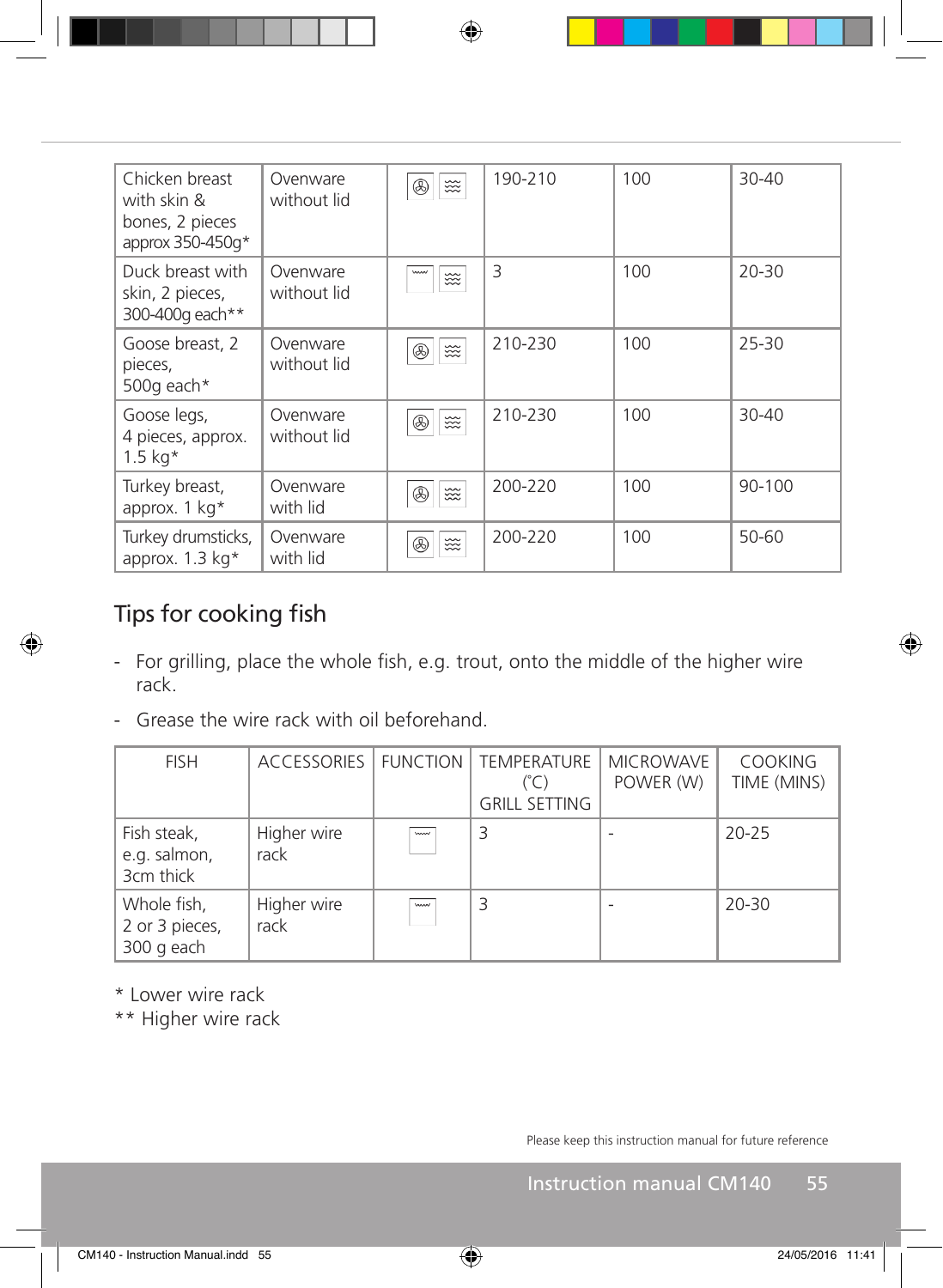## Roasting and grilling tips

| The table does not contain<br>information for the weight            | For small roasts, select a higher temperature and a<br>shorter cooking time.                                                                                                                                                                    |  |  |
|---------------------------------------------------------------------|-------------------------------------------------------------------------------------------------------------------------------------------------------------------------------------------------------------------------------------------------|--|--|
| of the joint.                                                       | For larger roasts, select a lower temperature and a<br>longer cooking time.                                                                                                                                                                     |  |  |
| How to tell when the roast<br>is ready.                             | Use a meat thermometer (available from specialist<br>shops) or carry out a 'spoon test'.Press down on<br>the roast with a spoon. If it feels firm, it is ready. If<br>the spoon can be pressed in, it needs to be cooked<br>for a little longer |  |  |
| The roast looks good but<br>the juices are burnt.                   | Next time, use a smaller roasting dish or add more<br>liquid.                                                                                                                                                                                   |  |  |
| The roast looks good but<br>the juices are too clear and<br>watery. | Next time, use a larger roasting dish and add less<br>liquid.                                                                                                                                                                                   |  |  |
| The roast is not well-done<br>enough                                | Carve the roast. Prepare the gravy in the roasting<br>dish and place the slices of roast meat in the gravy.<br>Finish cooking the meat using the microwave only                                                                                 |  |  |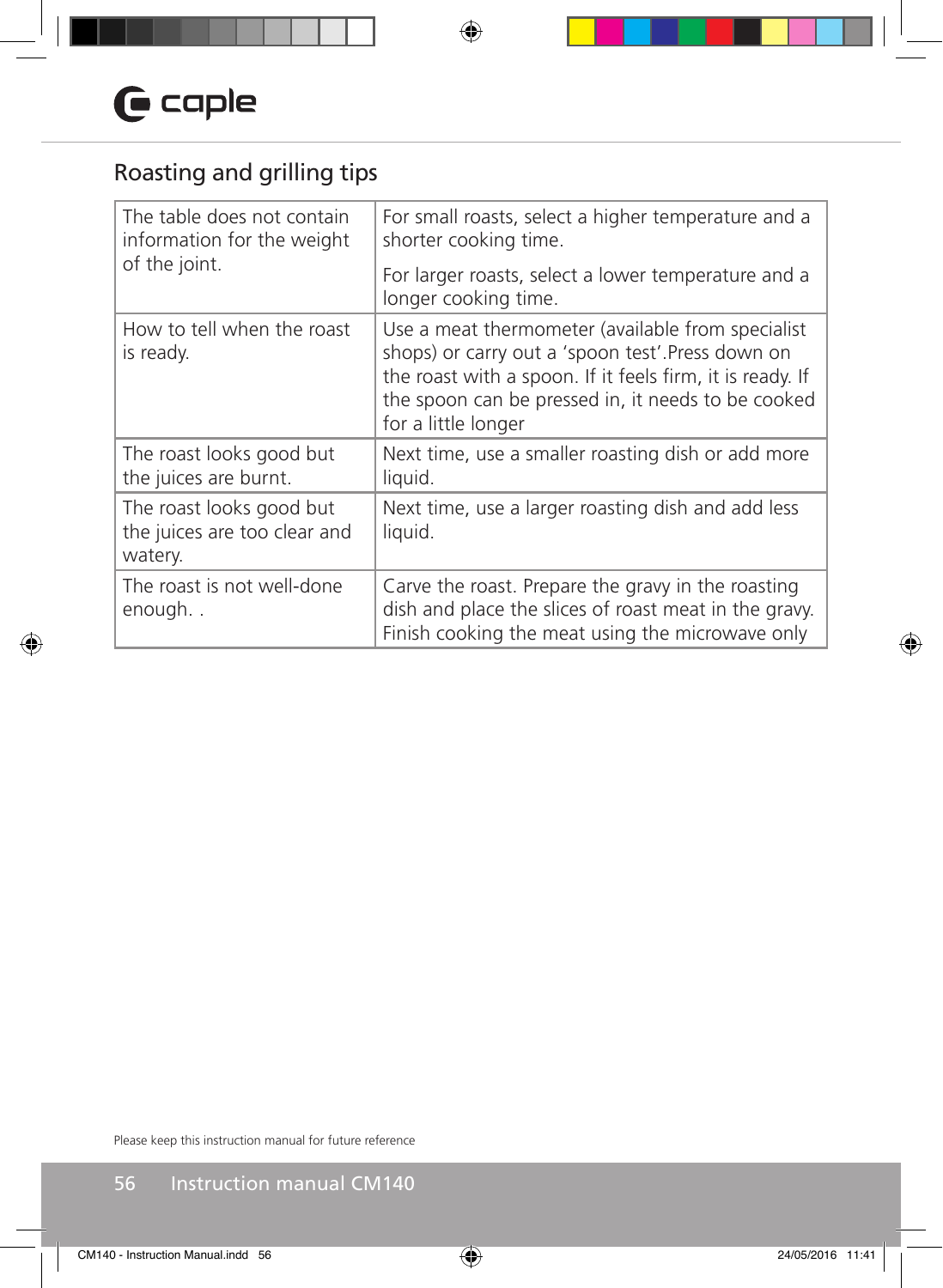## Tips for gratins or bakes

- The values in the table apply to food placed in a cold oven.
- For bakes, potato gratins and lasagne, use a microwaveable, heat-resistant ovenproof dish 4 to 5cm deep.
- Place the bake on the lower wire rack.
- Leave bakes and gratins to cook in the oven for a further 5 minutes after switching off.
- Cheese on toast: pre-toast slices of bread

| BAKES /<br><b>GRATINS</b>                                     | <b>ACCESSORIES</b>      | <b>FUNCTION</b>                     | <b>TEMPERATURE</b><br>$(^{\circ}$ C)<br><b>GRILL SETTING</b> | <b>MICROWAVE</b><br>POWER (W) | <b>COOKING</b><br>TIME (MINS) |
|---------------------------------------------------------------|-------------------------|-------------------------------------|--------------------------------------------------------------|-------------------------------|-------------------------------|
| Bake, sweet,<br>approx. $1.5kg*$                              | Ovenware<br>without lid | ww<br>燚<br>£                        | 140-160                                                      | 300                           | 25-35                         |
| Savoury bake<br>with cooked<br>ingredients<br>approx 1 kg     | Ovenware<br>without lid | ww<br>$\widetilde{\mathbb{Z}}$<br>o | 150-160                                                      | 700                           | $20 - 25$                     |
| Lasagne<br>${\sf fresh*}$                                     | Ovenware<br>without lid | 燚<br>$^{\circledR}$                 | 200-220                                                      | 300                           | 25-35                         |
| Potato gratin<br>made from raw<br>ingredients<br>approx 1.1kg | Ovenware<br>without lid | 燚<br>⊛                              | 180-200                                                      | 700                           | $25 - 30$                     |
| Toast with<br>topping<br>4 slices**                           |                         | ww                                  | 3                                                            |                               | $8 - 10$                      |

\* Lower wire rack

\*\* Higher wire rack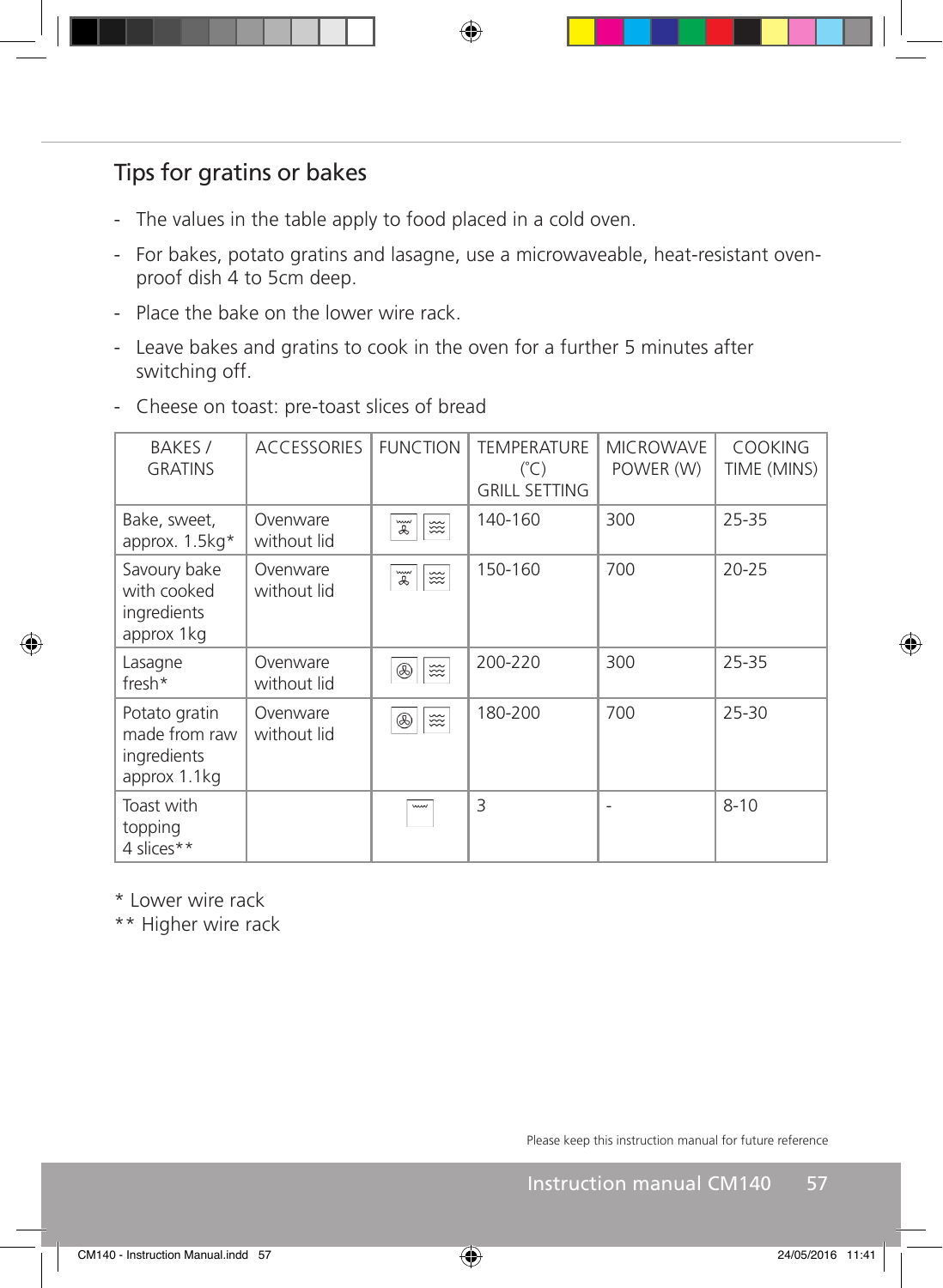## Convenience food

- Observe the instructions on the packaging.
- The values in the table apply to food placed in a cold oven.
- Do not lay chips, croquettes or potato röstis on top of each other. Turn half way through the cooking time.
- Place the food directly on the turntable.

| <b>CONVENIENCE</b><br><b>FOOD</b> | <b>ACCESSORIES</b> | <b>FUNCTION</b>                                     | <b>TEMPERATURE</b><br>$(^{\circ}C)$<br><b>GRILL SETTING</b> | <b>MICROWAVE</b><br>POWER (W) | COOKING<br>TIME (MINS) |
|-----------------------------------|--------------------|-----------------------------------------------------|-------------------------------------------------------------|-------------------------------|------------------------|
| Pizza<br>thin base*               | Turntable          | $\underline{\circledast}$                           | 220-230                                                     | $\overline{\phantom{m}}$      | $10 - 15$              |
| Pizza<br>deep pan                 | Turntable          | $\widetilde{\mathbb{Z}} \widetilde{\mathbb{Z}}$     | $\overline{\phantom{0}}$                                    | 700                           | $\overline{3}$         |
|                                   |                    | $\underline{\circledast}$                           | 220-230                                                     | $\overline{\phantom{a}}$      | $13 - 18$              |
| Mini pizza*                       | Turntable          | $\underline{\circledast}$                           | 220-230                                                     | $\overline{\phantom{a}}$      | $10 - 15$              |
| Pizza baguette                    | Turntable          | $\widetilde{\mathbb{Z}}\widetilde{\mathbb{Z}}$      | $\overline{\phantom{a}}$                                    | 700                           | $\overline{2}$         |
|                                   |                    | $@{\\$                                              | 220-230                                                     | $\overline{\phantom{m}}$      | $13 - 18$              |
| Chips                             | Turntable          | $\underline{\circledast}$                           | 220-230                                                     | $\overline{\phantom{0}}$      | $8 - 13$               |
| Croquettes*                       | Turntable          | $\underline{\circledast}$                           | 210-220                                                     | $\overline{\phantom{0}}$      | $13 - 18$              |
| Rösti                             | Turntable          | $\underline{\circledast}$                           | 200-220                                                     | $\overline{\phantom{m}}$      | 25-30                  |
| Part baked<br>baguette            | Lower wire<br>rack | $\circledR$                                         | 170-180                                                     | $\overline{a}$                | $13 - 18$              |
| Fish fingers                      | Turntable          | $\underline{\circledast}$                           | 210-230                                                     | $\overline{\phantom{m}}$      | $10 - 20$              |
| Chicken<br>goujons                | Turntable          | $\underline{\circledast}$                           | 200-220                                                     | $\overline{\phantom{m}}$      | $15 - 20$              |
| Lasagne<br>approx 400q            | Lower wire<br>rack | $\widetilde{\mathbb{Z}}\widetilde{\mathbb{Z}}$<br>⊛ | 220-230                                                     | 700                           | $12 - 17$              |

\* Preheat the cooking compartment for 5 minutes.

\*\* Place the food in suitable, heat-resistant ovenware.